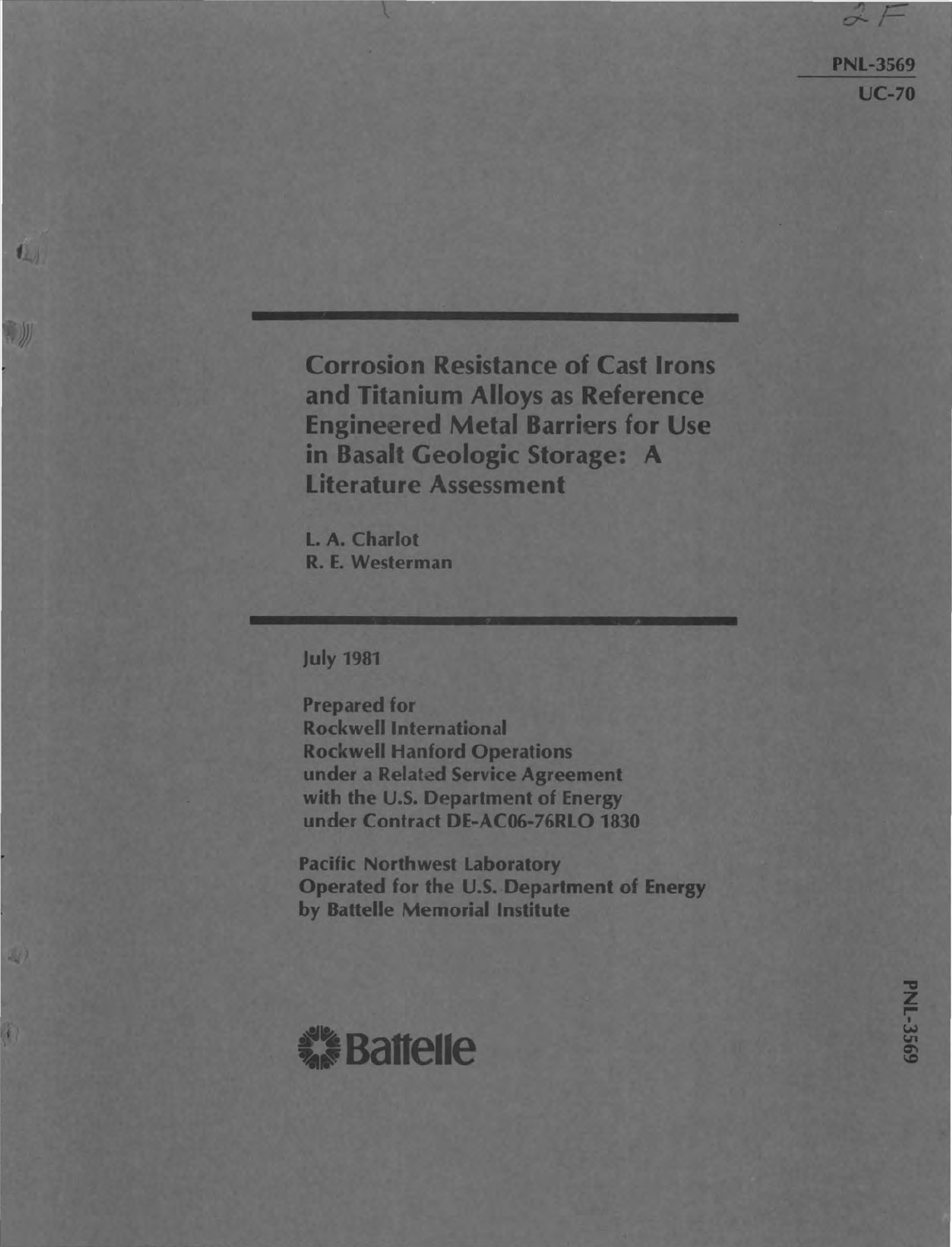#### NOTICE

This report was prepared as an account of work sponsored by the United States Government. Neither the United States nor the Department of Energy, nor any of their employees, nor any of their contractors, subcontractors, or their employees, makes any warranty, express or implied, or assumes any legal liability or responsibility for the accuracy, completeness or usefulness of any information, apparatus, product or process disclosed, or represents that its use would not infringe privately owned rights.

The views, opinions and conclusions contained in this report are those of the contractor and do not necessarily represent those of the United States Government or the United States Department of Energy.

#### PACIFIC NORTHWEST LABORATORY operated by **BATTELLE** for the UNITED STATES DEPARTMENT OF ENERGY Under Contract DE-AC06-76RLO 1830

Printed in the United States of America Available from National Technical Information Service United States Department of Commerce 5285 Port Royal Road Springfield, Virginia 22151

|               | <b>NTIS</b>          |
|---------------|----------------------|
| <b>*Pages</b> | <b>Selling Price</b> |
|               |                      |
| $001 - 025$   | \$4.00               |
| 026-050       | \$4.50               |
| 051-075       | \$5.25               |
| 076-100       | \$6.00               |
| $101 - 125$   | \$6.50               |
| 126-150       | \$7.25               |
| 151-175       | \$8.00               |
| 176-200       | \$9.00               |
| 201-225       | \$9.25               |
| 226-250       | \$9.50               |
| $251 - 275$   | \$10.75              |
| $276 - 300$   | \$11.00              |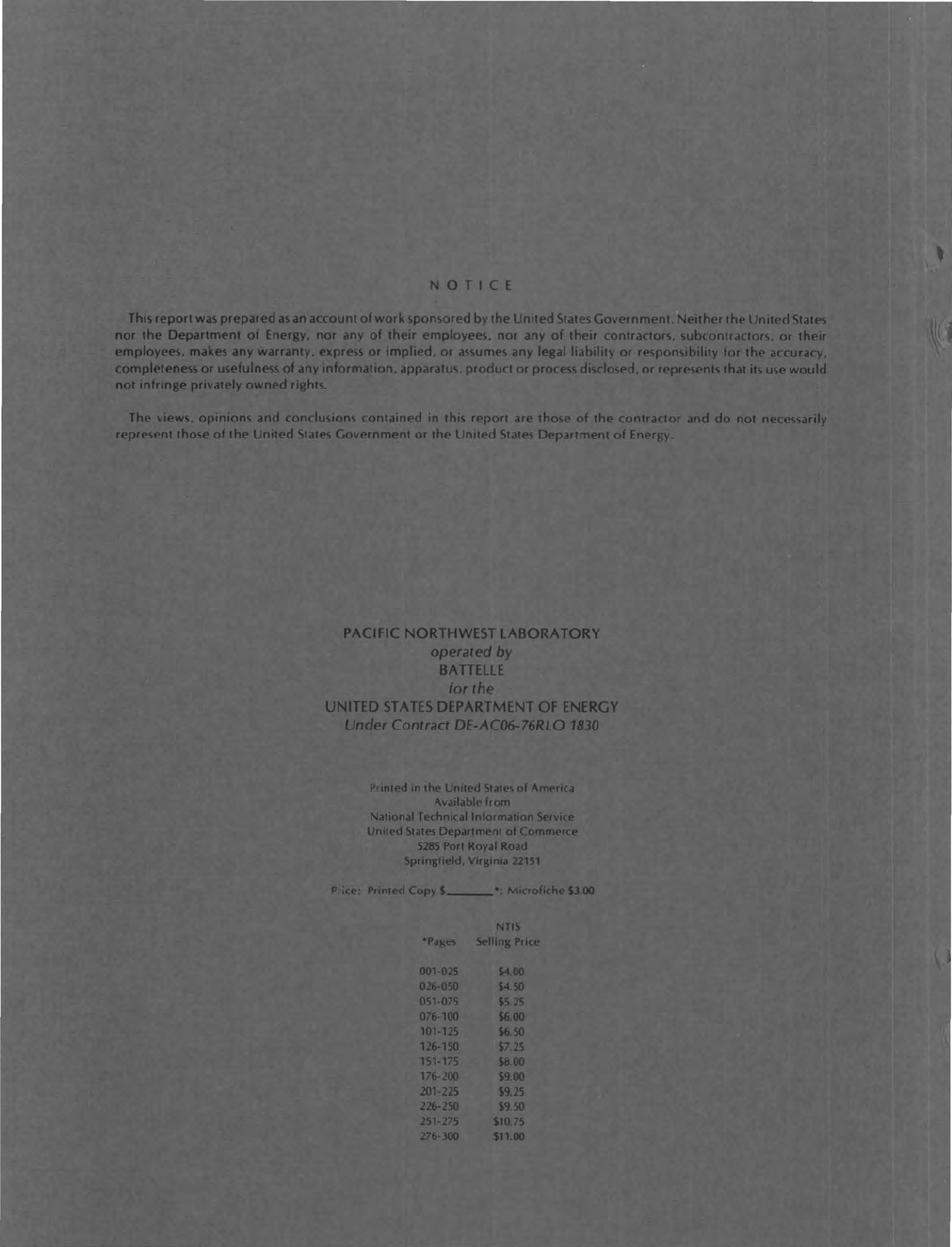## 3 3679 00056 1987

CORROSION RESISTANCE OF CAST IRONS AND TITANIUM ALLOYS AS REFERENCE ENGINEERED METAL BARRIERS FOR USE IN BASALT GEOLOGIC STORAGE: A LITERATURE ASSESSMENT

L. A. Charlot R. E. Westennan

July 1981

..

.... ,

Prepared for Rockwell International Rockwell Hanford Operations under a Related Service Agreement with the U.S. Department of Energy under Contract DE-AC06-76RLO 1830

Pacific Northwest Laboratory Richland, Washington 99352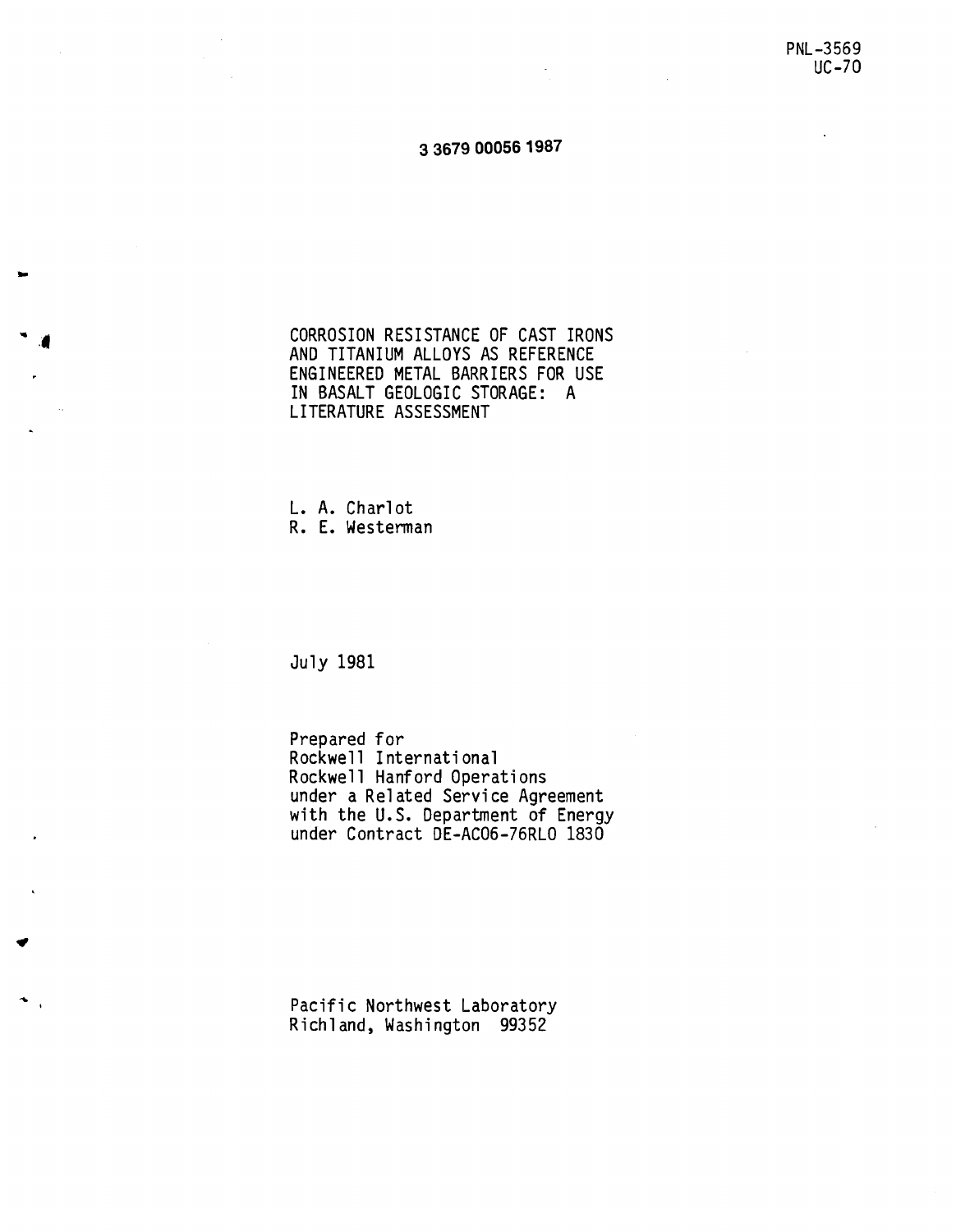$\label{eq:2.1} \frac{1}{\sqrt{2}}\sum_{i=1}^n\frac{1}{\sqrt{2}}\sum_{i=1}^n\frac{1}{\sqrt{2}}\sum_{i=1}^n\frac{1}{\sqrt{2}}\sum_{i=1}^n\frac{1}{\sqrt{2}}\sum_{i=1}^n\frac{1}{\sqrt{2}}\sum_{i=1}^n\frac{1}{\sqrt{2}}\sum_{i=1}^n\frac{1}{\sqrt{2}}\sum_{i=1}^n\frac{1}{\sqrt{2}}\sum_{i=1}^n\frac{1}{\sqrt{2}}\sum_{i=1}^n\frac{1}{\sqrt{2}}\sum_{i=1}^n\frac$  $\label{eq:2.1} \frac{1}{\sqrt{2\pi}}\sum_{i=1}^n\frac{1}{\sqrt{2\pi}}\sum_{i=1}^n\frac{1}{\sqrt{2\pi}}\sum_{i=1}^n\frac{1}{\sqrt{2\pi}}\sum_{i=1}^n\frac{1}{\sqrt{2\pi}}\sum_{i=1}^n\frac{1}{\sqrt{2\pi}}\sum_{i=1}^n\frac{1}{\sqrt{2\pi}}\sum_{i=1}^n\frac{1}{\sqrt{2\pi}}\sum_{i=1}^n\frac{1}{\sqrt{2\pi}}\sum_{i=1}^n\frac{1}{\sqrt{2\pi}}\sum_{i=1}^n\$ 

 $\label{eq:2.1} \mathcal{L}(\mathcal{L}^{\text{max}}_{\mathcal{L}}(\mathcal{L}^{\text{max}}_{\mathcal{L}}),\mathcal{L}^{\text{max}}_{\mathcal{L}}(\mathcal{L}^{\text{max}}_{\mathcal{L}}))$ 

 $\label{eq:2.1} \frac{1}{2} \sum_{i=1}^n \frac{1}{2} \sum_{j=1}^n \frac{1}{2} \sum_{j=1}^n \frac{1}{2} \sum_{j=1}^n \frac{1}{2} \sum_{j=1}^n \frac{1}{2} \sum_{j=1}^n \frac{1}{2} \sum_{j=1}^n \frac{1}{2} \sum_{j=1}^n \frac{1}{2} \sum_{j=1}^n \frac{1}{2} \sum_{j=1}^n \frac{1}{2} \sum_{j=1}^n \frac{1}{2} \sum_{j=1}^n \frac{1}{2} \sum_{j=1}^n \frac{$ 

 $\hat{\mathbf{v}}$ 

 $\label{eq:2.1} \frac{1}{\sqrt{2}}\left(\frac{1}{\sqrt{2}}\right)^{2} \left(\frac{1}{\sqrt{2}}\right)^{2} \left(\frac{1}{\sqrt{2}}\right)^{2} \left(\frac{1}{\sqrt{2}}\right)^{2} \left(\frac{1}{\sqrt{2}}\right)^{2} \left(\frac{1}{\sqrt{2}}\right)^{2} \left(\frac{1}{\sqrt{2}}\right)^{2} \left(\frac{1}{\sqrt{2}}\right)^{2} \left(\frac{1}{\sqrt{2}}\right)^{2} \left(\frac{1}{\sqrt{2}}\right)^{2} \left(\frac{1}{\sqrt{2}}\right)^{2} \left(\$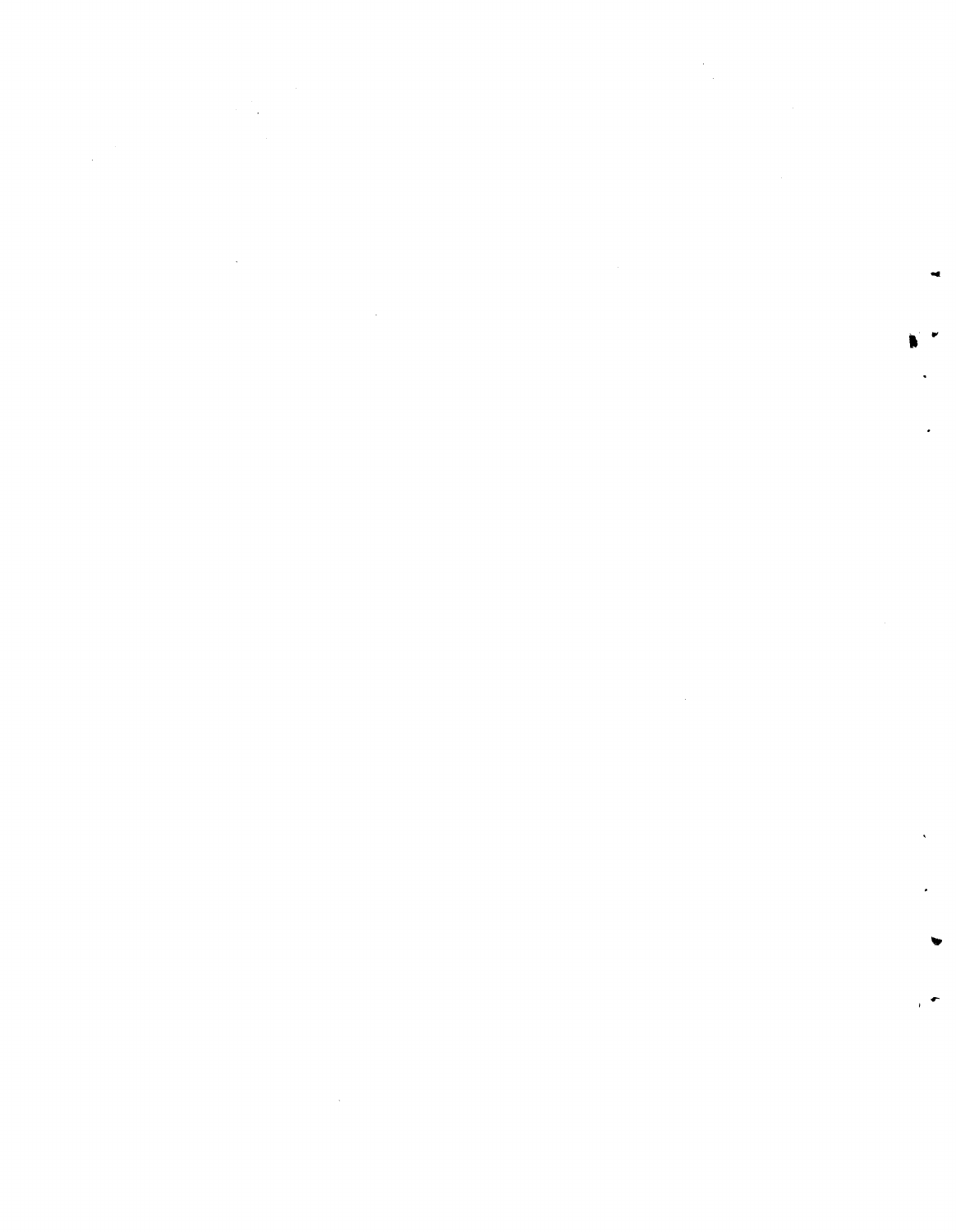#### **SUMMARY**

A survey and assessment of the literature on the corrosion resistance of cast irons and low-alloy titanium are presented. Selected engineering properties of cast iron and titanium are briefly described; however, the corrosion resistance of cast iron and titanium in aqueous solutions or in soils and their use in a basalt repository are emphasized.

•

..

In evaluating the potential use of cast iron and titanium as structural barrier materials for long-lived nuclear waste packages, it is assumed that titanium has the general corrosion resistance to be used in relatively thin cross sections whereas the cost and availability of cast iron allows its use even in very thick cross sections. Based on this assumption, the survey showed that:

- The uniform corrosion of low-alloy titanium in a basalt environment is expected to be extremely low. A linear extrapolation of general corrosion rates with an added corrosion allowance suggests that a  $3.2$ - to  $6.4$ -mm (0.13- to 0.25-in.) thick wall may have a life of 1000 yr. This is a conservative estimate since corrosion rates are expected to be logarithmic (that is, the corrosion rate decreases with time) rather than linear as used in the extrapolation.
- Pitting and crevice corrosion are not likely corrosion modes in basalt ground waters. It is also unlikely that stress corrosion cracking (SCC) will occur in the commercially pure (CP) titanium alloy or in palladiumor molybdenum-alloyed titanium materials.
- Low-alloy cast irons may be used as barrier metals if the environment surrounding the metal keeps the alloy in the passive range. The solubility of the corrosion product and the semipermeable nature of the oxide film allow significant uniform corrosion over long time periods. A linear extrapolation of high-temperature corrosion rates on carbon steels and corrosion rates of cast irons in soils gives an estimated metal penetration of 51 to 64 mm (2 to 2.5 in.) after 1000 yr. A corrosion allowance of 3 to 5 times that suggests that

iii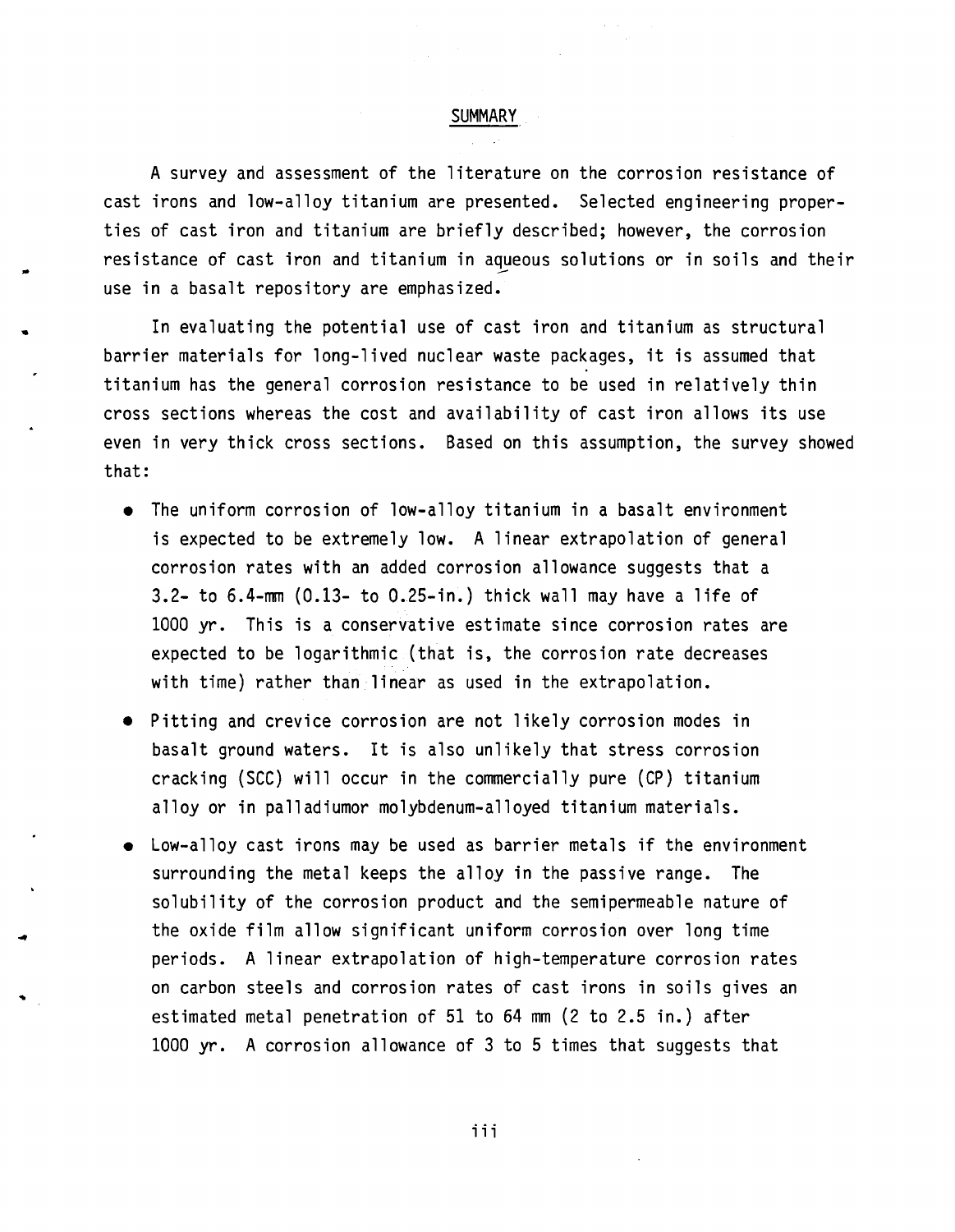an acceptable cast iron wall may be from 178 to 305 mm (7 to 12 in.) thick. This is a conservative estimate because it does not take into account the decreasing rate of attack of the metal that is expected as the corrosion product thickness increases.

 $\label{eq:2} \mathcal{L} \left( \mathcal{L} \right) = \frac{1}{2} \sum_{i=1}^{N} \mathcal{L}_{i} \left( \mathcal{L}_{i} \right)$ 

• Although they cannot be fully assessed, pitting and crevice corrosion should not affect cast iron due to the ground-water chemistry of basalt. Since cast irons are not known to stress crack, SCC or hydrogen stress cracking should not occur in a basalt repository.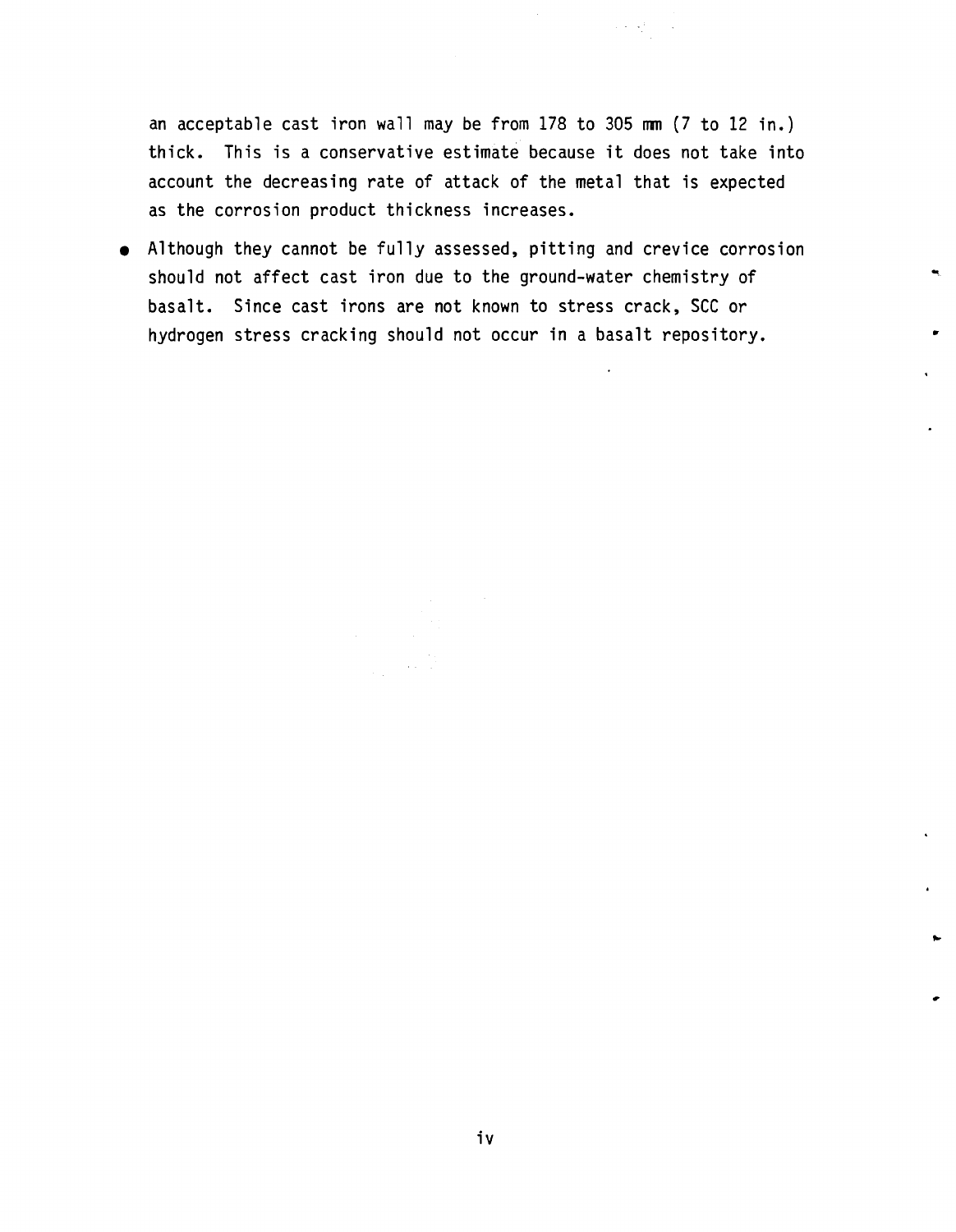## **CONTENTS**

 $\sim 1$ 

 $\label{eq:2} \frac{d\mathbf{r}}{d\mathbf{r}} = \frac{d\mathbf{r}}{d\mathbf{r}} \frac{d\mathbf{r}}{d\mathbf{r}} \frac{d\mathbf{r}}{d\mathbf{r}} \, .$ 

 $\sim$ 

| <b>SUMMARY</b>                                                    |           |   |             |           |           |             |           |           |           |  | iii            |
|-------------------------------------------------------------------|-----------|---|-------------|-----------|-----------|-------------|-----------|-----------|-----------|--|----------------|
| INTRODUCTION                                                      |           |   |             | $\bullet$ |           |             |           |           |           |  | 1              |
| LITERATURE BACKGROUND                                             |           |   |             |           |           |             |           |           |           |  | 3              |
| ENGINEERING PROPERTIES                                            |           |   |             |           |           |             |           |           |           |  | 3              |
| Cast Irons                                                        |           |   |             |           |           |             |           |           |           |  | $\overline{3}$ |
| Titanium Alloys                                                   |           |   |             |           |           |             |           |           |           |  | 11             |
| UNIFORM CORROSION                                                 |           |   |             |           |           |             |           |           |           |  | 15             |
| Cast Irons                                                        |           |   |             |           |           |             |           |           |           |  | 18             |
| Titanium Alloys                                                   |           |   |             |           |           |             |           |           |           |  | 29             |
| PITTING AND CREVICE CORROSION .                                   |           |   |             |           |           |             |           |           |           |  | 30             |
| Cast Irons                                                        |           |   |             |           |           |             |           |           |           |  | 31             |
| Titanium Alloys                                                   |           |   |             |           |           |             |           |           |           |  | 37             |
| STRESS CORROSION CRACKING                                         |           |   |             |           |           | $\bullet$   |           |           |           |  | 39             |
| Cast Irons                                                        |           |   |             |           |           |             |           |           |           |  | 40             |
| Titanium Alloys                                                   |           |   |             |           |           |             |           |           |           |  | 41             |
| CORROSION RESISTANCE OF REFERENCE METALS IN A BASALT ENVIRONMENT. |           |   |             |           |           |             |           |           |           |  | 47             |
| THE BASALT ENVIRONMENT                                            |           |   |             |           |           |             |           |           |           |  | 47             |
| ASSESSMENT OF CAST IRONS IN A BASALT ENVIRONMENT                  |           |   |             |           |           |             |           |           |           |  | 49             |
| ASSESSMENT OF TITANIUM ALLOYS IN A BASALT ENVIRONMENT             |           |   |             |           |           |             |           |           |           |  | 51             |
| <b>REFERENCES</b>                                                 | $\bullet$ | ٠ | $\bullet$ . | $\bullet$ | $\bullet$ | $\bullet$ . | $\bullet$ | $\bullet$ | $\bullet$ |  | 53             |

v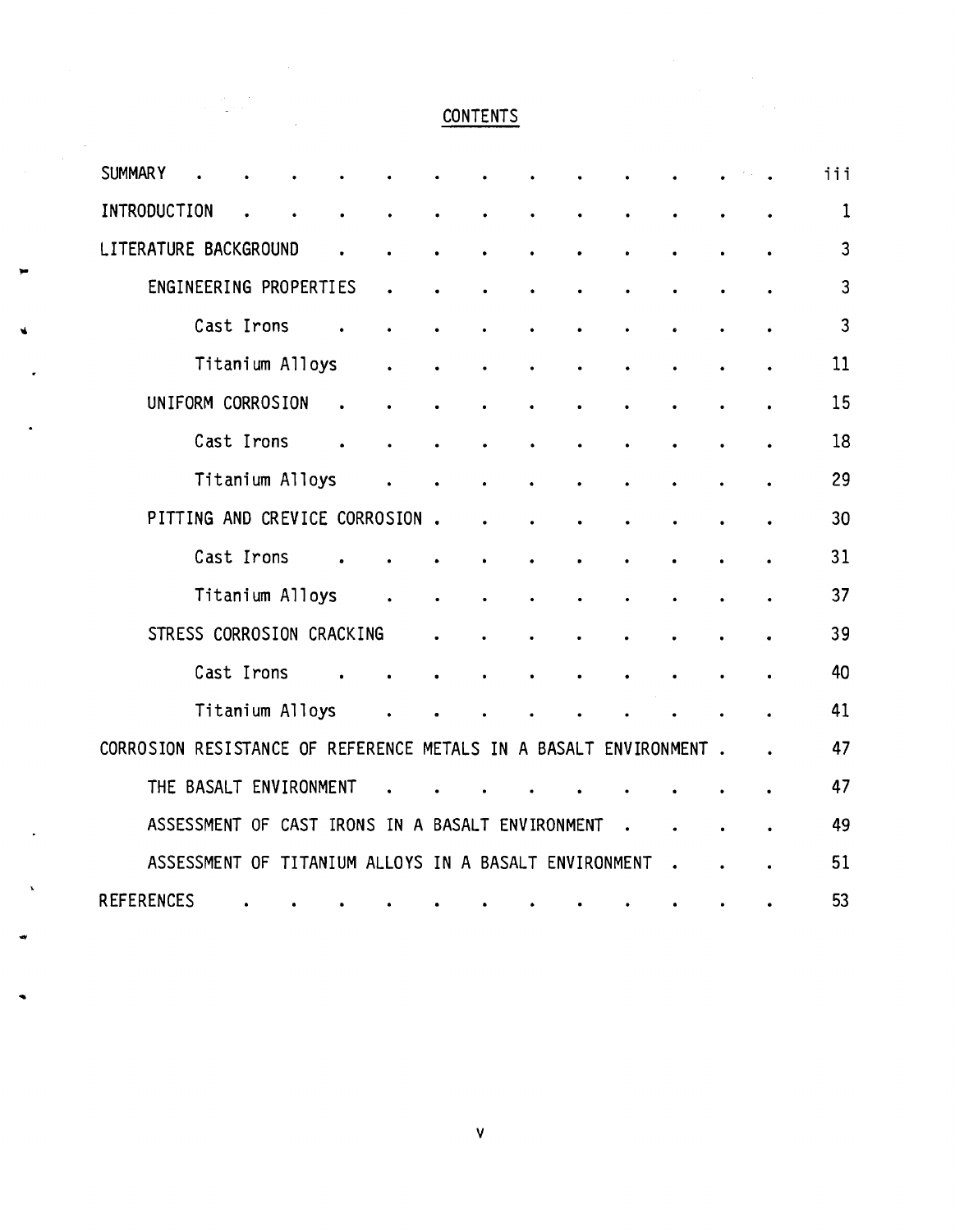## FIGURES

| 1               | Comparative Creep Strengths at 810K for Four Cast Irons                                                                                                     |  | 9               |
|-----------------|-------------------------------------------------------------------------------------------------------------------------------------------------------------|--|-----------------|
| $\mathbf{2}$    | Damping Diagram for Steel, Ductile Iron, and Gray Iron.                                                                                                     |  | $11\,$          |
| 3               | Creep Strengths of Commercially Pure Titanium                                                                                                               |  | 16 <sup>°</sup> |
| 4               | Potential-pH Diagrams at 298K (25°C) for Fe-H <sub>2</sub> O (a), Fe-H <sub>2</sub> O<br>Showing Areas of Passivation (b), and $Ti-H2O$ (c)                 |  | 17              |
| 5               | Corrosion of Gray Iron in Soils of Differing Resistivity                                                                                                    |  | 21              |
| 6               | Comparison of the Parabolic Rate Constants for Cast Iron and<br>Mild Steel                                                                                  |  | 24              |
| 7 <sup>1</sup>  | Potential-pH Diagram for Fe-H <sub>2</sub> 0 at 473K (200 $^{\circ}$ C)                                                                                     |  | 26              |
| 8               | Corrosion Rates of Mild Steel as a Function of Concentration of<br>NaOH and Temperature                                                                     |  | 29              |
| 9               | Electrode Potentials of Iron in a Solution of pH 8, 355-ppm Cl <sup>-</sup>                                                                                 |  | 32              |
| 10 <sup>°</sup> | Schematic of Underground Corrosion Process                                                                                                                  |  | 33              |
| 11              | Relationship Between Maximum Pit Depth on Gray Iron Pipe and<br>the Ratio of Attack, Ductile/Gray, for Pipes Buried in<br>British, French, and German Sites |  | 37              |
| 12 <sup>2</sup> | Crevice Corrosion and Passivity at Various pH Values, Cl-<br>Concentrations, and Temperatures                                                               |  | 38              |
| 13              | Effect of pH on the Threshold Stress Intensity                                                                                                              |  | 42              |
| 14              | Effect of Hydrogen on Impact Ductility of Titanium Alloys                                                                                                   |  | 46              |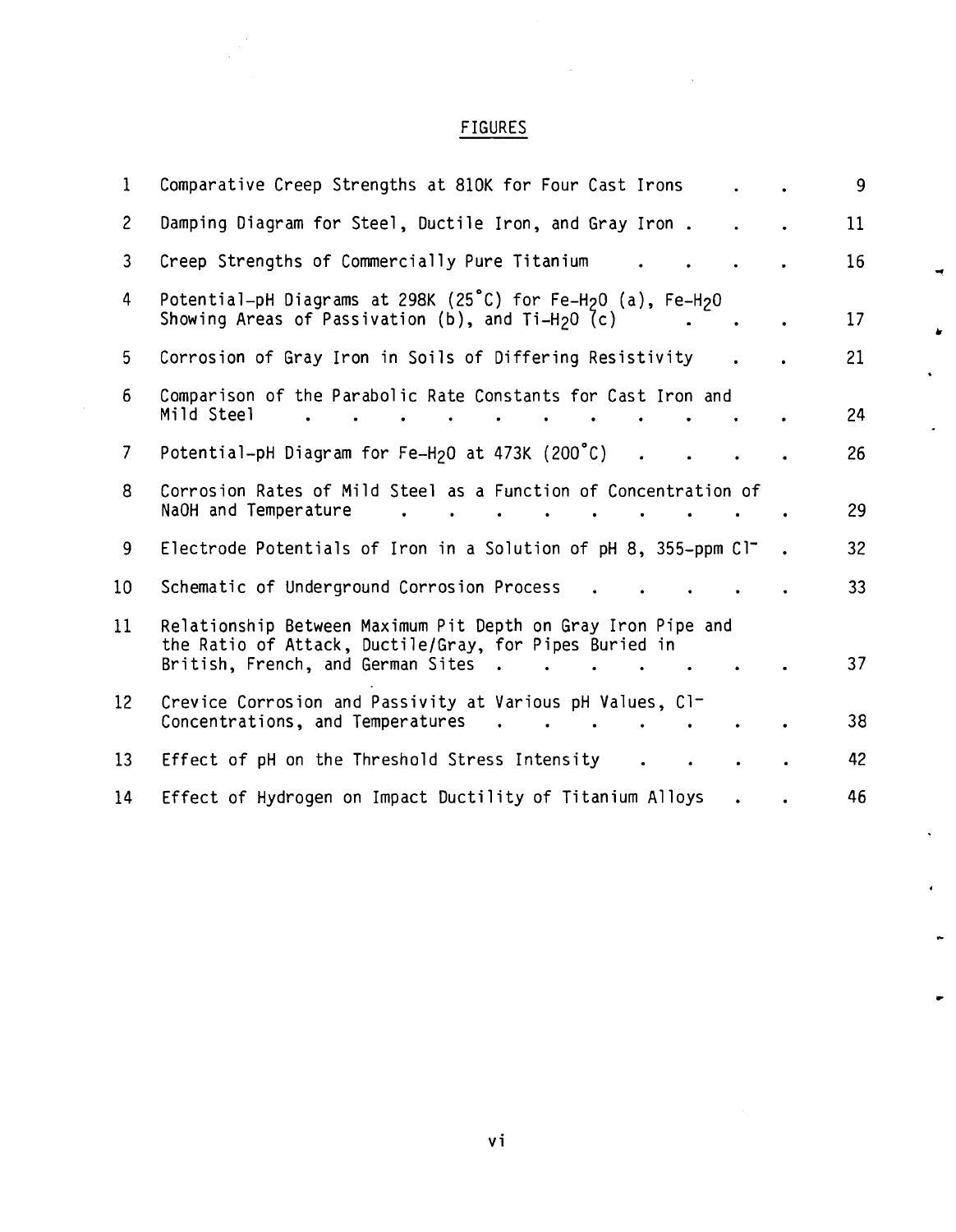# TABLES

| $\mathbf{1}$             | Compositional Range for Cast Iron Alloys                                                             | $\overline{4}$  |
|--------------------------|------------------------------------------------------------------------------------------------------|-----------------|
| $\overline{c}$           | Effect of Prolonged Exposure in Air and Superheated Steam on<br>Cast Iron.                           | $6\phantom{1}$  |
| $\overline{3}$           | Short-Term Tensile Properties of Cast Irons                                                          | $\overline{7}$  |
| 4                        | Service Stress of Cast Irons at High Temperatures.                                                   | 10 <sub>1</sub> |
| 5                        | Thermal Conductivity of Cast Iron and Steel.                                                         | 12 <sup>2</sup> |
| $6 \overline{6}$         | Short-Term Mechanical Properties of Titanium Alloys                                                  | 14              |
| $\overline{\mathcal{L}}$ | Comparative Corrosion Rates of Ferrous Metals in Soil After<br>10-yr Burial                          | 20              |
| 8                        | Corrosion Rates for Cast Iron Exposed in Sea Water<br>in Various Tests                               | 23              |
| 9                        | Composition of Scales Formed on Cast Iron After 6 h at 323K<br>as a Function of Oxygen Concentration | 25              |
| 10 <sup>°</sup>          | Corrosion Rate Behavior of Carbon Steel in Neutral pH Feedwater<br>Flow at $1.8$ m/s<br>$\bullet$    | 27              |
| 11                       | Effect of Oxygen and Temperature on the Uniform Corrosion Rate<br>of Titanium Alloys<br>$\bullet$    | 30              |
| 12 <sup>2</sup>          | Values of the Material Parameters Used in Equation (2).                                              | 35              |
| 13                       | Long-Term Soil Corrosion Comparison for 6-in. Pipe                                                   | 36              |
| 14                       | Stress Corrosion Susceptibility of Titanium Alloys in 3.5%<br>NaCl Solutions.                        | 44              |
| 15                       | Effect of Oxygen on the Aqueous Stress Corrosion of Titanium                                         | 45              |
| 16 <sup>°</sup>          | Comparison of Actual and Synthetic Grande Ronde Ground-Water<br>Compositions at 298K                 | 48              |
| 17                       | Estimated Uniform Metal Penetration in Cast Iron and Carbon Steel                                    | 50              |

 $\epsilon$ 

vii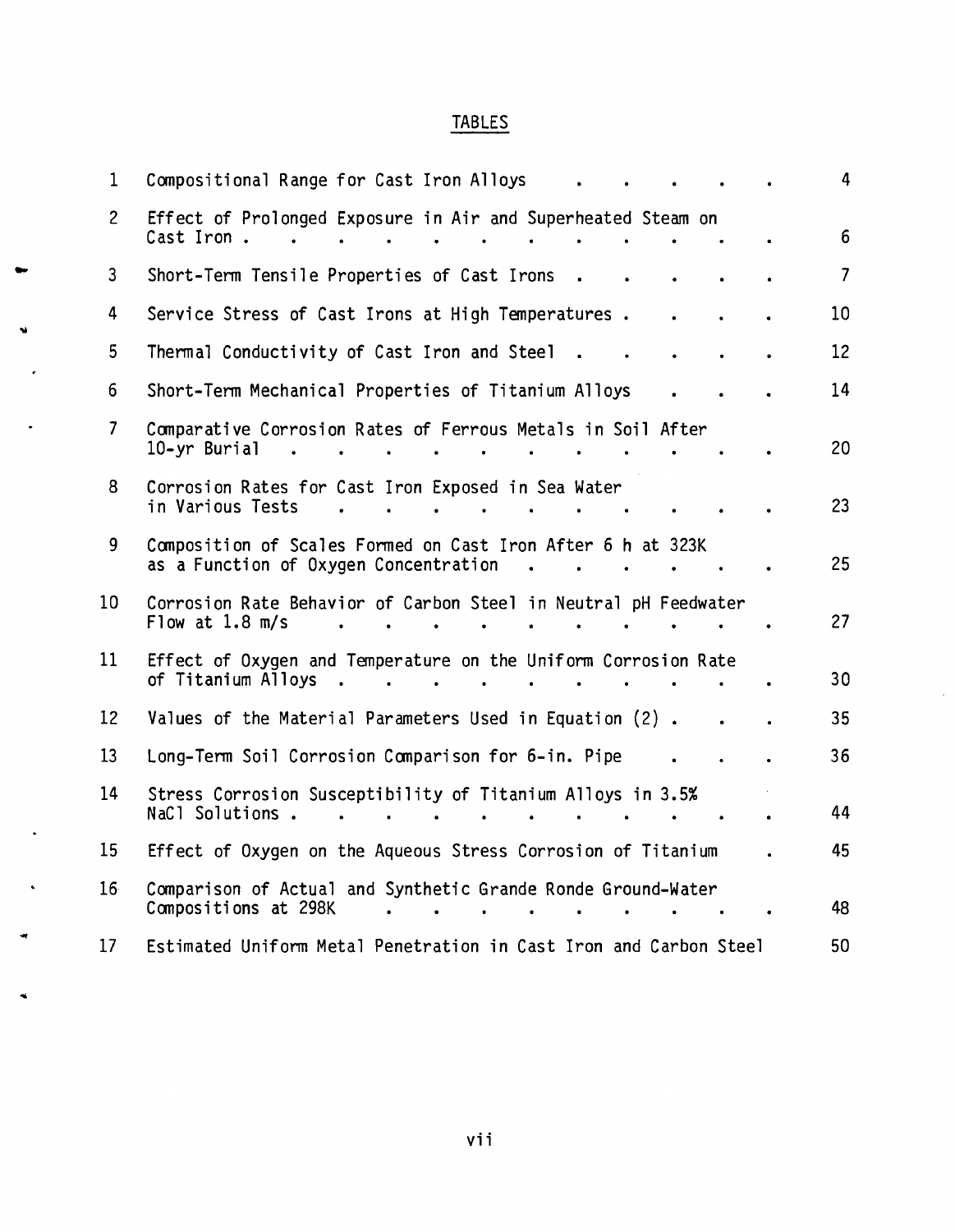$\label{eq:2} \frac{1}{\sqrt{2}}\left(\frac{1}{\sqrt{2}}\right)^2\frac{1}{\sqrt{2}}\left(\frac{1}{\sqrt{2}}\right)^2.$  $\label{eq:2.1} \frac{1}{2} \sum_{i=1}^n \frac{1}{2} \sum_{j=1}^n \frac{1}{2} \sum_{j=1}^n \frac{1}{2} \sum_{j=1}^n \frac{1}{2} \sum_{j=1}^n \frac{1}{2} \sum_{j=1}^n \frac{1}{2} \sum_{j=1}^n \frac{1}{2} \sum_{j=1}^n \frac{1}{2} \sum_{j=1}^n \frac{1}{2} \sum_{j=1}^n \frac{1}{2} \sum_{j=1}^n \frac{1}{2} \sum_{j=1}^n \frac{1}{2} \sum_{j=1}^n \frac{$  $\label{eq:2.1} \mathcal{L}(\mathcal{L}^{\text{max}}_{\mathcal{L}}(\mathcal{L}^{\text{max}}_{\mathcal{L}}))\leq \mathcal{L}(\mathcal{L}^{\text{max}}_{\mathcal{L}}(\mathcal{L}^{\text{max}}_{\mathcal{L}}))$  $\label{eq:2.1} \frac{1}{\sqrt{2}}\left(\frac{1}{\sqrt{2}}\right)^{2} \left(\frac{1}{\sqrt{2}}\right)^{2} \left(\frac{1}{\sqrt{2}}\right)^{2} \left(\frac{1}{\sqrt{2}}\right)^{2} \left(\frac{1}{\sqrt{2}}\right)^{2} \left(\frac{1}{\sqrt{2}}\right)^{2} \left(\frac{1}{\sqrt{2}}\right)^{2} \left(\frac{1}{\sqrt{2}}\right)^{2} \left(\frac{1}{\sqrt{2}}\right)^{2} \left(\frac{1}{\sqrt{2}}\right)^{2} \left(\frac{1}{\sqrt{2}}\right)^{2} \left(\$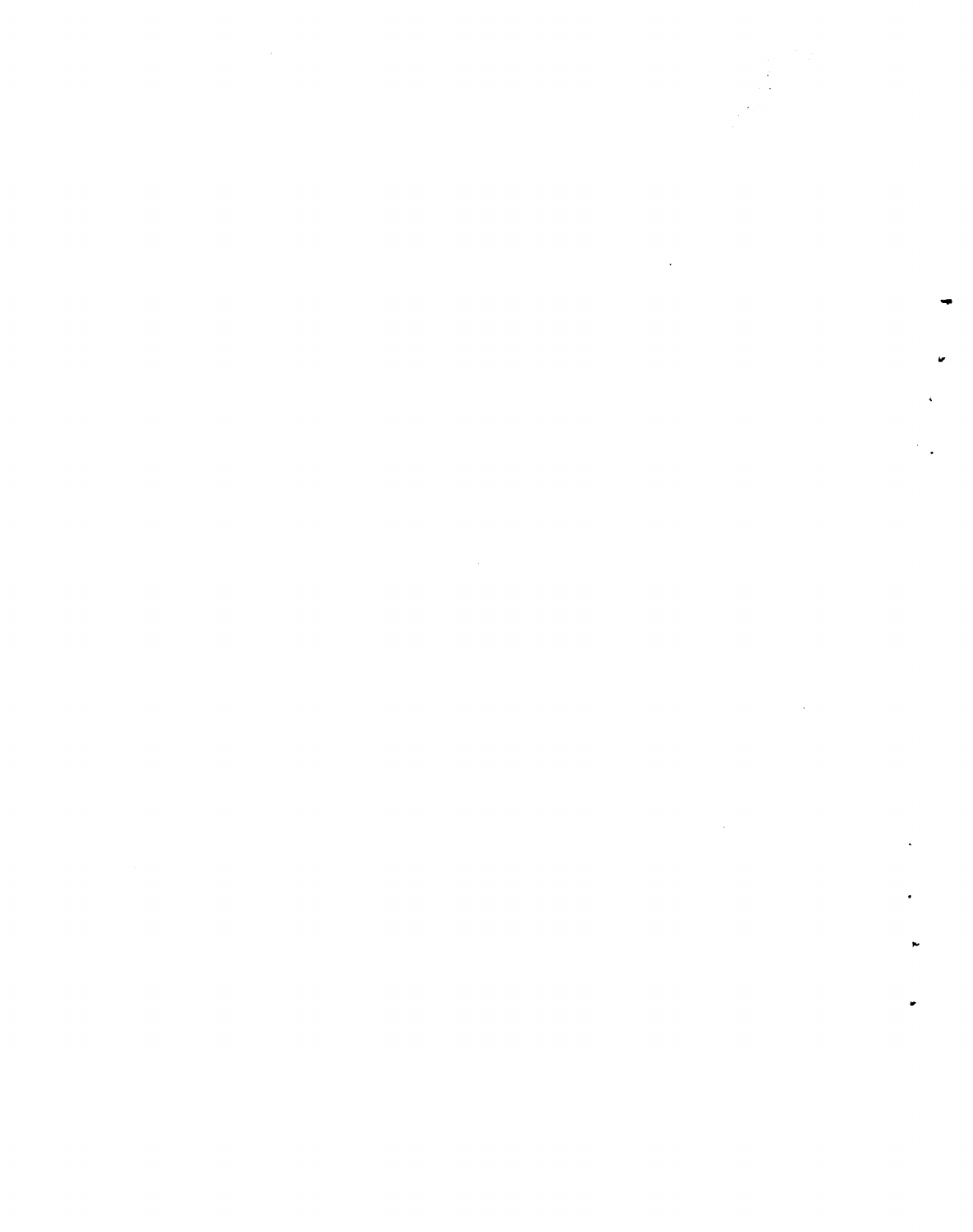### INTRODUCTION

The use of metallic barriers between a radioactive nuclear waste form and the host basalt rock is being considered by the Basalt Waste Isolation Project at Rockwell Hanford Operations (RHO) to limit the release of radionuclides to the biosphere. To be effective over an extremely long service life, the metal barriers must be selected to withstand degradation from mechanical (fracture), chemical-mechanical (stress corrosion or corrosion fatigue), and chemical (corrosion) processes. The integrity of the waste package should be assured for approximately 1000  $yr$ ;  $(1)$  therefore, because of the elevated temperatures expected in a commercial waste repository (to ~523K), this criterion requires substantial extrapolation of current engineering and experience data as well as some insight into the behavior of the candidate barrier materials in a given geologic repository environment.

The purpose of this review is to assess the corrosion resistance of cast irons and titanium alloys in aqueous environments and to estimate the long-term corrosion behavior of each metal in a basalt repository. The review does not consider the actual conceptual design of the metal engineered barrier; but general data on chemical, mechanical, and physical properties of cast iron and titanium alloys are included.

Some assumptions have been made in this report concerning the data that were reviewed; they are summarized below and are expanded in more detail later in the report.

- Because of the good corrosion resistance of titanium in oxidizing environments, it can potentially be used as a metal barrier in thin sections. Low-alloy titanium is already a leading candidate in one Swedish concept for waste storage,  $(2)$  and an assessment of its use in a granitic repository has been made.(3)
- Using cast irons as barrier materials offers the benefits of low cost, availability, ease of fabrication, and some favorable mechanical property advantages--that is, immunity to the delayed cracking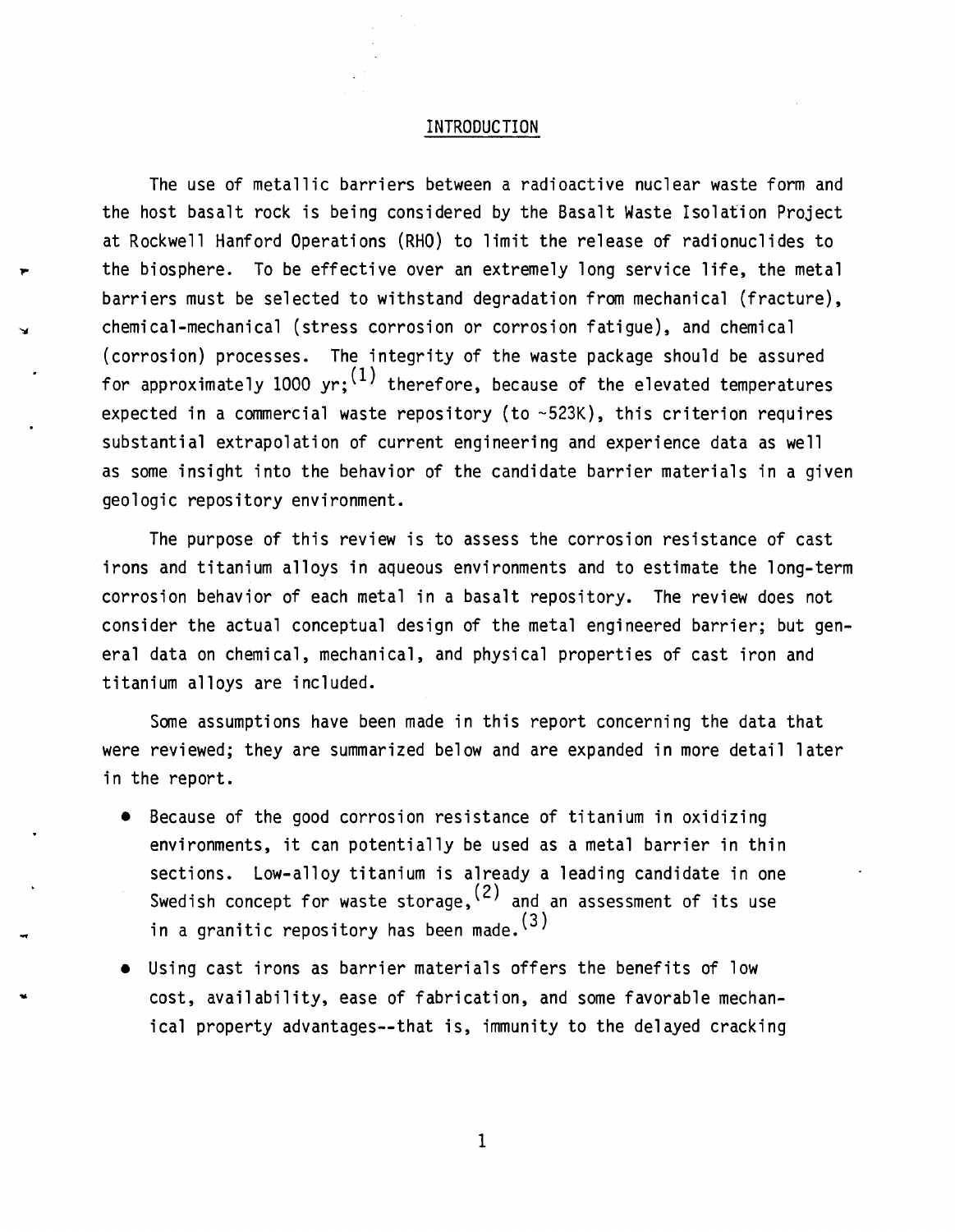problem found in titanium<sup>(3)</sup> and certain high-alloy steels.<sup>(4)</sup> Thick sections of cast iron would be used to accommodate the potential metal loss due to corrosion processes.

- The mechanical integrity of the metal barrier should be maintained although some degradation of the metal with subsequent change in physical and mechanical properties could be allowed over the 1000-yr package life.
- The waste package would be stored in a deep basalt formation about 1000 m (3280 ft) deep. The Grande Ronde basalt ground water chemistry has been determined<sup>(5)</sup> and was considered in this review.

The following literature was searched for relevant data on the corrosion resistance of cast irons and titanium alloys in aqueous environments:

- Metal Abstracts 1966 to date
- National Aeronautics and Space Adminstration 1970 to date
- National Technical Information Service 1970 to date
- Corrosion Abstracts 1966 to date.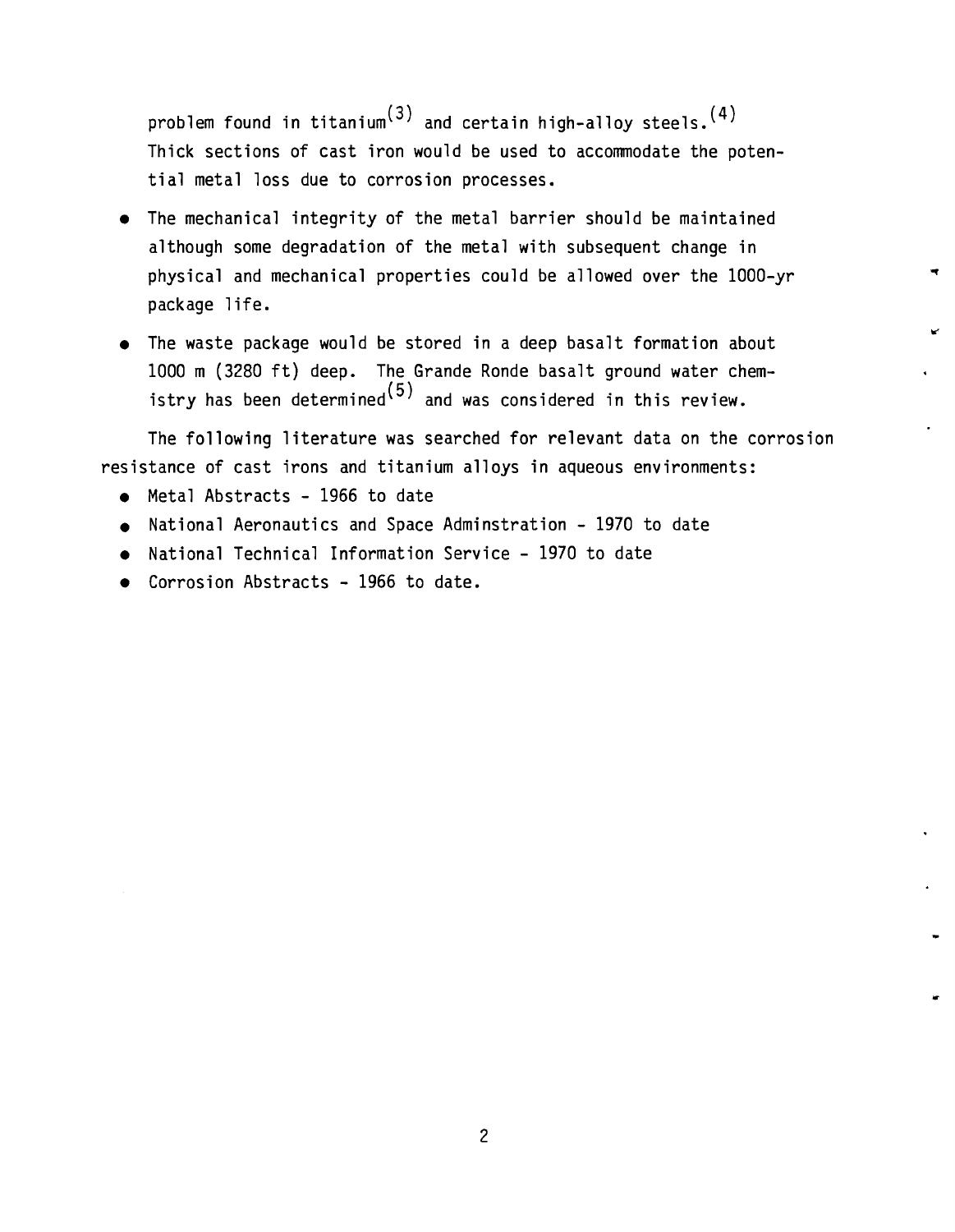#### LITERATURE BACKGROUND

A few of the engineering properties that make low-alloy cast irons and titanium alloys attractive candidates as engineered barrier materials are described in this section, and the corrosion resistance of these metals in aqueous environments is discussed.

## ENGINEERING PROPERTIES

This document provides background information on the chemical, mechanical, and physical properties of cast iron and low-alloy titanium. Comments have been included on composition, general corrosion resistance, short-term mechanical properties, thermal conductivity, and weldability.

## Cast Irons

Specific engineering properties of cast irons are described in detail in various handbooks and other references.  $(6-11)$  In this section general statements are presented concerning some of the compositional/chemical, mechanical, and physical properties of cast irons.

## Composition/Chemical Properties

Cast iron is basically an iron-carbon alloy with minor additions of silicon, manganese, and phosphorus. The principal constituent found in cast irons that is not found in steels is carbon in the form of graphite, and the form of carbon/graphite in the cast matrix determines the type of iron. Flake graphite occurs in gray irons; carbon bound as cementite (Fe<sub>3</sub>C) occurs in white irons; and nodular (spheroidal) graphite occurs in ductile irons. Ferrite in cast irons is essentially a single-phase solid solution of silicon in alpha (bodycentered-cubic or BCC) iron. Pearlite consists of alternating lamellae of ferrite and cementite. The composition of typical cast irons is presented in Table 1. The more ductile alloys contain nodular graphite, and the brittle irons contain graphite in flake form.

Generally, ductile and gray irons of the same matrix composition will show similar corrosion behavior. In aqueous environments the graphite in the iron matrix is cathodic and is generally not chemically attacked (corroded).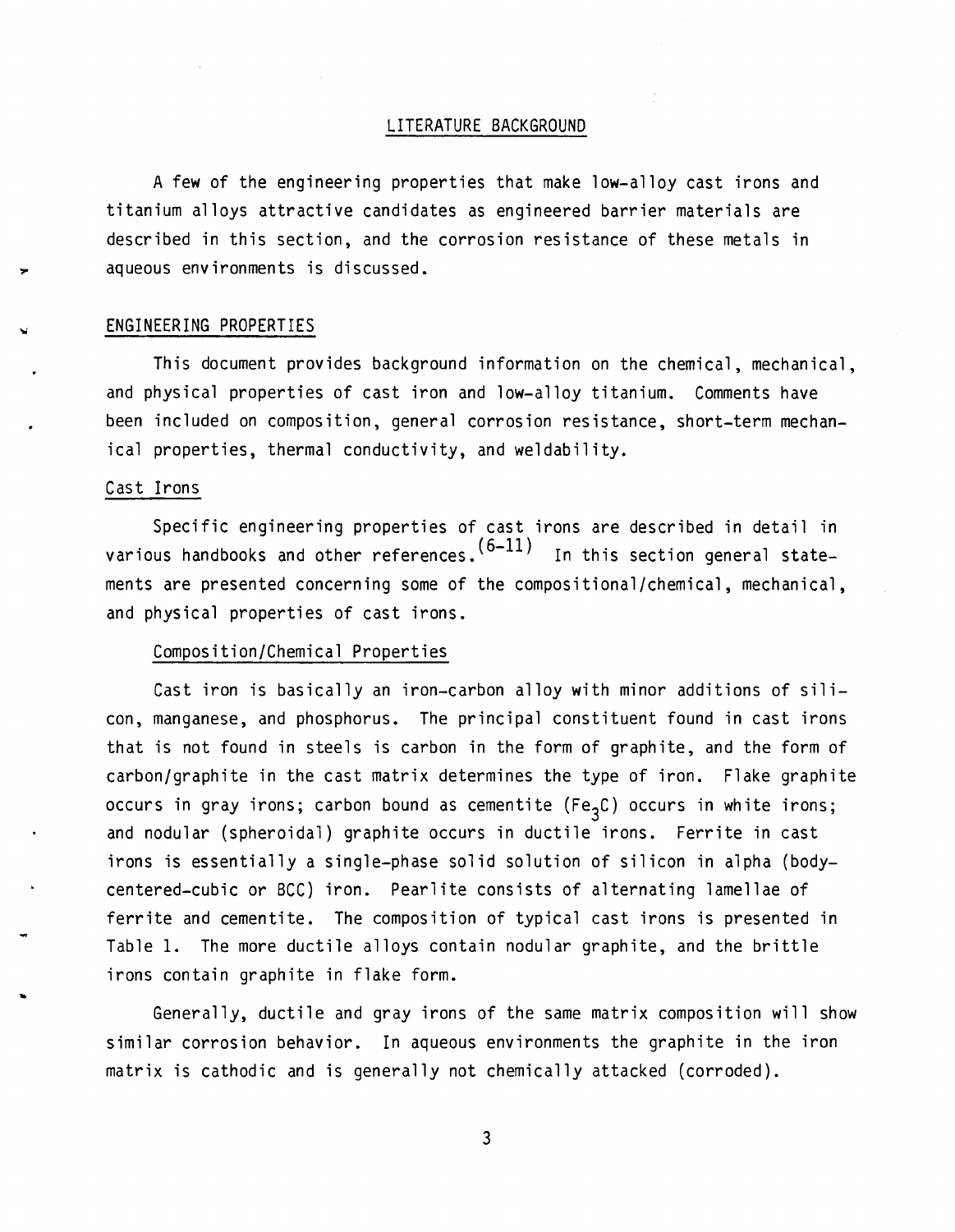|                                            |                  | Microstructure         |                           | Combined         |                |                |             |             |
|--------------------------------------------|------------------|------------------------|---------------------------|------------------|----------------|----------------|-------------|-------------|
| Type of<br>Metal                           | Graphite<br>Form | Matrix                 | <b>Total</b><br>Carbon, % | Carbon, (a)<br>% | Si, %          | <u>Mn, %</u>   | $S, \kappa$ | <u>P, %</u> |
| White Iron                                 | None             | Pearlite +<br>Carbide  | $1.7$ to $3.0$            | A11              | $0.8$ to 1.3   | 0.4            | < 0.15      | < 0.5       |
| Gray Iron                                  | Flake            | Pearlite               | $2.7$ to $4.0$            | 0.9              | $0.5$ to $3.3$ | $0.3$ to $1.0$ | < 0.15      | 1.4         |
| Nodular <sup>(a)</sup><br>Graphite<br>Iron | <b>Nodules</b>   | Pearlite<br>or Ferrite | $3.3$ to $3.9$            | 0.9              | 1.6 to $2.5$   | 0.4            | < 0.01      | $\leq 0.1$  |
| <b>Blackheart</b><br>Malleable<br>Iron     | <b>Nodules</b>   | Ferrite                | $2.0$ to $2.7$            | None             | $0.8$ to 1.2   | $0.1$ to $0.6$ | 0.15        | < 0.2       |
| Whiteheart<br>Malleable<br>Iron            | <b>Nodules</b>   | Pearlite               | $3.3$ to $3.9$            | 0.12             | $0.1$ to $0.8$ | $0.1$ to $0.5$ | 0.4         | < 0.1       |

 $\label{eq:2} \begin{array}{ccccc} \mathcal{L} & \mathcal{L} & \mathcal{L} & \mathcal{L} \\ \mathcal{L} & \mathcal{L} & \mathcal{L} & \mathcal{L} \end{array}$ 

 $\pmb{\mathcal{A}}$ 

 $\sim$ 

## TABLE 1. Compositional Range for Cast Iron Alloys

(a) 0 to 1.5% nickel; 0.04 to 0.10% magnesium.

 $\label{eq:2} \frac{1}{\sqrt{2}}\int_{\mathbb{R}^3}\frac{1}{\sqrt{2}}\left(\frac{1}{\sqrt{2}}\right)^2\frac{1}{\sqrt{2}}\left(\frac{1}{\sqrt{2}}\right)^2\frac{1}{\sqrt{2}}\left(\frac{1}{\sqrt{2}}\right)^2\frac{1}{\sqrt{2}}\left(\frac{1}{\sqrt{2}}\right)^2\frac{1}{\sqrt{2}}\left(\frac{1}{\sqrt{2}}\right)^2\frac{1}{\sqrt{2}}\left(\frac{1}{\sqrt{2}}\right)^2\frac{1}{\sqrt{2}}\left(\frac{1}{\sqrt{2}}\right)^2\frac{1}{\sqrt{2}}$ 

 $\bullet$ 

 $\sim$   $\sim$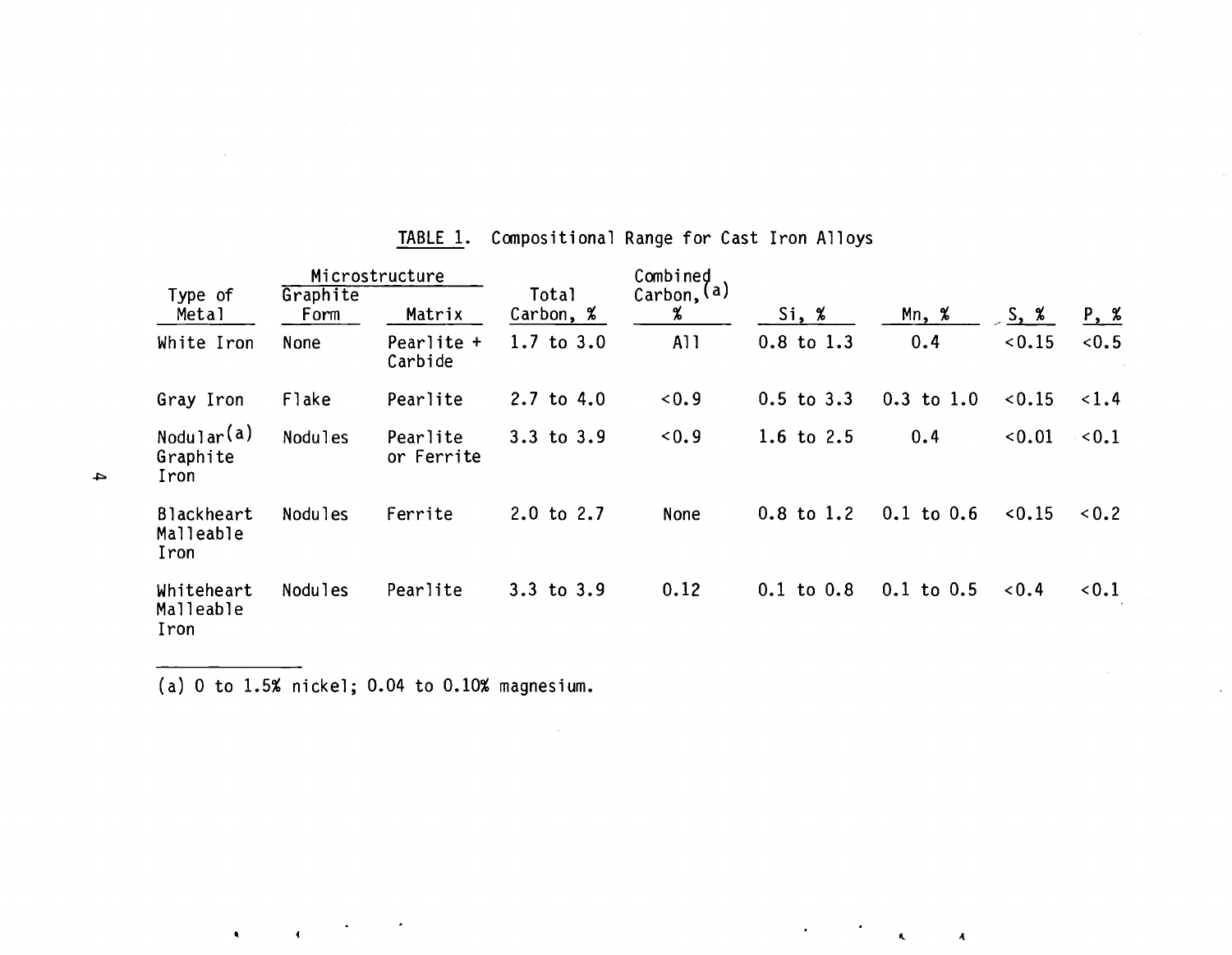Pearlitic gray irons tend to form better passive films than ferritic irons. A passive film is a corrosion product layer that suppresses or eliminates the corrosion reaction. The cementite phase in a cast iron is electronegative (cathodic) with respect to ferrite, and it would not generally be attacked in an aqueous environment. The presence of cementite in ferritic cast iron could help to suppress general corrosion of the alloy by the process of anodic passivation. Alloying gray irons with phosphorus, copper, or chromium in small quantities improves their corrosion resistance in acidic solutions.

The low-alloy gray irons are resistant to corrosion in dilute alkali solutions. In more concentrated, high-temperature caustic solutions, 3 to 12% chromium is added to impart corrosion resistance. Salts hydrolyzing to acids tend to attack gray irons; salts hydrolyzing to alkalis do not significantly corrode gray irons. In concentrated acid solutions, considerable alloying is done to effect corrosion resistance. For example, Duriron® (17% silicon) and Durachlor® (3.5% molybdenum) resist boiling mineral acids; alloys containing 20 to 35% chromium resist hot alkali and oxidizing acids; and alloys containing >18% nickel are resistant in most aggressive aqueous environments.

High-temperature corrosion (oxidation) of cast irons in air or steam can cause dimensional changes (growth) of the metal as well as scaling. Growth involves both structural changes in the casting and internal oxidation, which generally occur at temperatures above about 723K (450°C) as shown in Table 2. Alloying with chromium, molybdenum, vanadium, or silicon (4 to 8%) normally retards or stops growth by providing protection against internal oxidation.

## Mechanical Properties

Tensile strength is frequently used in specifying the grade of a cast iron. As can be seen from Table 3, the tensile strength of gray iron without heat treatment is generally less than 345 MN/m<sup>2</sup> (50,000 psi). When higher strengths are required, chromium, nickel, molybdenum, or copper can be added to the gray iron. Alloying to improve strength may also require special heat

®Trade names of the Duriron Company, Dayton, Ohio.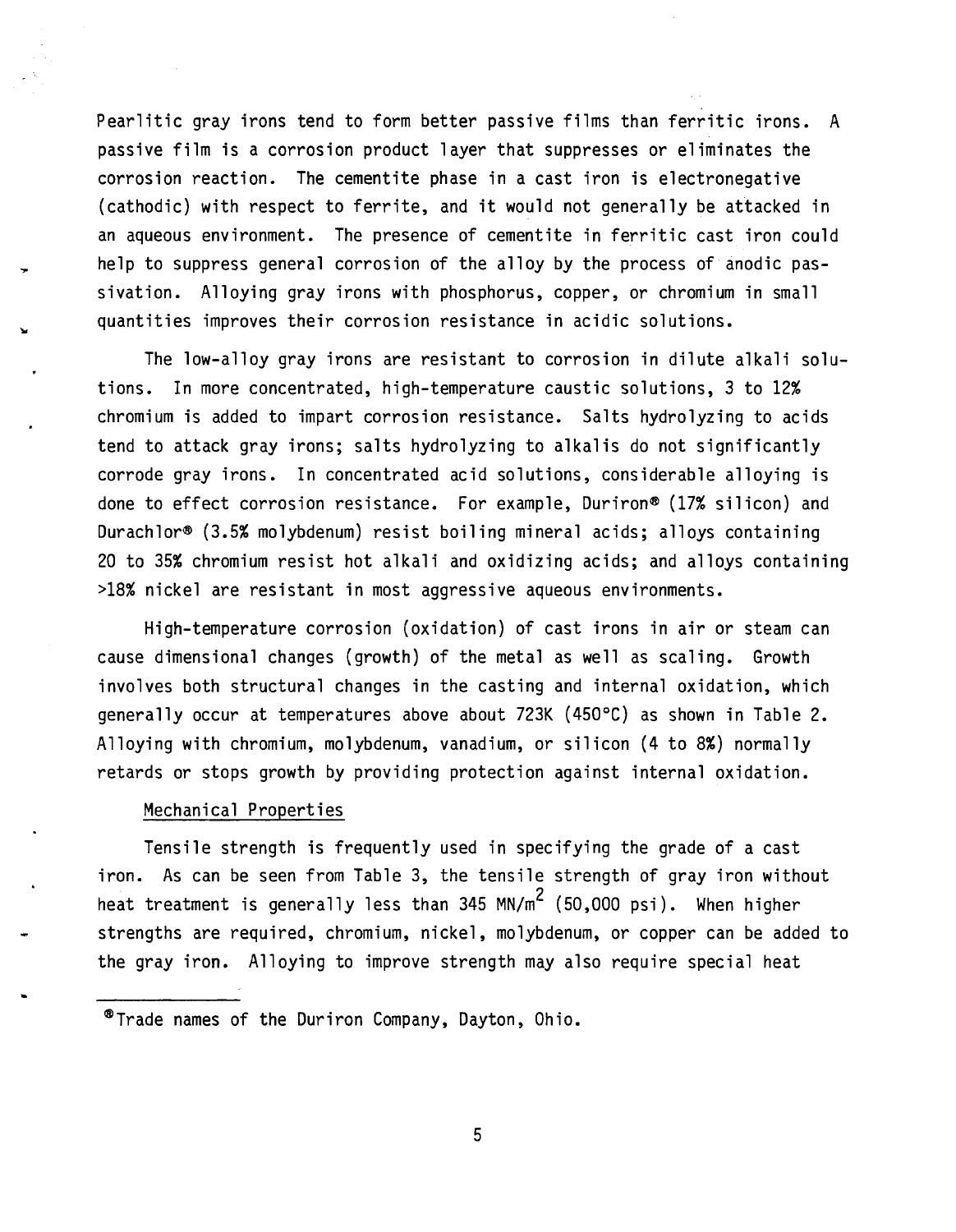|                 |              |          |                                         |                             |                               |                               | Nodular Iron         |                 |
|-----------------|--------------|----------|-----------------------------------------|-----------------------------|-------------------------------|-------------------------------|----------------------|-----------------|
|                 | Temperature, |          | Initial Tensile Strength,               | 199                         | Gray Iron<br>$239 - 278$      | 278                           | Pearlitic<br>724-755 | Ferritic<br>434 |
|                 | $^{\circ}$ c | Duration | $MN/m^2$ (ton/in. <sup>2</sup> )        | (12.9)                      | $(15.5 \text{ to } 18.0)$     | $(18.0 \text{ or more})$      | $(46.9 - 48.9)$      | (28.1)          |
|                 | 400          | 64 weeks | Growth, $(b)$ $\boldsymbol{\mathsf{x}}$ | Nil                         | Nil                           | Nil                           | $\sim$ Nil           | Nil             |
|                 |              |          | Scaling, g/dm <sup>2</sup>              | 0.25                        | 0.2                           | 0.19                          | 0.12                 | 0.12            |
|                 |              |          | Loss of strength, $(c)$ %               | Nil                         | Nil                           | Nil                           | Nil                  | Ni1             |
|                 | 450          | 64 weeks | Growth, %                               | 0.32                        | 0.21                          | 0.13                          | $0.02 - 0.03$        | 0.01            |
|                 |              |          |                                         | $(0.30 - 0.33)$             | $(0.05 - 0.31)$               | $(0.02 - 0.26)$               |                      |                 |
| In air          |              |          | Scaling, g/dm <sup>2</sup>              | 0.45                        | 0.37                          | 0.35                          | 0.23                 | 0.21            |
|                 |              |          | Loss of strength, $(c)$ %               | 13.4                        | 7.0                           | 3.6                           | 2.5                  | 7.0             |
|                 |              |          |                                         | $(-10.3 \text{ to } -16.5)$ | $(+7.3 \text{ to } -13.3)$    | $(+8.9 \text{ to } -12.1)$    | $(0.7-4.3)$          |                 |
|                 |              |          | Loss of hardness. <sup>(c)</sup> %      | $16.0$ to $19.0$            | Nil to 26.8                   | Nil to 30.4                   | No change            | No change       |
|                 | 427          | 49 weeks | Growth, %                               | 0.079                       | 0.0017                        | 0.0033                        | $-0.01$              | $-0.2$          |
| Super-          |              |          |                                         | $(0.25 - 0.134)$            | $(-0.0017 \text{ to } +0.01)$ | $(-0.0017 \text{ to } +0.01)$ |                      |                 |
| heated<br>Steam |              |          | Scaling, g/dm <sup>2</sup>              | 0.532                       | 0.086                         | 0.052                         | 0.055                | 0.09            |
|                 |              |          | Loss of strength, $(c)$ %               | $3.3$ gain                  | 3.75 loss                     | $0.63$ low                    | $1.3 - 13.0$         | $0 - 0.4$       |
|                 |              |          |                                         | $(-4.0 \text{ to } +10.7)$  | $(-11.26 \text{ to } 11.93)$  | $(-13.4 \text{ to } +9.81)$   |                      |                 |
|                 |              |          | Change of hardness, (c) %               | No change                   | No change                     | No change                     | No change            | No change       |

 $\bullet$ 

 $\bullet$ 

 $\mathbf{K}$ 

 $\Lambda$ 

 $\sim$ 

## TABLE 2. Effect of Prolonged Exposure in Air and Superheated Steam on Cast Iron<sup>(a)</sup>

(a) Reference 6, p. 257; Reference 7, p. 793, discusses high-temperature corrosion of cast iron in detail.

(b) Changes of less than 7.0% in tensile strength and 0.02% in growth are unlikely to be significant.

(c) At room temperature after exposure.

 $\mathbf{A}^{\prime}$ 

 $\label{eq:2} \mathcal{L} = \frac{1}{2} \sum_{i=1}^n \frac{1}{2} \sum_{i=1}^n \frac{1}{2} \sum_{i=1}^n \frac{1}{2} \sum_{i=1}^n \frac{1}{2} \sum_{i=1}^n \frac{1}{2} \sum_{i=1}^n \frac{1}{2} \sum_{i=1}^n \frac{1}{2} \sum_{i=1}^n \frac{1}{2} \sum_{i=1}^n \frac{1}{2} \sum_{i=1}^n \frac{1}{2} \sum_{i=1}^n \frac{1}{2} \sum_{i=1}^n \frac{1}{2} \sum_{i=1}$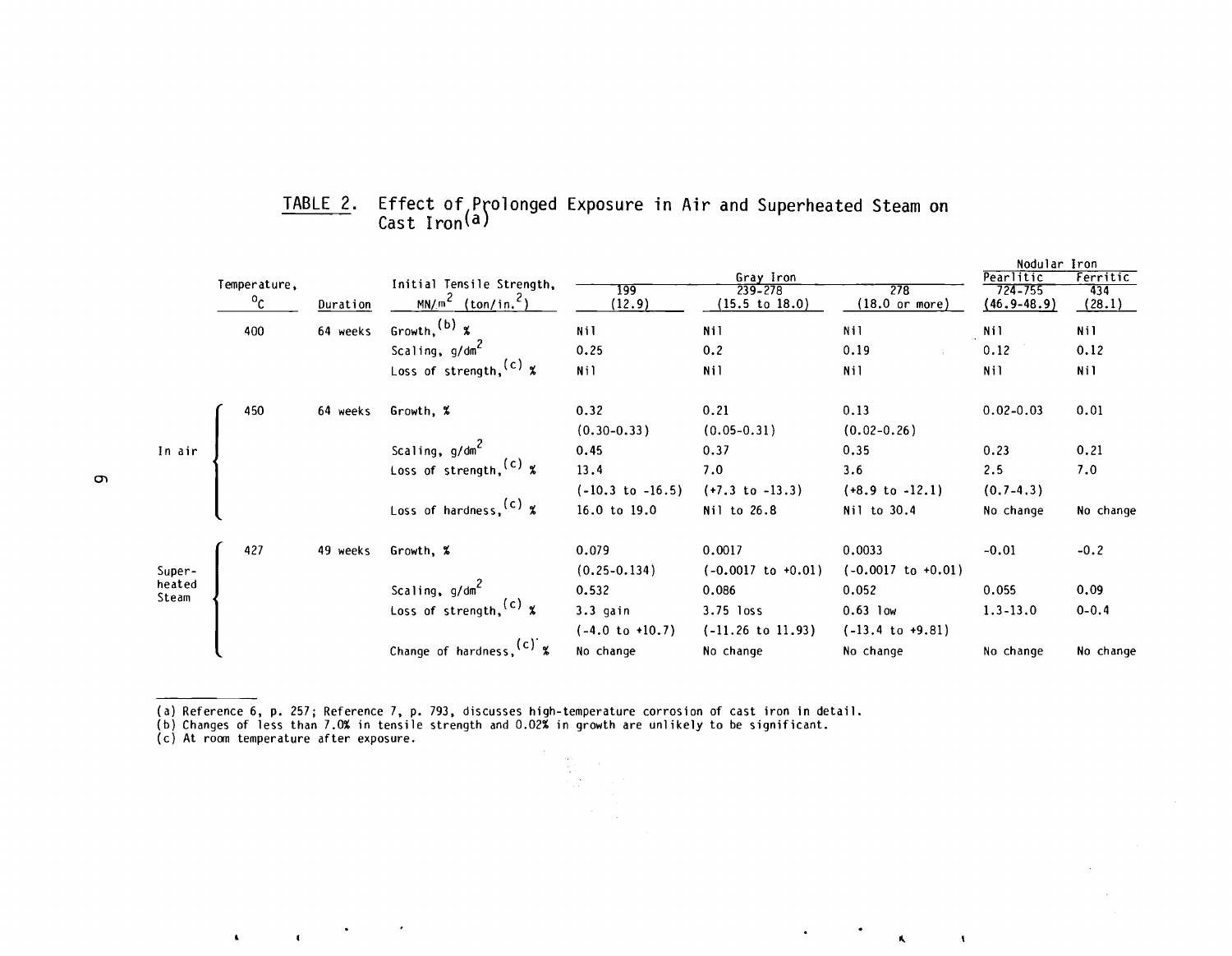| Type of Iron                    | Tensile<br>Strength<br>in Stressed<br>Portion, $(D)$<br>MN/m <sup>2</sup> | Proof<br><b>Stress</b><br>$(0.1\%)$ ,<br>$MN/m^2$ | Proportional<br>Limit<br>(0.01%)<br>Deviation<br>from $E_0$ ,<br>$MN/m^2$ | Total Plastic<br>Strain<br>at Failure | Young's<br>Modulus,<br>$GN/m^2$ |
|---------------------------------|---------------------------------------------------------------------------|---------------------------------------------------|---------------------------------------------------------------------------|---------------------------------------|---------------------------------|
| Gray--Grade 10                  | 154                                                                       | 100                                               | 39                                                                        | $0.45$ to $0.60$                      | 76 to 103                       |
| Gray--Grade 12                  | 185                                                                       | 120                                               | 51                                                                        | $0.33$ to $0.53$                      | 83 to 110                       |
| Gray--Grade 14                  | 216                                                                       | 141                                               | 60                                                                        | $0.22$ to $0.47$                      | 97 to 120                       |
| Gray--Grade 17                  | 263                                                                       | 171 to 193                                        | 73                                                                        | 0.38                                  | 110 to 131                      |
| Gray--Grade 20                  | 309                                                                       | 201                                               | 85                                                                        | 0.28                                  | 117 to 145                      |
| Gray--Grade 23                  | 355                                                                       | 232 to 270                                        | 97                                                                        | 0.25                                  | 124 to 152                      |
| Gray--Grade 26                  | 402                                                                       | 261                                               | 111                                                                       | 0.28                                  | 124 to 152                      |
| Whiteheart Malleable            | 309 to 371                                                                | 179 to 196                                        | 97 to 198                                                                 | Elongation %<br>$4$ to $8$            | 176<br>145 to 179               |
| Blackheart Malleable            | 278 to 340                                                                | 170 to 216                                        | 130 to 161                                                                | 6 to 14 min                           | 145 to 186<br>172               |
| Pearlitic Malleable             | 432 to 510                                                                | 264 to 318                                        | 159 to 192                                                                | 6 to 4 min                            | 145 to 186                      |
| Nodular Pearlitic<br><b>SNG</b> | 494 to 726                                                                | 309 to 386                                        | 185 to 232                                                                | $7$ to $2$                            | 169 to 176                      |
| Nodular Ferritic<br>SNG 27/12   | 417                                                                       | 261                                               | 182                                                                       | 12                                    | 169                             |
| Nodular Ferritic<br>SNG 24/17   | 371                                                                       | 224                                               | 168                                                                       | 17                                    | 169                             |

TABLE 3. Short-Term Tensile Properties of Cast Irons(a)

 $\overline{1}$ 

 $\pmb{\mathcal{C}}$ 

(a) Reference 6, p. 477; additional detailed mechanical property data can be found in References 8, 9, and 11.

(b) The tensile strength is that obtained in a standard 30-mm (1.2-in.) as-cast test bar of the grade quoted for gray iron. If the stressed portion is of much heavier section, the tensile strength may be much lower and the maximum design stress will be correspondingly lower in accordance with the criteria given.

 $\overline{\phantom{0}}$ 

 $\pmb{\epsilon}$ 

 $\mathcal{L} = \mathcal{L}$ 

 $\sim 10^{-11}$  k

 $\sim$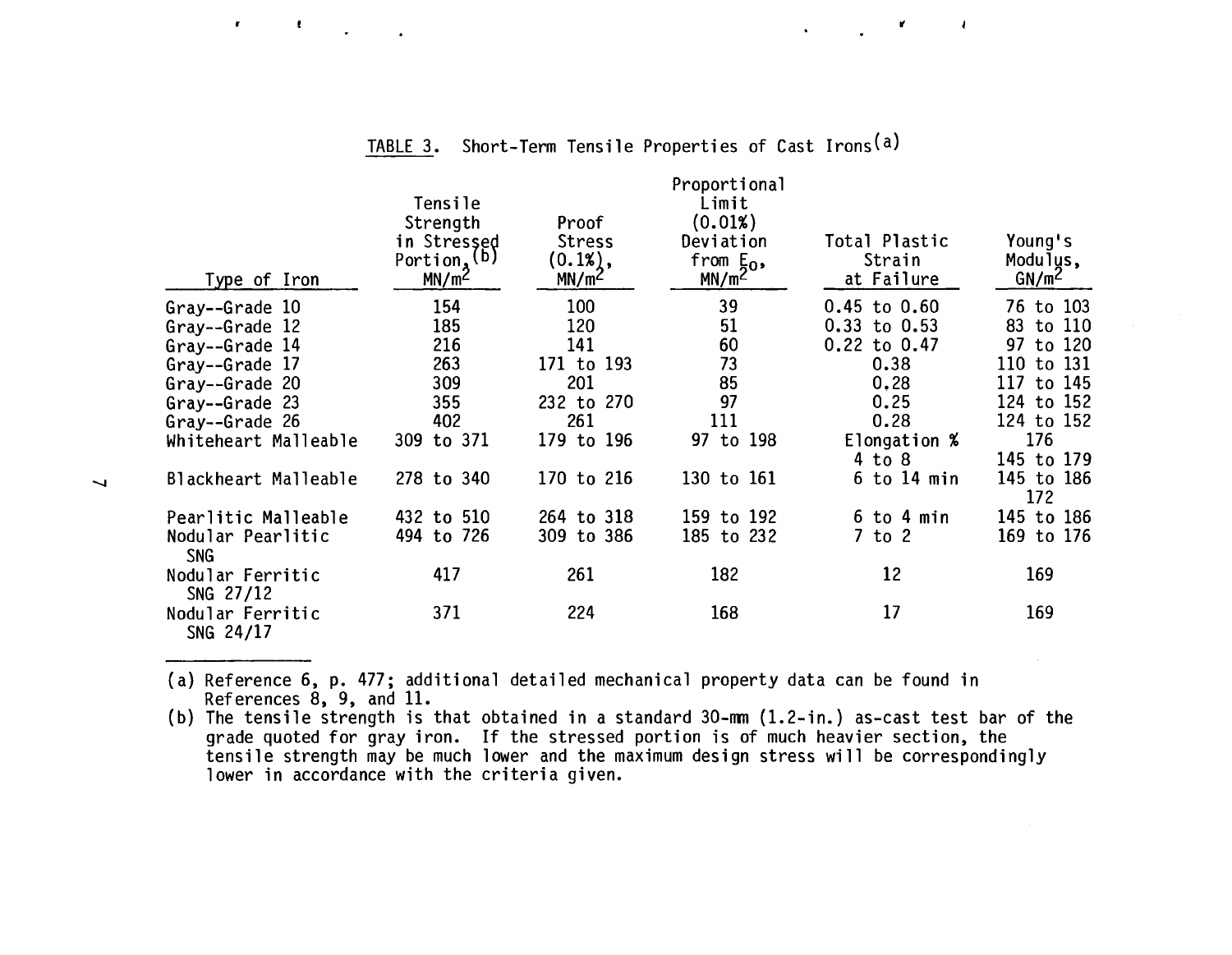treatments. Ductile irons are heat treated to develop a specific microstructure with fully annealed irons having a tensile strength of about 414 MN/ $m^2$ (60,000 psi). Generally, tensile strength is greater in pearlitic irons than in ferritic irons.

The endurance limit--that is, the limit to which the material can withstand repeated stressing (fatigue) without fracturing--increases with the tensile strength of the material and decreases with the presence of notches or stress concentration. Gray irons generally have a lower endurance limit than ductile irons, but they are not affected by the presence of notches to the same extent as ductile irons.

Flake graphite inclusions are a source of stress concentration in gray irons because of their lenticular shape. This stress concentration effect reduces the ductility of gray iron to very low levels, and ductility is generally not reported for these materials. The ductile irons, having a spheroidal distribution of graphite in the matrix, do not show the same effect of stress concentration and, therefore, demonstrate ductile behavior. The ductile property of cast irons is evident in their impact resistance: Gray irons normally show low impact resistance whereas ductile irons will show improved toughness.

High-temperature strength is influenced by the stability of the microstructure of the alloy at the use temperature. The ability of iron to maintain a load for long periods of time at elevated temperature is indicated by its creep strength. Although the creep strength of low-alloy cast iron is poor, it can be significantly improved by alloying. The creep strengths of several irons are shown in Figure 1, and the permissible service stress at 623 and 673K is shown in Table 4 for several alloys.

### Physical Properties

The damping capacity of a material is a measure of its ability to absorb vibrational energy. The flake graphitic structure of gray irons tends to give better damping properties than the spheroidal graphitic ductile irons. Generally the damping capacity is greater in lower strength irons. Figure 2 schematically compares this property for cast and wrought irons.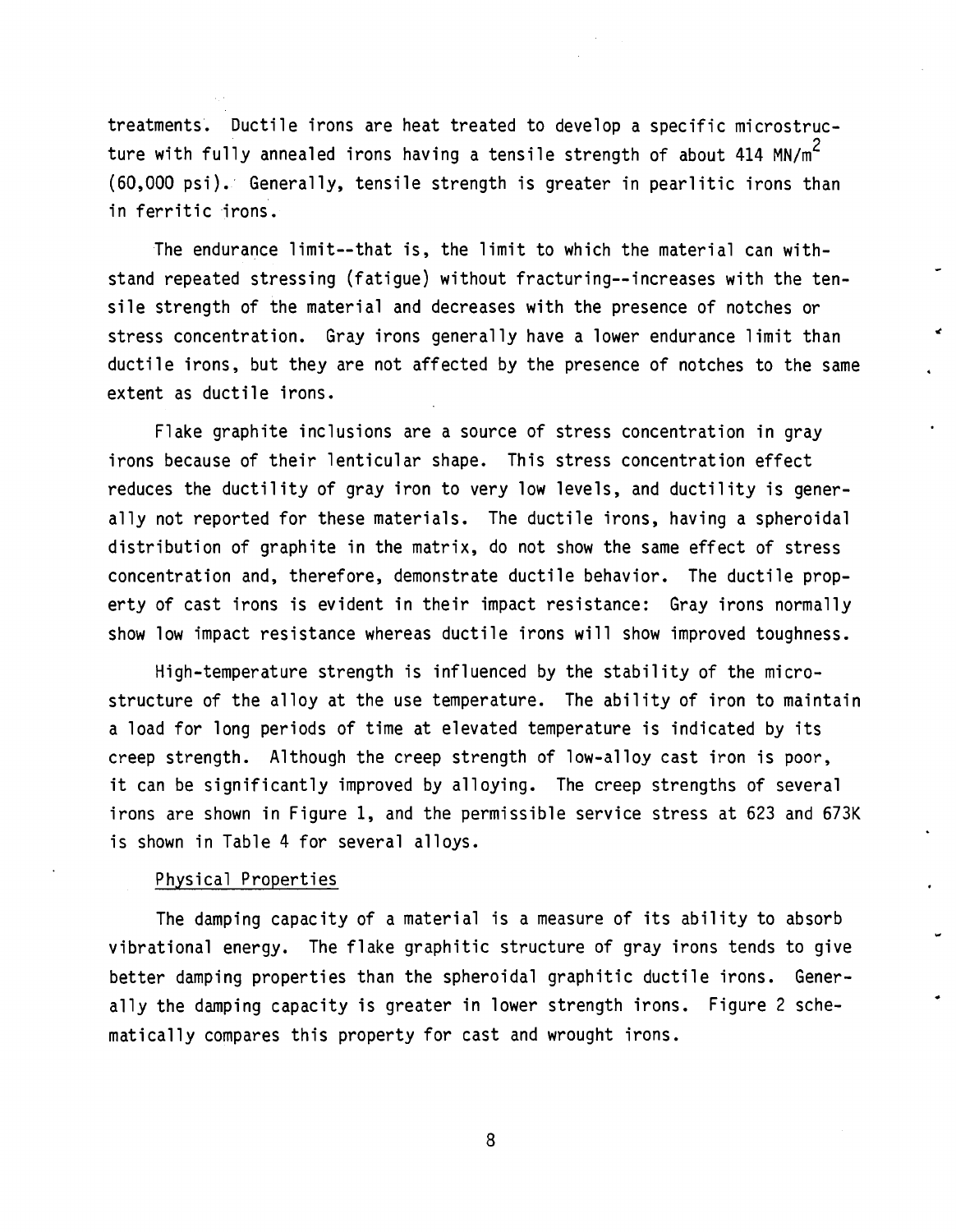

FIGURE 1. Comparative Creep Strengths at 810K for Four Cast Irons (Reference 9)

The thermal conductivity of cast iron is partly dependent on its structure. Pearlite and cementite phases have a low thermal conductivity whereas graphite has a high thermal conductivity. Therefore, gray irons will generally show better thermal conductivity than other types of cast iron. Table 5 lists some values of thermal conductivity for gray iron, nodular iron, and steels at 373 and 673K (100 and 400°C).

Gray, ductile, and malleable cast irons may be fusion welded provided that suitable precautions are taken; these precautions are summarized in a review of cast iron welding by Pearce.  $(12)$  In stress-bearing welds, strength and weld integrity are the most important requirements. The main difficulties in fusion welding gray irons (flake graphite structure) are a hard or unmachinable weld zone--due to the redistribution of carbon to the heat-affected zone--and cracking--due to the increased hardness and an inability to accommodate shrink stresses. Ductile (nodular) irons are more readily welded than gray irons due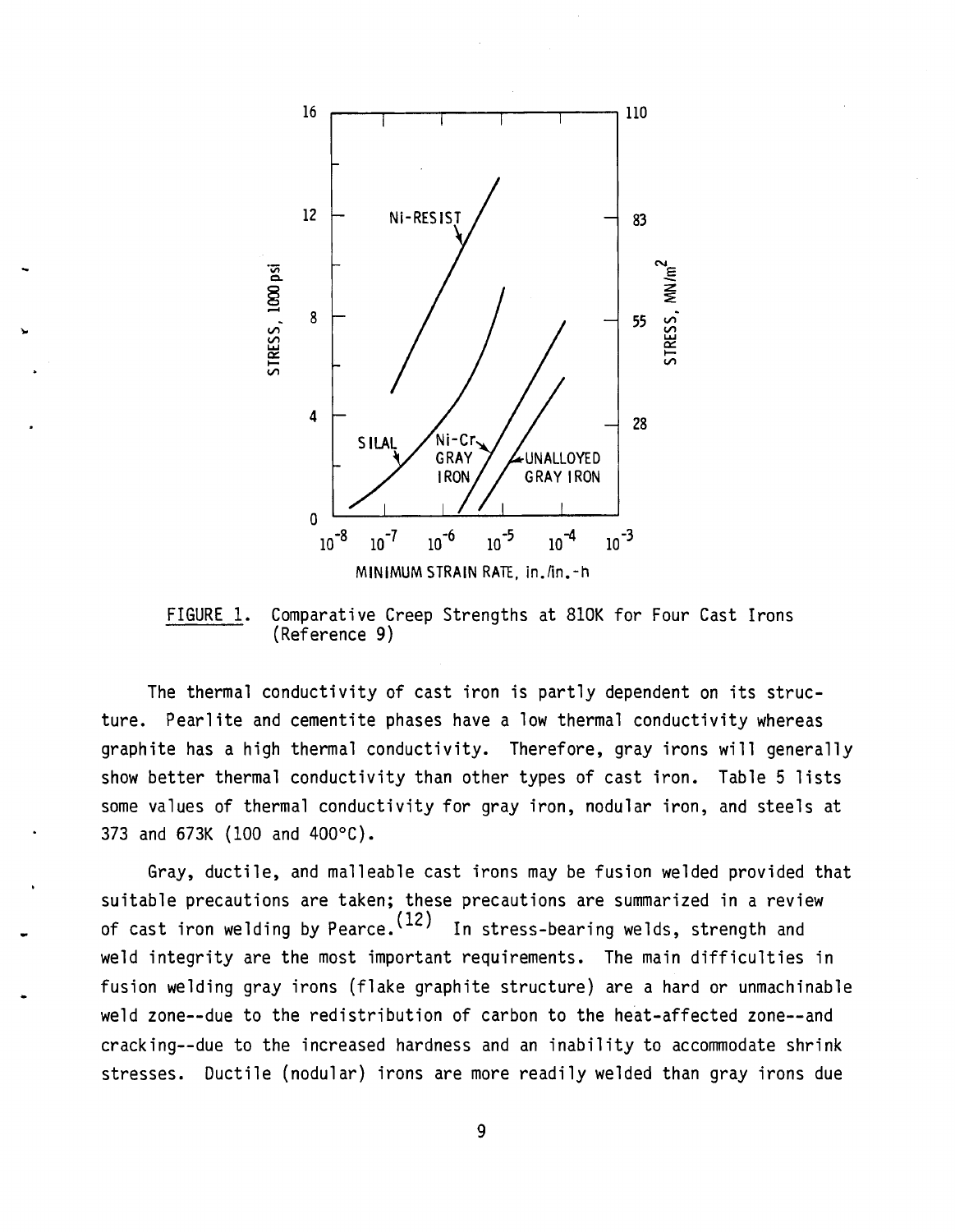| Type of Iron         |                                  | Stress at 623K.<br>$MN/m^2$ | Stress at 673K,<br>$MN/m^2$ |
|----------------------|----------------------------------|-----------------------------|-----------------------------|
| Gray--Grade 10 to 12 | Short-term tensile               | 154 to 185                  | $(154 \text{ to } 185)$ 170 |
|                      | Stress to rupture in 100,000 h   | 93 to 108                   | 62                          |
| Gray--Grade 14 to 17 | Short-term tensile               | 216 to 259                  | 216 to 259                  |
|                      | Stress to rupture in 100,000 h   | 139 to 154                  | 93                          |
|                      | Total creep for 100,000 h, 0.1%  | 77                          | 28                          |
| Gray--Grade 20 to 26 | Short-term tensile               | 309 to 386                  | 293 to 355                  |
|                      | Stress to rupture in 100,000 h   | 263                         | 124 to 170                  |
| Whiteheart Malleable | Stress to rupture in 100,000 h   | 139 to 216                  | 77 to 154                   |
|                      | Total creep for 100,000 h, 0.2%  | 31 to 46                    | 15 to 19                    |
| Blackheart Malleable | Stress to rupture in 100,000 h   | 139                         | 77 to 93                    |
|                      | Creep rate for $1000$ h, $0.1\%$ |                             | 83                          |
| Pearlitic Malleable  | Stress to rupture in 100,000 h   | 247                         | 154                         |
|                      | Stress to rupture in 100,000 h   | 309 to 386                  | 201 to 232                  |
| Nodular Pearlitic    | Short-term tensile               | (917) 687                   | 556                         |
|                      | Short-term 0.1% proof            | (537) 474                   | 436                         |
|                      | Total creep for 100,000 h, 0.1%  | 108 to 139                  | 31 to 46                    |
| Nodular Ferritic     | Stress to rupture in 100,000 h   | 185 to 216                  | 108 to 124                  |
|                      | Short-term tensile               |                             | 59 to 100                   |
|                      | Total creep for 100,000 h, 0.1%  | 77 to 93                    | 15 to 23                    |

 $\label{eq:2} \frac{1}{\sqrt{2}}\left(\frac{1}{\sqrt{2}}\right)^2\left(\frac{1}{\sqrt{2}}\right)^2\left(\frac{1}{\sqrt{2}}\right)^2\left(\frac{1}{\sqrt{2}}\right)^2\left(\frac{1}{\sqrt{2}}\right)^2.$ 

 $\Lambda$ 

TABLE 4. Service Stress of Cast Irons at High Temperatures(a)

 $\sim$ 

 $\sim$ 

(a) Reference 6, p. 480.

 $\label{eq:2.1} \mathcal{L}(\mathcal{L}^{\mathcal{L}}(\mathcal{L}^{\mathcal{L}}(\mathcal{L}^{\mathcal{L}}(\mathcal{L}^{\mathcal{L}}(\mathcal{L}^{\mathcal{L}}(\mathcal{L}^{\mathcal{L}}(\mathcal{L}^{\mathcal{L}}))))))$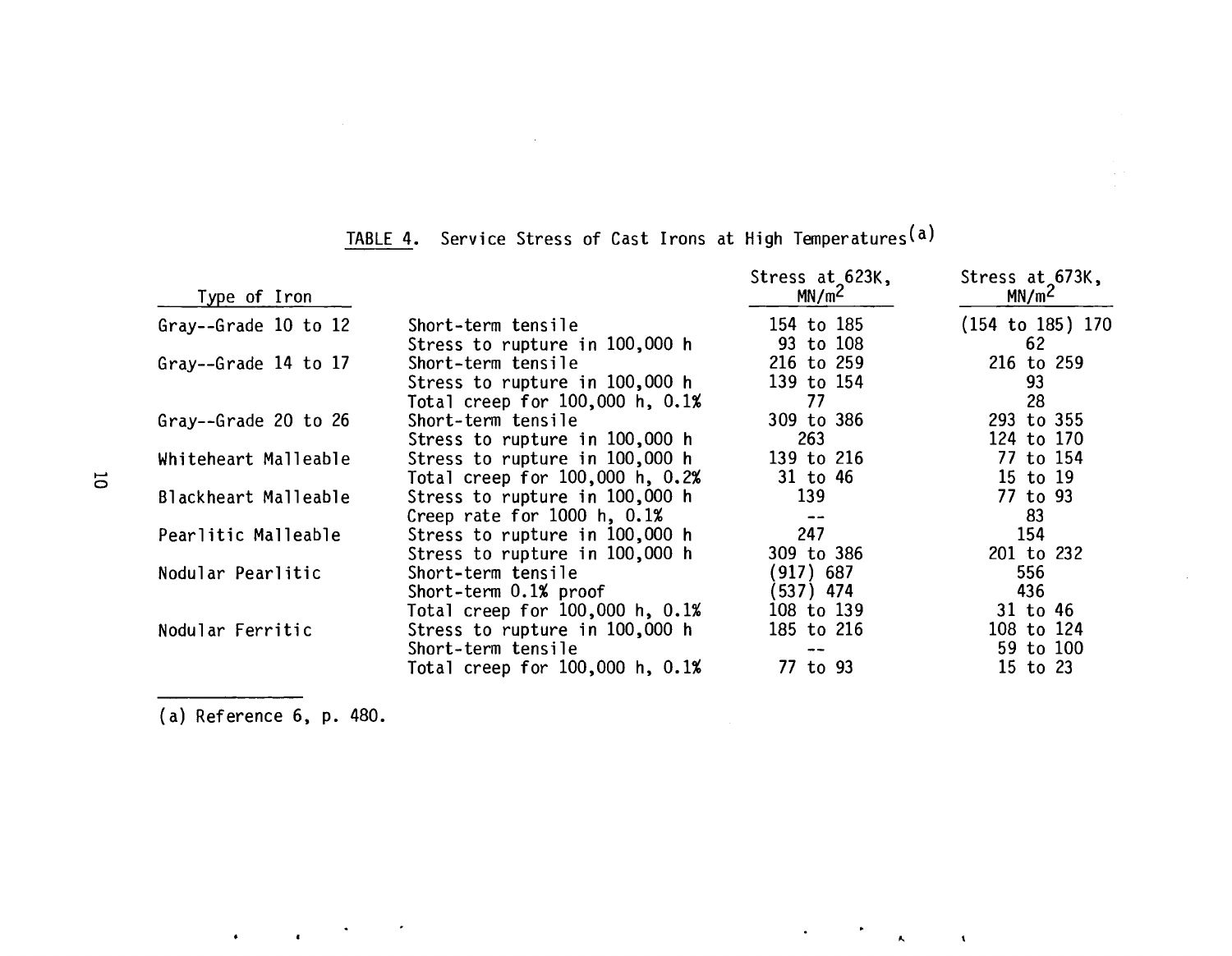

FIGURE 2. Damping Diagram for Steel, Ductile Iron, and Gray Iron (Reference 7, p. 738)

to better ductility and impact resistance, which allows some forgiveness in the shrink stresses developed in the weld zone. However, the redistribution of carbon in these alloys can form martensite or carbides that increase the hardness of the weld zone, thereby increasing the potential for cracking.

## Titanium Alloys

...

As in the preceding section on cast irons, only selected properties of titanium alloys are presented; and they are discussed in general terms. Several references<sup>(13,14,15)</sup> can supply specific data.

## Composition/Chemical Properties

Pure or low-alloy titanium is a hexagonal close-packed (HCP) metal at temperatures to about 1153K. Above this temperature, the HCP alpha phase changes to a BCC beta phase. Alloying titanium with various metals yields a family of stable alloys that can be all alpha, alpha and beta, or all beta. Corrosion resistance and mechanical properties will be affected by the dominant phases in the alloy and its crystallographic texture.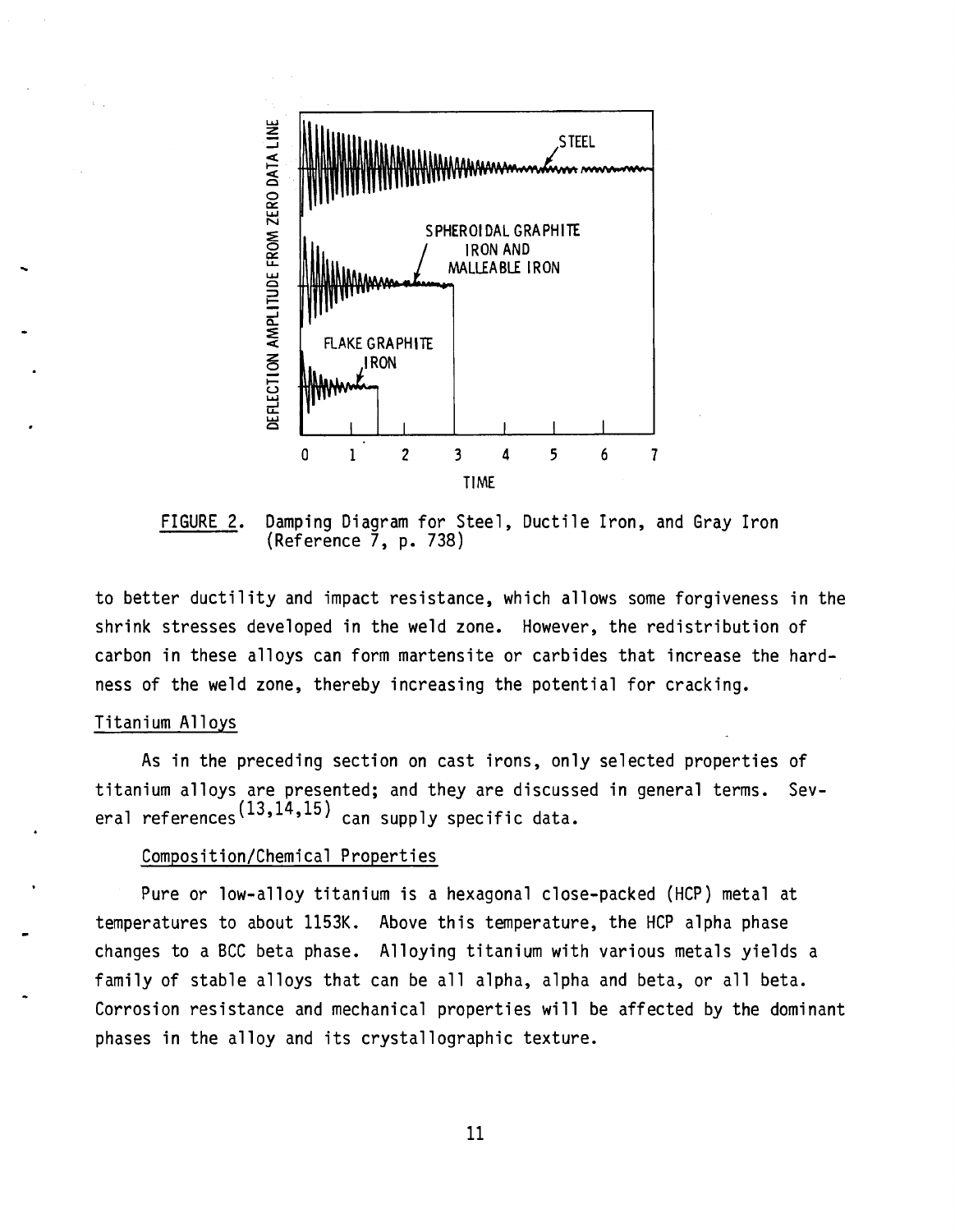| Material                            | Mean<br>Temperature,<br>oc | Thermal<br>Conductivity,<br>$W/m-OC$ | Mean<br>$\alpha$<br>Temperature, | Thermal<br>Conductivity,<br>$W/m-OC$ |
|-------------------------------------|----------------------------|--------------------------------------|----------------------------------|--------------------------------------|
| High Carbon                         | 100                        | 59                                   | 400                              | 47                                   |
| High Carbon                         | 100                        | 59                                   | 400                              | 46                                   |
| High Carbon <sup>(b)</sup>          | 100                        | 57                                   | 400                              | 42                                   |
| High Carbon                         | 100                        | 56                                   | 400                              | 47                                   |
| Normal Gray:                        |                            |                                      |                                  |                                      |
| Pearlite <sup>(c)</sup>             | 100                        | 49                                   | 400                              | 40                                   |
| Annealed Ferritic <sup>(c)</sup>    | 100                        | 53                                   | 400                              | 44                                   |
| Low Silicon:                        |                            |                                      |                                  |                                      |
| Perlit                              | 90                         | 57                                   | 430                              | 47                                   |
|                                     | 100                        | 65                                   | 400                              | 45                                   |
| White Iron                          | 25                         | 32                                   | --                               | --                                   |
| Blackheart Malleable <sup>(d)</sup> | 100                        | 63                                   | 400                              | 58                                   |
| Ferritic                            | 100                        | 49                                   | 400                              | 46                                   |
| Pearlitic                           | 100                        | 44                                   | 400                              | 41                                   |
| Whiteheart Malleable <sup>(e)</sup> | 100                        | 48                                   | 400                              | 44                                   |
| Pure Iron                           | 100                        | 69                                   | 400                              | 49                                   |
| <b>Steel</b>                        | 100                        | 51                                   | 400                              | 43                                   |
|                                     | 100                        | 48                                   | 400                              | 41                                   |
|                                     | 100                        | 45                                   | 400                              | 37                                   |

# TABLE 5. Thermal Conductivity of Cast Iron and Steel(a)

( a) Reference 6, p. 131.

(b) 0.16% chromium; 0.31% molybdenum.

 $\label{eq:2.1} \frac{1}{\left\| \mathbf{E} \right\|_{\mathbf{F}}^2} \leq \frac{1}{\left\| \mathbf{E} \right\|_{\mathbf{F}}^2} \leq \frac{1}{\left\| \mathbf{E} \right\|_{\mathbf{F}}^2} \leq \frac{1}{\left\| \mathbf{E} \right\|_{\mathbf{F}}^2}$ 

 $\bullet$ 

 $\Lambda$ 

 $\mathcal{L}(\mathcal{L})$  , and  $\mathcal{L}(\mathcal{L})$  , and  $\mathcal{L}(\mathcal{L})$ 

 $\Delta$ 

<sup>(</sup>c) 0.14% chromium.

<sup>(</sup>d) BS310: 1958 Amendment 1 1962 gives 0.12 to 0.15 cal/cm-s-<sup>o</sup>C; falls with increasing temperature.

<sup>(</sup>e) BS309: 1958 Amendment 2 1962 gives 0.11 to 0.15 cal/cm-s-ºC; increases with total carbon but decreases with temperature.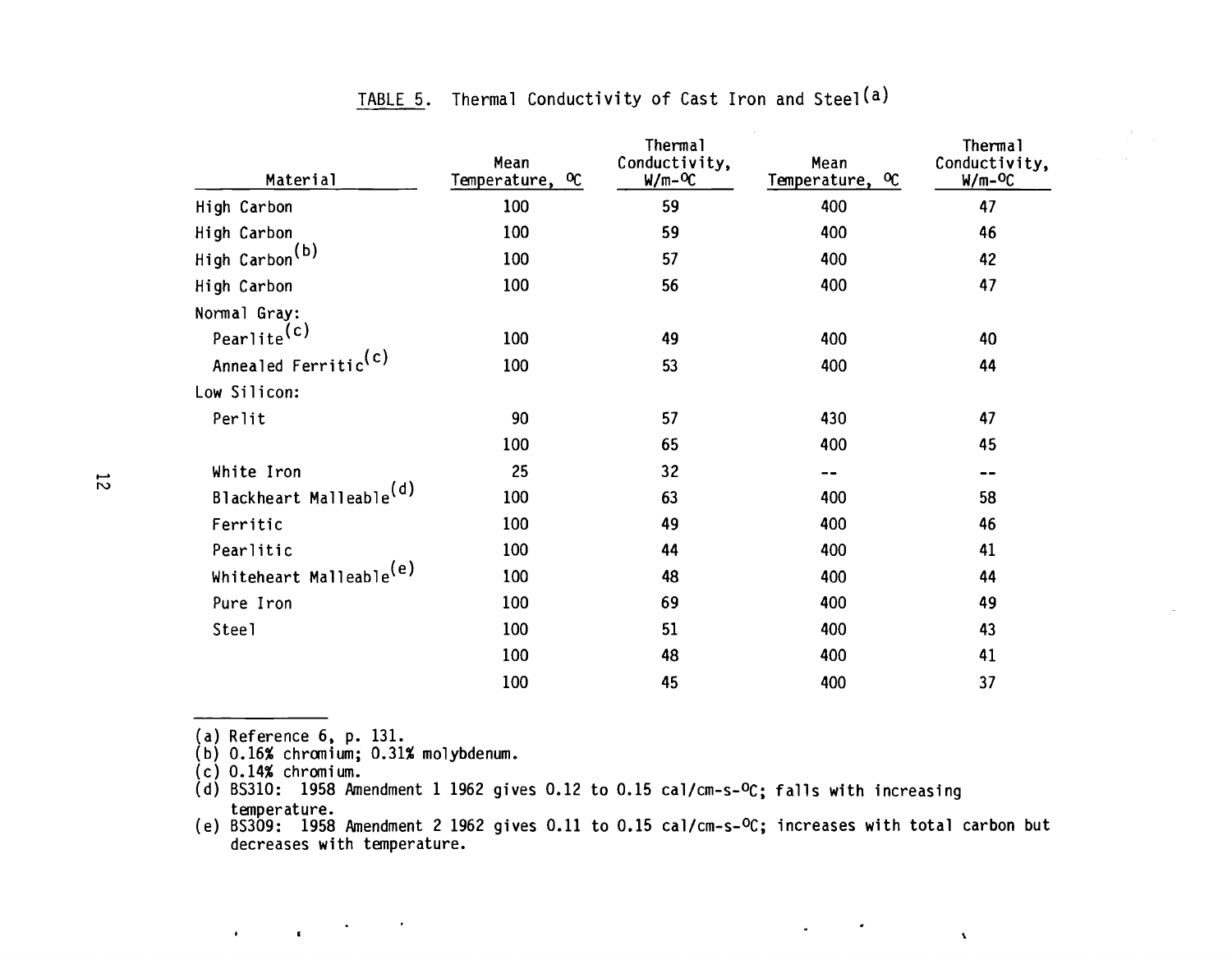Titanium is a reactive metal that can dissolve and retain large amounts of oxygen, hydrogen, and carbon. These elements can cause interstitial hardening, which increases the alloy strength, decreases its ductility, and can lead to embrittlement. However, the corrosion resistance of the metal is extremely good in most environments because of a thin passive oxide film (TiO<sub>2</sub>) that forms on the base metal and protects it. Only when the passive film is degraded will accelerated corrosion occur. Titanium does not generally possess good corrosion resistance in low pH reducing environments or in hot concentrated chloride solutions, and pitting or crevice corrosion results in these environments. Under these conditions the commercial alloys normally show a breakdown of the passive film at temperatures greater than 373K, but additions of nickel or palladium to the alloy will increase the breakdown temperature and give improved resistance to both pitting and crevice attack.

The high-temperature oxidation of titanium in air or steam generally follows parabolic kinetics (metal loss proportional to time to the one-half power) with the protective TiO<sub>2</sub> film protecting the metal. Oxidation rates at temperatures less than  $\overline{6}73$ K are generally less than 2.5 x 10<sup>-3</sup> mm/yr  $(0.1 \text{ mil/yr}).$ 

## Mechanical Properties

Titanium alloys have excellent strength-to-weight ratios; but the tensile strength of pure titanium is low, typically less than 241  $MN/m^2$  (35,000 psi). The tensile strength in commercially pure (CP) alloys is somewhat higher due to iron and oxygen impurities in the metal. Table 6 lists some of the short-term properties of several low-alloy alpha alloys. The increased strength obtained by selective alloying or interstitial hardening causes a reduction in ductility as well as some compromise in other alloy properties. For example, alloying titanium can lead to materials with improved mechanical properties, but they may exhibit an increased susceptibility to stress corrosion cracking (SCC). The Ti-<0.8 Ni alloys were developed to resist pitting corrosion but were found to suffer edge cracking when formed into strip material.  $(15)$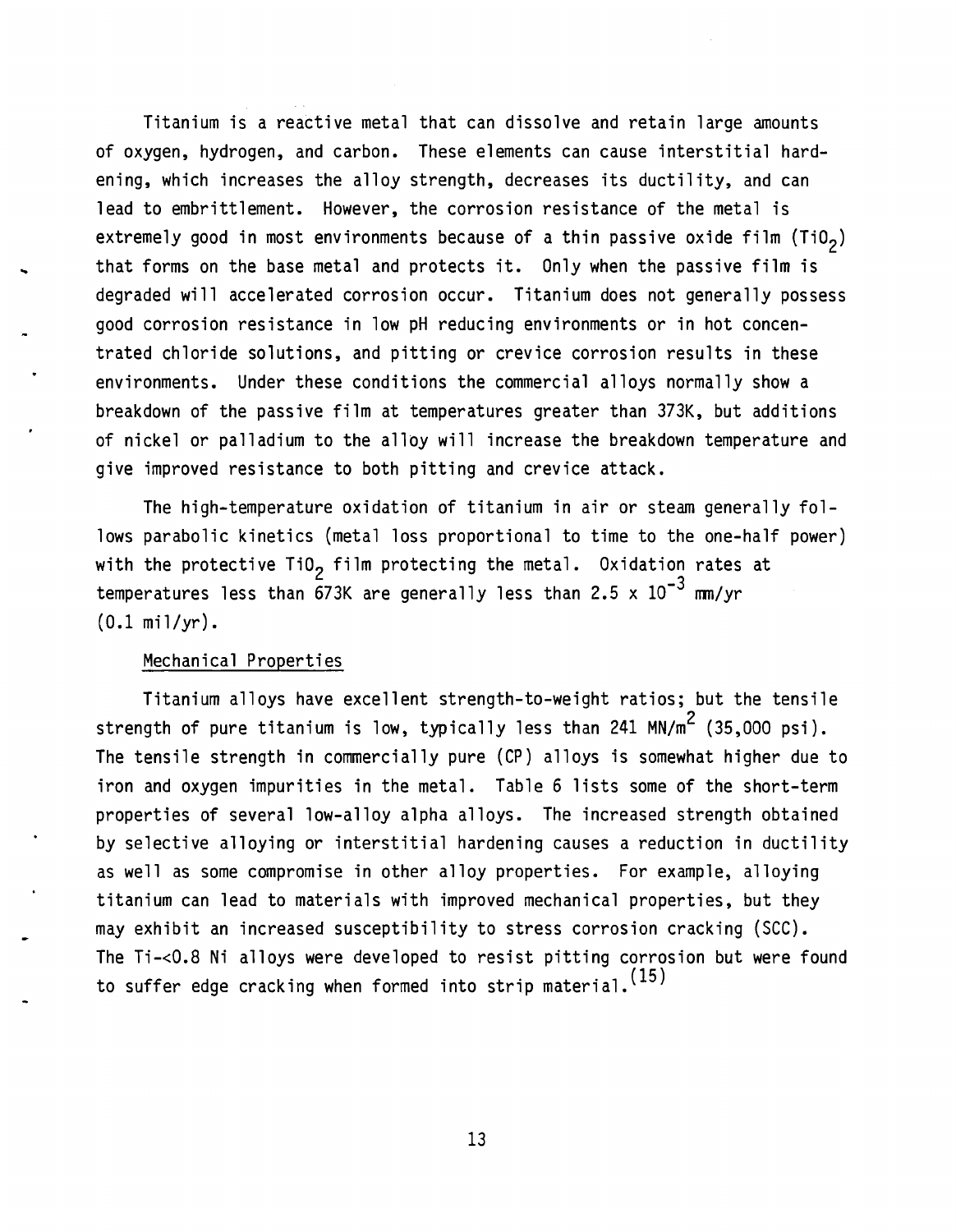|                   |                |                          |                                                             |           |                                      | Mechanical Properties <sup>(b)</sup>   |                                |                 |
|-------------------|----------------|--------------------------|-------------------------------------------------------------|-----------|--------------------------------------|----------------------------------------|--------------------------------|-----------------|
| Alloy             | Grade          | uns(c)                   | Composition, $\chi$ <sup>(d)</sup>                          | Condition | Yield<br>Strength,<br>$MN/m^2$ (ksi) | Tensile<br>Strength,<br>$MN/m^2$ (ksi) | Elongation<br>in $2$ in., $\%$ | Hardness,<br>HB |
| Commercially Pure | $\mathbf{1}$   | R50250                   | $0.20$ Fe;<br>0.180                                         | Annealed  | 241(35)                              | 331(48)                                | 30                             | 120             |
| Commercially Pure | $\mathbf{2}$   | R50400                   | $0.30$ Fe;<br>$0.25 \; 0$                                   | Annealed  | 345(50)                              | 434 (63)                               | 28                             | 200             |
| Ti-Pd             | 7 <sup>1</sup> | R52400                   | $0.30$ Fe:<br>$0.25$ 0;<br>0.12 to 0.25 Pd                  | Annealed  | 345(50)                              | 434 (63)                               | 28                             | 200             |
| $Ti-6$ Al-4 V     | 5 <sup>5</sup> | R56400                   | 5.5 to 5.6 Al;<br>$0.40$ Fe:<br>$0.200$ ;<br>3.5 to 4.5 $V$ | Annealed  | 924 (134)                            | 993 (144)                              | 14                             | 330             |
| $Low-Alloy$       | 12             | $\overline{\phantom{m}}$ | $0.2$ to $0.4$ Mo;<br>0.6 to 0.9 Ni                         | Annealed  | 448 (65)                             | 517 (75)                               | 25                             |                 |

 $\label{eq:2.1} \frac{1}{\sqrt{2}}\left(\frac{1}{\sqrt{2}}\right)^{2} \left(\frac{1}{\sqrt{2}}\right)^{2} \left(\frac{1}{\sqrt{2}}\right)^{2} \left(\frac{1}{\sqrt{2}}\right)^{2} \left(\frac{1}{\sqrt{2}}\right)^{2} \left(\frac{1}{\sqrt{2}}\right)^{2} \left(\frac{1}{\sqrt{2}}\right)^{2} \left(\frac{1}{\sqrt{2}}\right)^{2} \left(\frac{1}{\sqrt{2}}\right)^{2} \left(\frac{1}{\sqrt{2}}\right)^{2} \left(\frac{1}{\sqrt{2}}\right)^{2} \left(\$ 

 $\sim 40-1$ 

# TABLE 6. Short-Term Mechanical Properties of Titanium Alloys(a)

(a) Reference 16.

(b) Room temperature properties.

 $(c)$  UNS = unified alloy numbering system.

 $\label{eq:4} \mathcal{L}_{\text{max}} = \mathcal{L}_{\text{max}} + \mathcal{L}_{\text{max}} + \mathcal{L}_{\text{max}}$ 

(d) Single values are the maximum canposition values.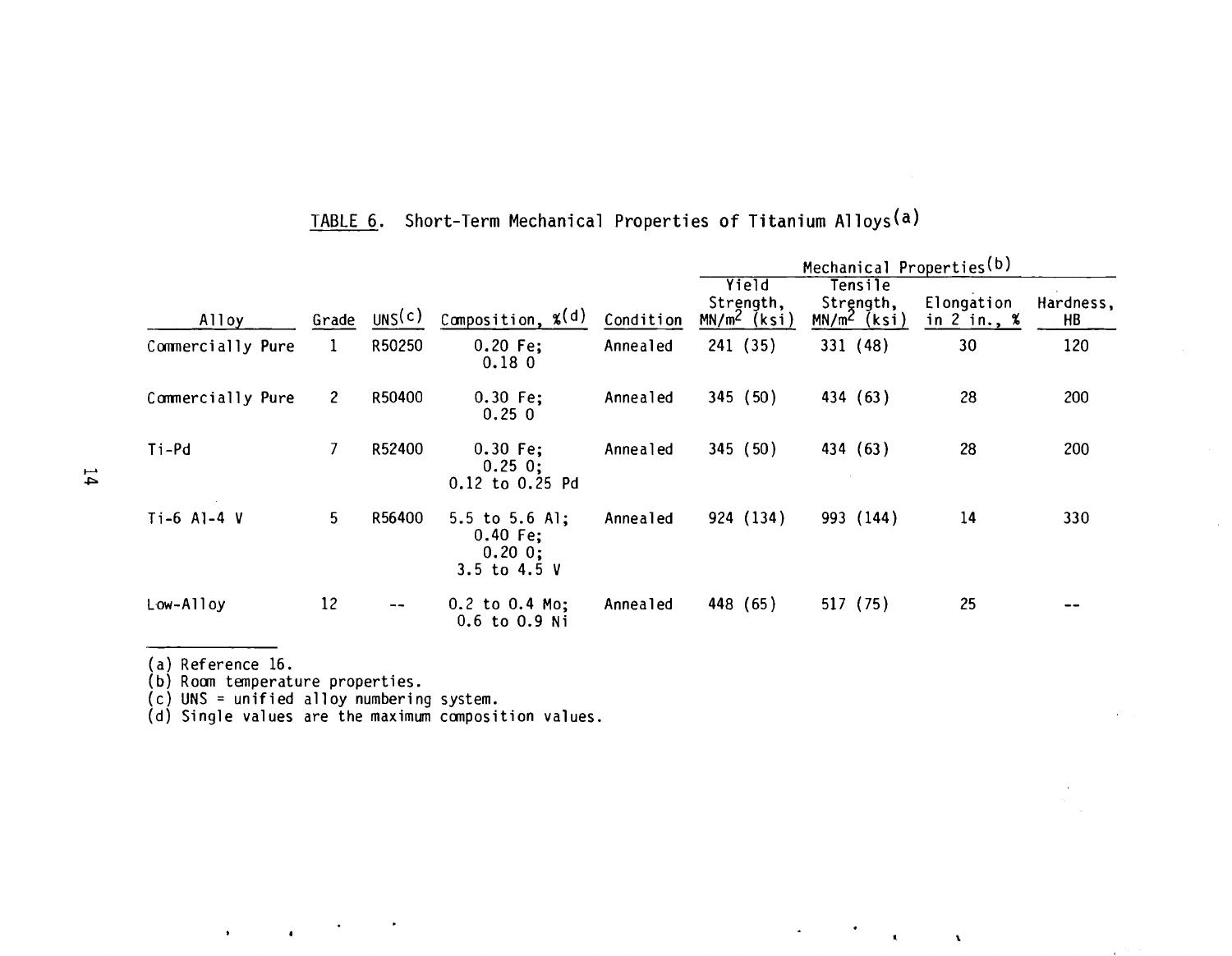The creep strength of titanium is reasonably good up to about 873K but decreases rapidly at higher temperatures. The creep strength can be improved by "beta" processing (forging, rolling, or heat treating above the beta transus followed by a solution anneal) or by adding silicon to the alloy. Typical creep strengths for CP alloys are shown in Figure 3.

## Physical Properties

The physical properties of CP titanium alloys (or near-alpha alloys) do not differ significantly from one another. The thermal conductivity at 373K is about 21 W/m- $\degree$ C for titanium compared to 56 W/m- $\degree$ C for carbon steel.

Machining CP titanium is similar to machining austenitic stainless steel (SS); however, machining becomes more difficult as the metal is more highly alloyed. Welding titanium by gas tungsten or gas metal arc methods will, with some care, give strong, ductile, and corrosion-resistant welds having properties comparable to the parent metal. When iron is present from 0.05 to 0.2 weight percent (wt%), the ductility and forming characteristics of the weld are improved; however, the increased iron content decreases the corrosion resistance of the weld when it is exposed to hot acidic solutions.(15)

### UNIFORM CORROSION

Aqueous corrosion is an electrochemical process where oxidation occurs at the anode of an electrochemical cell and reduction occurs at the cathode. For example:

> Fe ——  $Fe^{++} + 2e^-$  (anodic reaction)<br>2H<sup>+</sup> + 2e<sup>-</sup> —— H<sub>2</sub> or (cathodic reaction  $0_2$  + 2H<sub>2</sub>0 + 4e<sup>-2</sup> -- 40H<sup>-</sup> (cathodic reaction) (cathodic reaction).

For iron the Fe<sup>++</sup> ion is not stable in solution and will react with oxygen or water to form magnetite (Fe<sub>3</sub>O<sub>4</sub>), hematite (Fe<sub>2</sub>O<sub>3</sub>), or other stable, soluble ionic species. The equilibrium between the metal and its corrosion products in an aqueous media can then be thermodynamically described by potential-pH diagrams such as those shown in Figure 4 for iron and titanium. The Pourbaix diagrams show regions where chemical stability can be expected. Standard texts(17,18,19) describe the construction, application, and limitation of the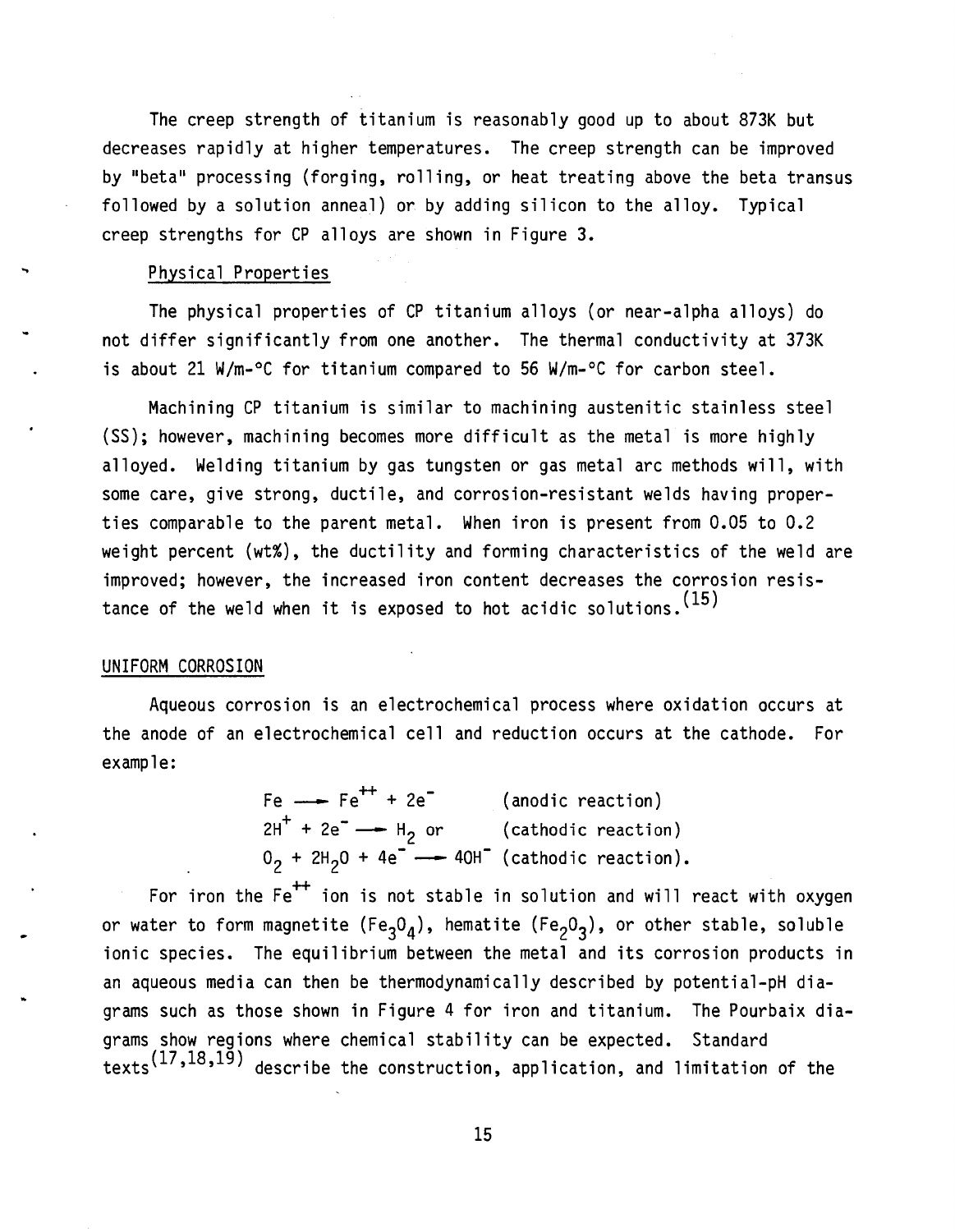

FIGURE 3. Creep Strengths of Commercially Pure Titanium (Reference 8, p. 537)

 $\pmb{\chi}$ 

<u>ե</u>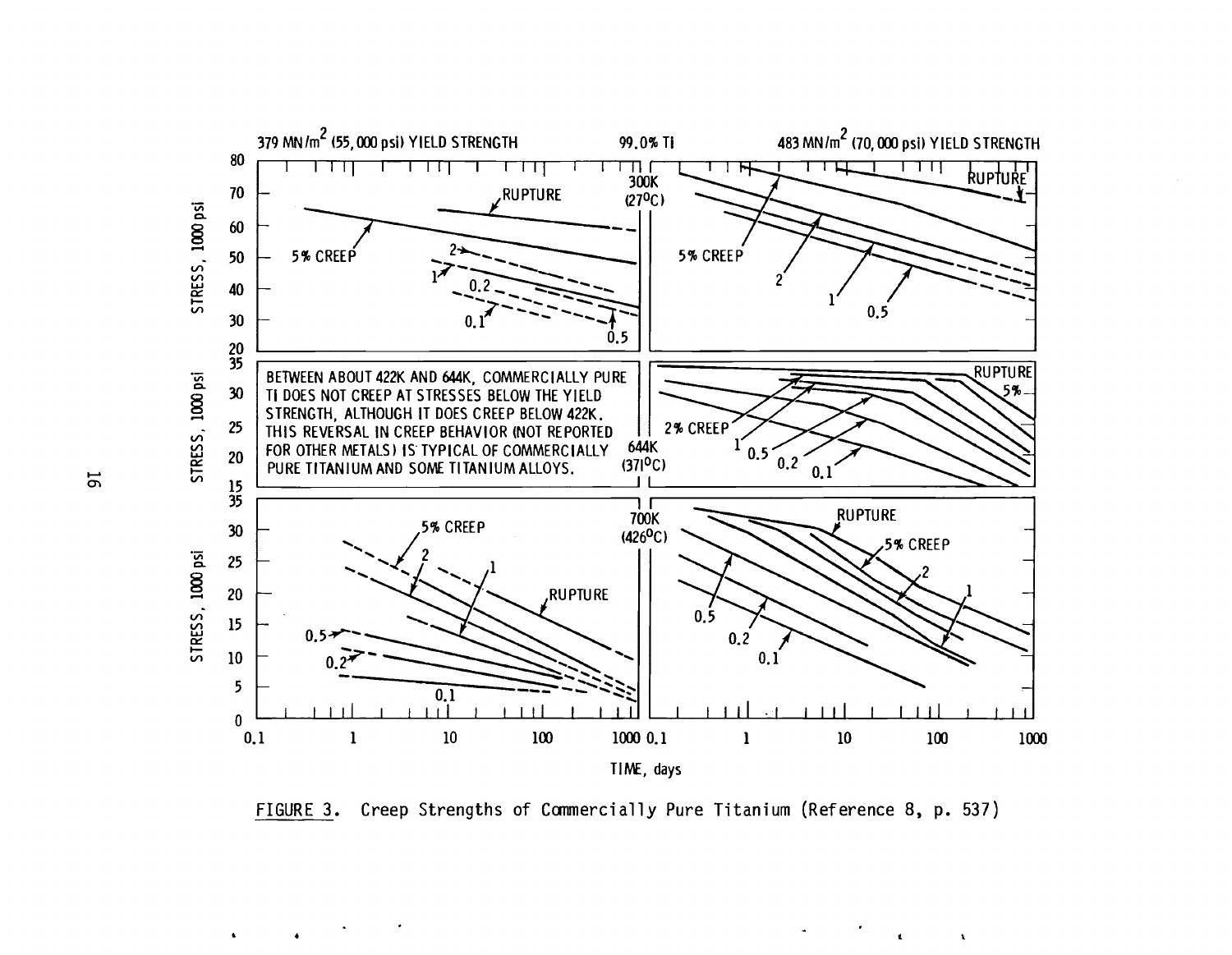

..

FIGURE 4. Potential-pH Diagrams at 298K (25°C) for Fe-H<sub>2</sub>O (a) (Reference 17, p. 17), Fe-H20 Showing Areas of Passivation (b) (Reference 17, p. 18), and Ti-H20 (c) (Reference 3). Parallel dashed lines refer to the stability of water; line a is the reduction to hydrogen; and line b is the oxidation to oxygen.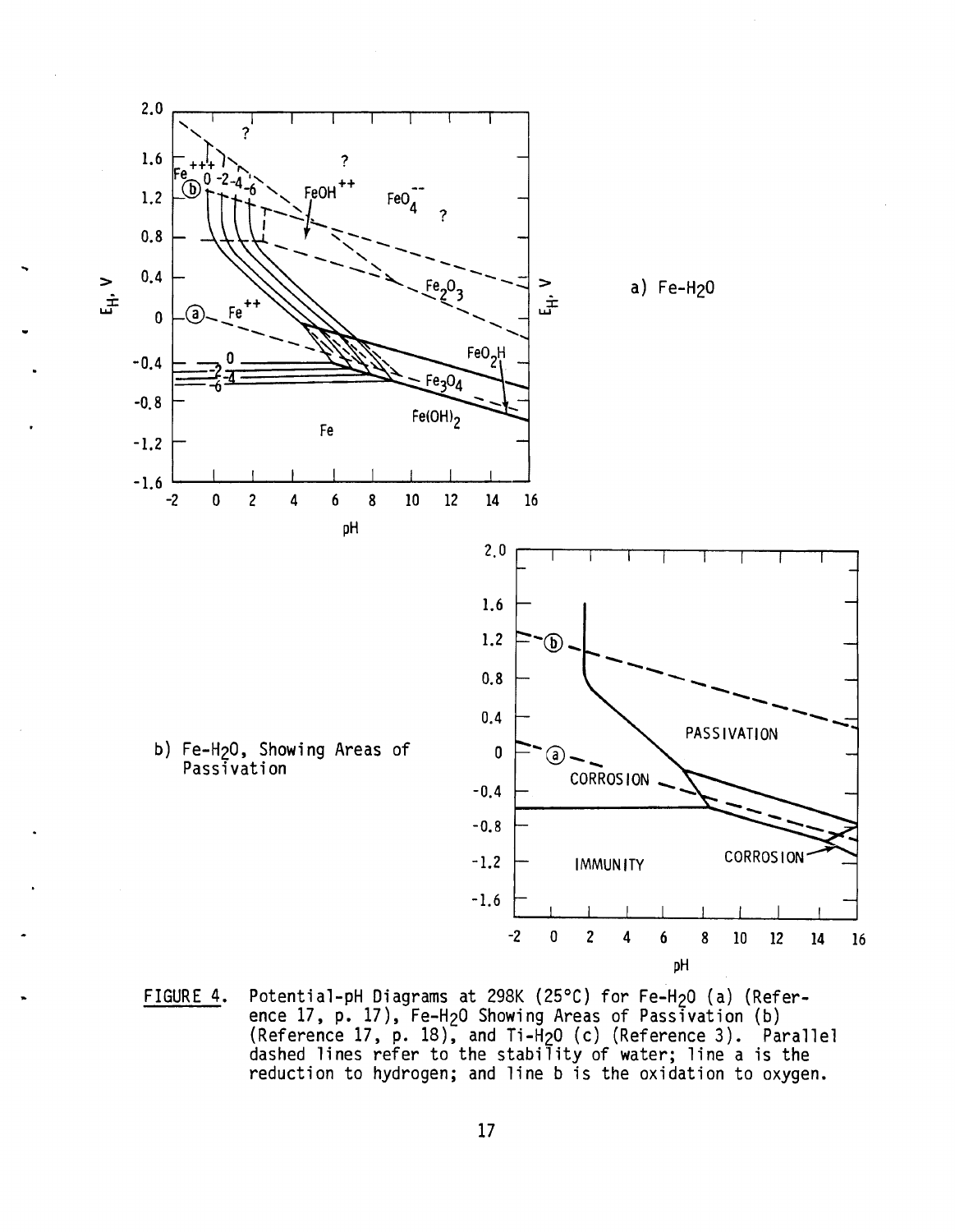

diagrams. Several diagrams have been included in this paper to describe the corrosion process in terms of thermodynamic regions of active corrosion, passivation, and immunity.

Uniform metal penetration by corrosion processes can be severe in lowalloy carbon steels or cast irons, but it may not be a primary metal degradation phenomena in titanium alloys. The rate of uniform corrosion is expressed in terms of metal penetration--mils per year (mpy)--or weight change--mg/dm<sup>2</sup>/ day (mdd).

## Cast Irons

The uniform corrosion of cast irons in an aqueous system is comparable to the corrosion of iron or low-alloy carbon steels except that the graphite content in the cast irons will change the corrosion rate due to the formation of a graphite-rust layer between the metal and the environment. The areas of active corrosion or passivation shown in Figure 4 hold for the cast irons as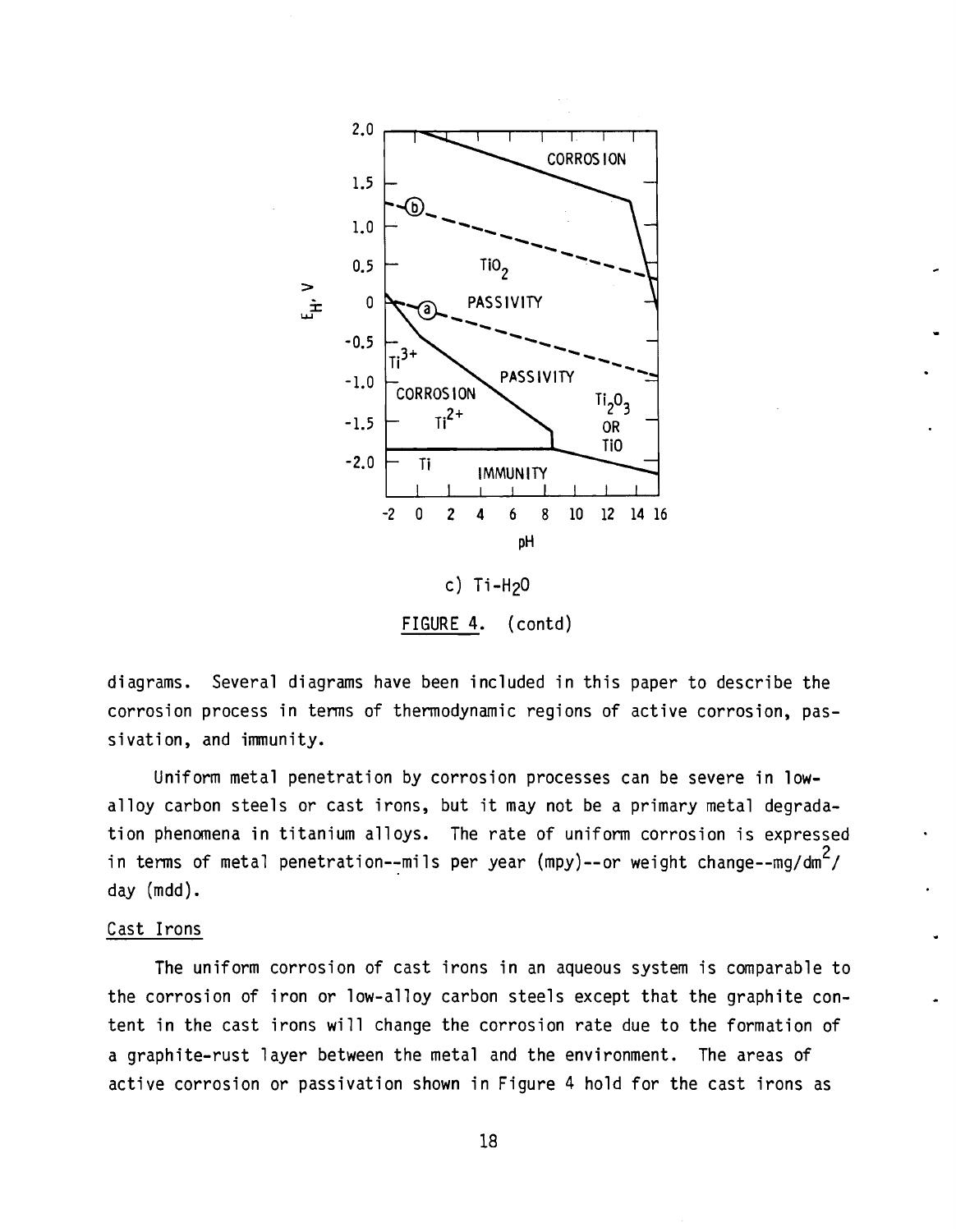for any low-alloy carbon steel. Much of the literature that was reviewed considers the use of cast iron in pipeline service. These corrosion data are relevant to soil (underground) corrosion but are limited in that the effect of temperature on the uniform corrosior.process is generally not considered. Cast irons are used in low-temperature boiler service; and data from this use will allow some insight into the effect of temperature, particularly when compared to low-alloy carbon steel corrosion data. A problem with using corrosion data from boiler service is that the chemistry of the high-temperature water is generally controlled to keep the carbon steels within the passive region of the Pourbaix diagram.

## Soil (Underground) Corrosion

The corrosion resistance of cast iron pipelines can be attributed to: 1) the heavy wall of the pipe, 2) the graphite and in some gray irons a phosphorus intermetal1ic phase that helps to form a corrosion product coating, and 3) the use of insulated short section pipes in actual service. Gray irons that have a flake graphitic structure tend to lose strength and become susceptible to mechanical failure after graphitization<sup>(a)</sup> of the pipe takes place. Ductile cast iron generally has twice the initial strength of gray iron for a given thickness and shows less strength loss due to uniform or localized corrosion.(20)

The major parameters dictating soil corrosion of metals are pH, electrolyte concentration, moisture content, and soil resistivity. The most corrosive soils are those having large concentrations of soluble salts such as sulfates, chlorides, and bicarbonates; low resistivity; and either a very acid or very alkaline  $pH.$ <sup>(21,22)</sup> The National Bureau of Standards (NBS) has determined the corrosion behavior of ferrous pipe materials buried in soil environments over a<br>30-yr period.<sup>(23,24)</sup> One of their basic conclusions--that ductile cast iron One of their basic conclusions--that ductile cast iron and carbon steel "may corrode at nearly the same rate when buried in some soil environments...," $(23)$ --has been subject to criticism $(20,25)$  because of the analysis of the pitting attack and the choice of soil (most of the test beds

<sup>(</sup>a) Graphitization is a process of selective corrosion of gray irons where the iron or corrosion products are lost from the structure leaving the graphite in place.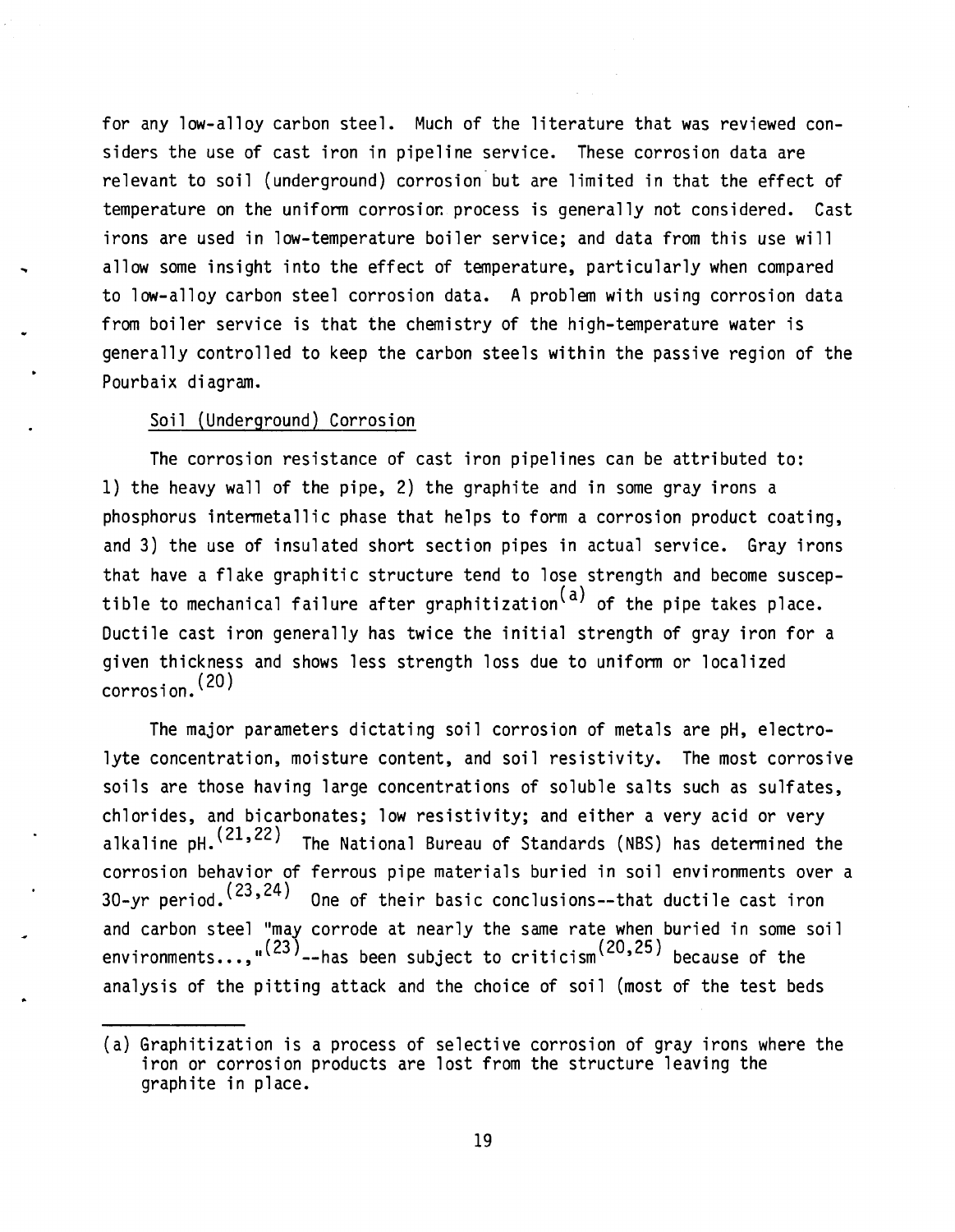consisted of very aggressive media). Whether the analysis is correct or not does not change the observation that ferrous metal test pipes failed by a localized corrosion process and not by uniform corrosion.  $(21)$  These results will be described in a later section on pitting corrosion.

In Table 7 the weight loss of carbon steel, malleable iron, and gray iron is shown for several soils of differing resistivity. It is difficult to establish a "typical" soil corrosion rate from these data since the maximum change in rate is about a factor of 16 for malleable iron in the various soils. For a given soil, the change is a factor of about 10 between gray and malleable irons. In underground service gray irons are generally considered to have better corrosion resistance than either ductile iron or carbon steels,  $(26)$  but ductile irons have a greater resistance to localized attack than gray irons.<sup>(27)</sup>

Figure 5 shows that there is little difference in the corrosion behavior of gray cast irons fabricated by sand casting or spin casting, although the spun cast irons consistently show slightly lower weight loss. The sand cast pipe had a pear1itic/flake graphite structure while the spun cast pipe had a ferritic/fine flake graphite structure. If the rates shown in Figure 5 are compared to those in Table 7, one again sees the problem in arriving at a typical corrosion rate for cast irons in soil environments.

|                |      |      |      | Corrosion Rates, mg/dm <sup>2</sup> -day |        |        |
|----------------|------|------|------|------------------------------------------|--------|--------|
|                |      |      |      | Soil Resistivity, 2/cm                   |        |        |
| Metal          |      | 263  | 408  |                                          | ll,400 | 13,700 |
| Stee1          | 6.8  | 15.8 | 14.1 | 9.7                                      | 3.2    | 6.2    |
| Malleable Iron | 16.8 | 14.0 | 11.7 | 0.9                                      | 0.9    | 5.9    |
| Gray Iron      | 8.9  | 14.0 | 26.2 | 12.6                                     | 3.7    | 9.4    |

| TABLE 7. Comparative Corrosion Rates of Ferrous Metals |
|--------------------------------------------------------|
| in Soil After 10-yr Burial <sup>(a)</sup>              |

(a) Reference 6, p. 320.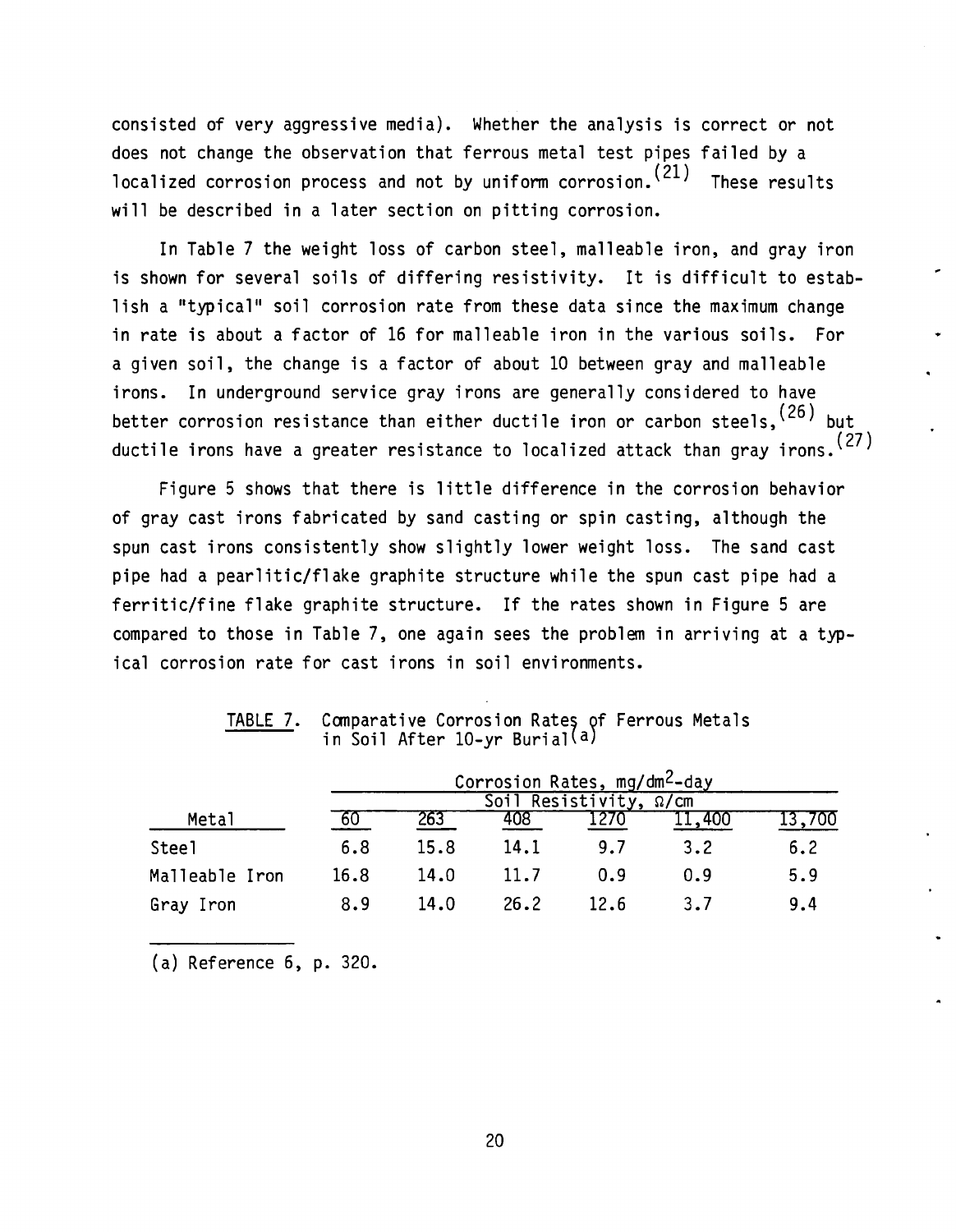

 $\pmb{\cdot}$ 

 $\blacktriangleleft$ 

FIGURE 5. Corrosion of Gray Iron in Soils of Differing Resistivity (Reference 22)

 $\overline{5}$ 

 $\pmb{\mu}$ 

 $\bullet$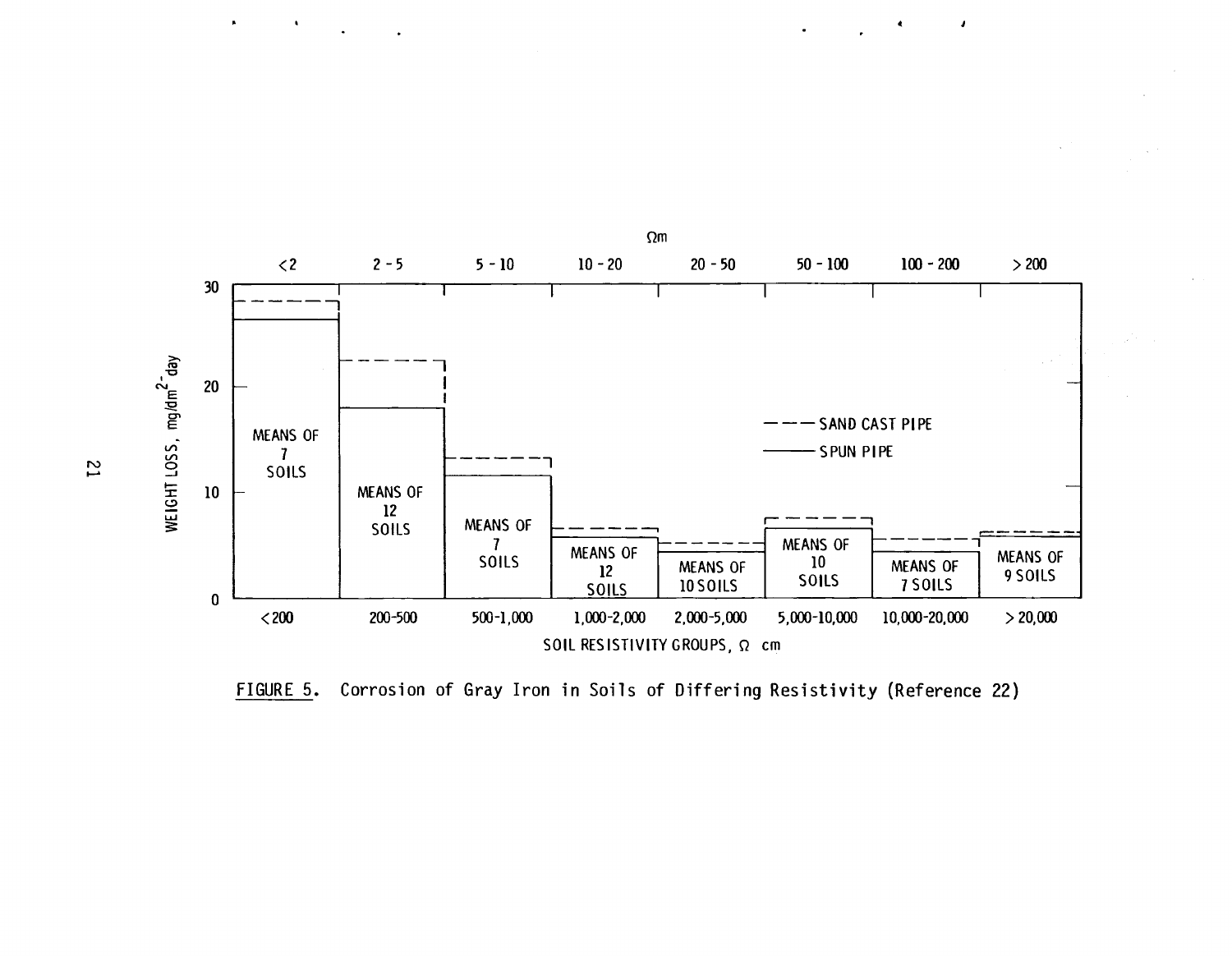## Natural and Sea-Water Corrosion

Pure water does react slowly with cast irons to evolve hydrogen and form generally protective, passive oxide surface films. Dissolved salts in neutral waters can act to either accelerate general corrosion or to protect cast irons by passivation. Chromates, nitrites, nitrates, and permanganates are all oxidizing salts that tend to passivate metals in near-neutral pH solutions; however, these same salts will tend to accelerate uniform corrosion in acid pH solutions.<sup>(17)</sup> Well-aerated, neutral solutions of chloride and sulfate salts act to accelerate both uniform and localized corrosion of cast irons with the average uniform corrosion rate ranging from 1 to 5 mpy in static or quiet waters.(l2)

The corrosion rates of several cast alloys in sea water are compared in Table 8. In fresh water the deposition of calcium carbonate on cast irons can act as a physical barrier between the metal and the environment. The formation of the carbonate layer is dependent on the excess carbon dioxide in the waters. Generally so-called hard waters show a tendency to deposit the carbonate and in doing so are not particularly corrosive to cast irons.(28)

## Boiler Water Corrosion

In high-temperature (above 473K) water systems, cast iron or cast steel is primarily used for specialized process equipment such as erosion-resistant impellers or large pump housings. Consequently, corrosion data are limited and usually specific to a particular phenomena such as cavitation-erosion. At lower temperatures (323 to 373K) cast irons have been used in radiators or central heating boilers.

McEnaney and Smith(29) have studied the corrosion of a gray cast iron in neutral pH  $(6.0 \text{ to } 7.7)$ , low-oxygen  $(1.0-ppm)$  water containing about 70-ppm chloride and 3D-ppm sulfate ion. The cast iron formed a passive film that grew by a parabolic rate; the overall reaction was:  $3Fe + 4H_2O \rightarrow Fe_3O_4 + H_2$ .

Figure 6 is an Arrhenius plot of the corrosion of carbon steel in hightemperature alkaline solutions and includes McEnaney's cast iron corrosion rate data. The graph indicates that the corrosion mechanism over the temperature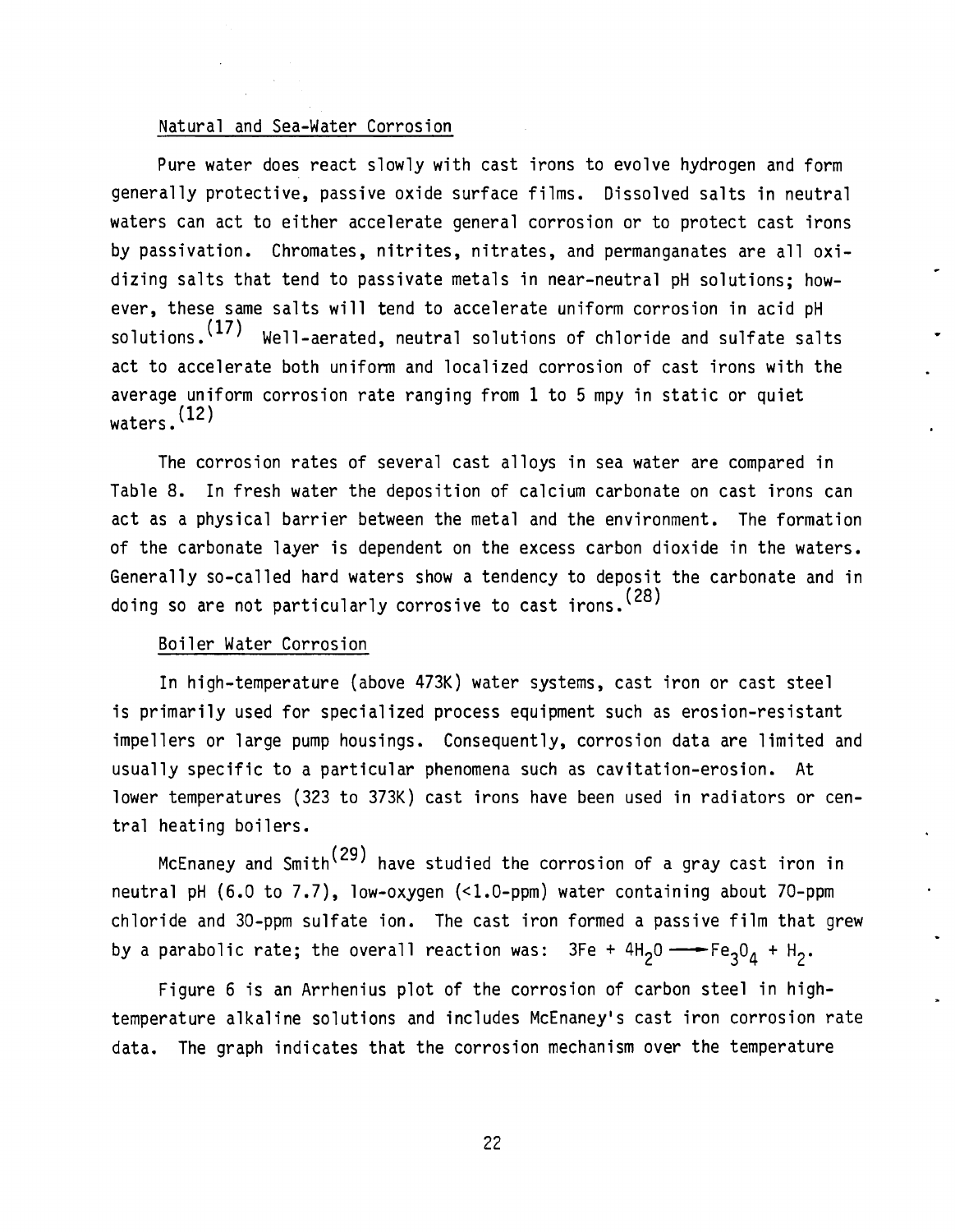| Metal                              | Corrosion Rates, mg/dm <sup>2</sup> -day(b) |                                  |                             |                                   |                                 |  |  |  |
|------------------------------------|---------------------------------------------|----------------------------------|-----------------------------|-----------------------------------|---------------------------------|--|--|--|
|                                    | Emsworth, U.K.,<br>for 2 yr                 | Cuxhaven,<br>Germany<br>for 6 mo | Laboratory,<br>for 380 days | Laboratory, $(c)$<br>for 220 days | Harbor Island,<br>USA, for 3 yr |  |  |  |
| Stee1                              |                                             | 44                               | 24                          | 18                                |                                 |  |  |  |
| Gray Iron                          | 12                                          | 17                               | 17                          | 6                                 | $813 \mu m/yr(d)$               |  |  |  |
| White Iron                         |                                             |                                  |                             | 9                                 |                                 |  |  |  |
| Malleable Iron                     | 16                                          |                                  |                             | 9                                 |                                 |  |  |  |
| Pearlitic Nodular<br>Graphite Iron |                                             | 10                               |                             | 14                                | 279 $\mu$ m/yr <sup>(d)</sup>   |  |  |  |
| Ferritic Nodular<br>Graphite Iron  |                                             | 21                               | 16                          | 5                                 |                                 |  |  |  |

| TABLE 8. Corrosion Rates for Cast Iron Exposed in Sea Water in Various Tests <sup>(a)</sup> |  |  |  |  |  |
|---------------------------------------------------------------------------------------------|--|--|--|--|--|
|                                                                                             |  |  |  |  |  |

 $\mathcal{L}_{\text{max}} = \mathcal{L}_{\text{max}}$ 

 $\bullet$ 

(a) Reference 6, p. 316.

 $\sigma_{\rm{eff}}=0.01$  and  $\sigma_{\rm{eff}}=0.01$ 

(b) Except where noted.

(c) Artificial sea water.

(d) Rate of pitting =  $100 \text{ mg/dm}^2$ -day = 0.020 in./yr = 508 µm/yr.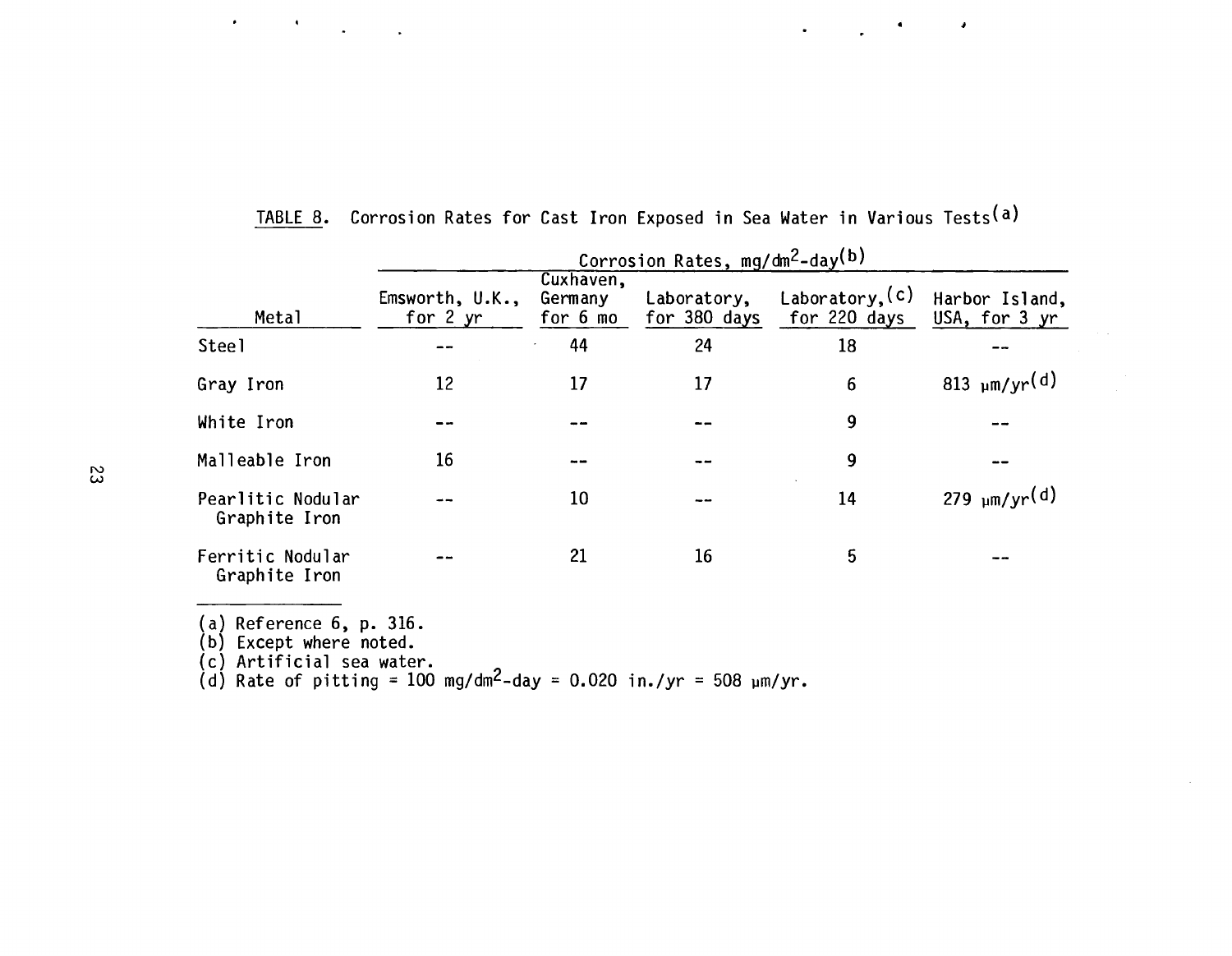

FIGURE 6. Comparison of the Parabolic Rate Constants for Cast Iron (Reference 29) and Mild Steel (Reference 30)

range is essentially the same for both metals. In a separate study,  $(30)$  the protective film on the cast iron was identified as a combination of green rust<sup>(a)</sup> and  $Fe<sub>3</sub>O<sub>4</sub>$ .

(a) Green rust is an intermediate oxide between iron and magnetite that can be schematically shown by:



where GR = green rust.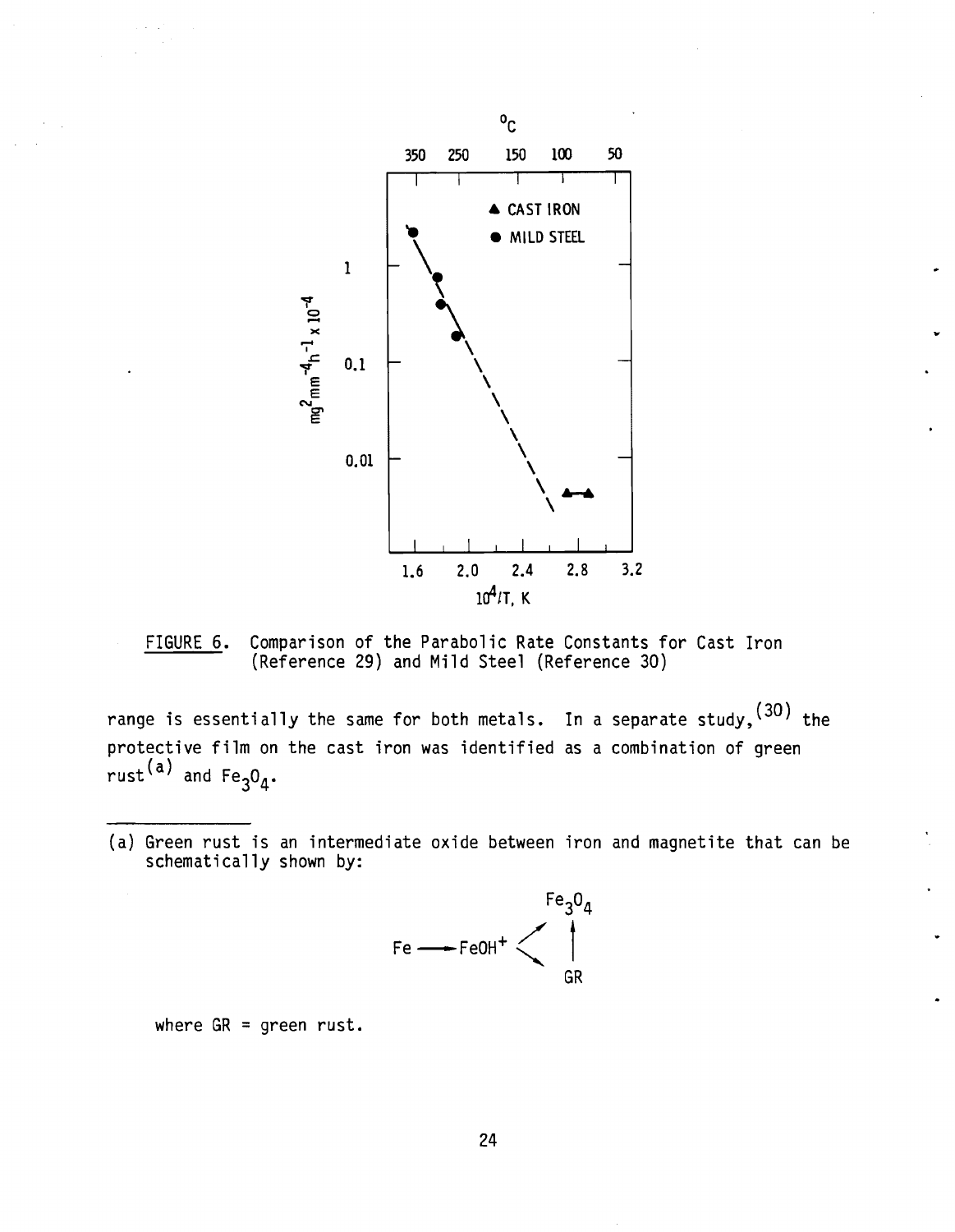Oxygen was shown to change the composition of the passive film during the corrosion of iron at 323K. In the deoxygenated system (<0.06-ppm 0) only green rust and  $Fe<sub>3</sub>O<sub>A</sub>$  formed, giving the corrosion rate shown in Figure 6. At higher oxygen levels the film was composed of a combination of iron oxides (see Table 9). The corresponding rate data for the film growth were found to be proportional to the oxygen content: about 2.0 to 2.6 x  $10^{-8}$  g/cm<sup>2</sup>-s per ppm  $0_2$ . An oxygen dependence for mild steel in 298K 6.4 pH water is 1.9 x  $10^{-8}$  g/cm<sup>2</sup>-s per ppm 0<sub>2</sub>. (32)

Comparisons of film composition, corrosion rate, and influence of oxygen on the uniform corrosion of cast iron and mild or low-alloy steel allow some confidence in applying the high-temperature aqueous corrosion data for lowalloy steels (where there are considerable data) to the corrosion of cast irons (where there are relatively limited data). In high-temperature water (473 to 573K) irons tend to form only two stable oxides--Fe<sub>2</sub>O<sub>3</sub> and Fe<sub>3</sub>O<sub>4</sub>--according to the Pourbaix diagram for iron-water at 473K,<sup>(33)</sup> see Figure 7. It can readily be seen that as the oxidant level in the water is increased, the electrochemical potential also increases in a direction favoring passivation

| 0xygen<br>Concentration,<br>ppm | Green<br>Rust | $Fe_{2}O$ | $Y-Fe00H$ | $\alpha$ -Fe00H |
|---------------------------------|---------------|-----------|-----------|-----------------|
| h<br>0.10                       | $\ddot{}$     | $\ddot{}$ |           |                 |
| 0.60                            | $\ddot{}$     | $\ddot{}$ |           |                 |
| 1.10                            | +             | $\div$    | $\ddot{}$ |                 |
| 1.65                            | +             | $\ddot{}$ | ┿         |                 |
| 2.00                            | $\ddot{}$     | $\ddot{}$ | +         |                 |
| 3.00                            | $\ddot{}$     | $\ddot{}$ | $\ddot{}$ | trace           |
| 3.95                            |               |           | ┿         | trace           |

|  | TABLE 9. Composition of Scales Formed on Cast Iron After 6 h |
|--|--------------------------------------------------------------|
|  | at 323K as a Function of Oxygen Concentration <sup>(a)</sup> |

(a) Reference 31.

(b) Scale formed after 78 h.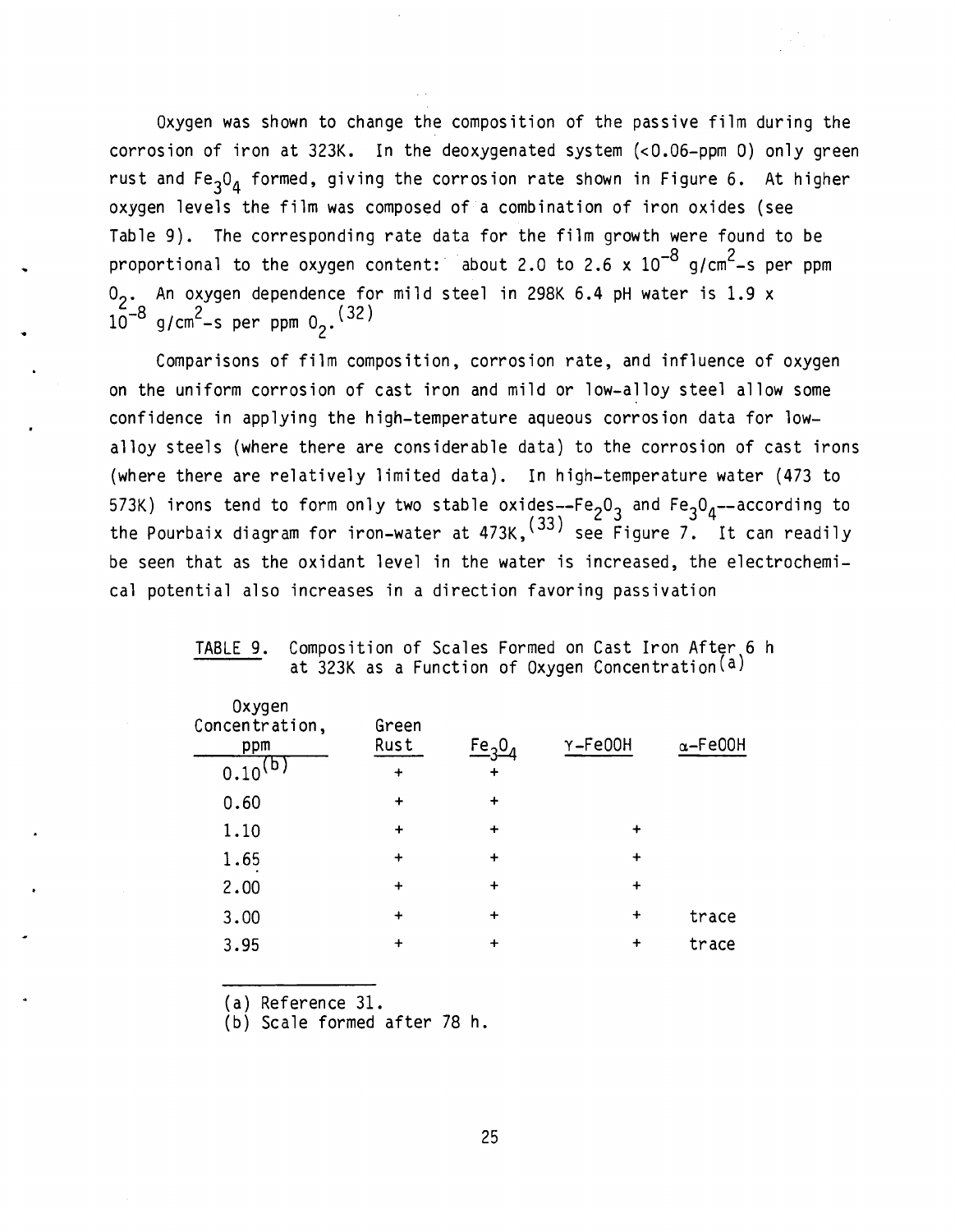

Potential-pH Diagram for Fe-H<sub>20</sub> at 473K (200°C) (Reference 33). FIGURE 7. Shaded area is potential region for oxygenated neutral water; cross-hatched area is potential region for hydrogen peroxide addition to neutral waters (Reference 34).

"Neutral water conditioning" is a method where either gaseof iron by  $Fe_2O_3$ . ous oxygen or hydrogen peroxide is added to neutral high-purity boiler water to help protect carbon steels. Table 10 shows the corrosion behavior of carbon steel in flowing high-temperature water at various oxygen levels. The temperature effect is not consistent with an Arrhenius relation for any oxygen level, and the greater corrosion resistance is at higher oxygen levels. Instead of raising the anodic potential to protect the iron, passivation can be maintained in deoxygenated solutions if the pH is maintained between 7 and 12. In the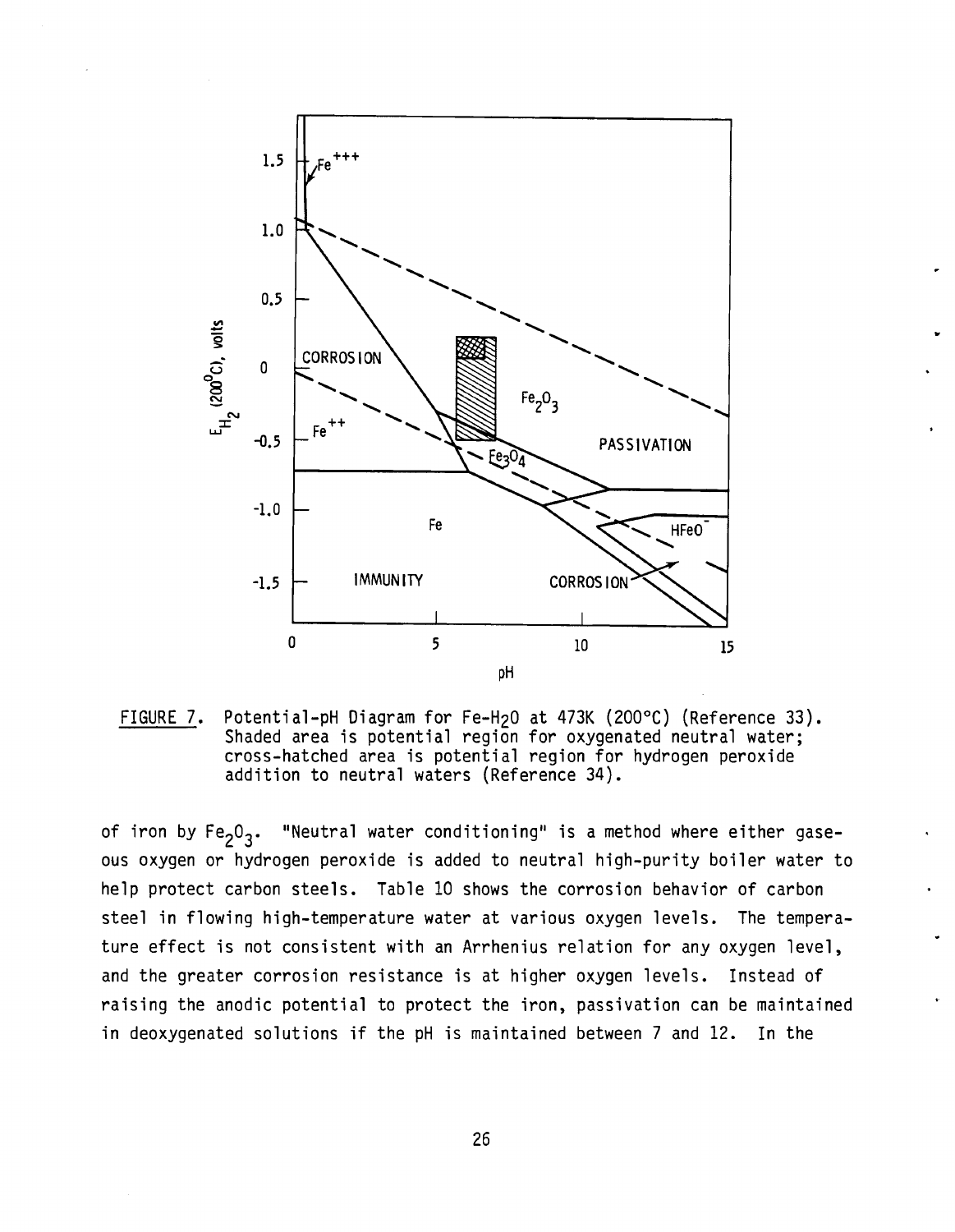| System and   |          |              | Corrosion Rate, mg/dm <sup>2</sup> -mo |        |         |
|--------------|----------|--------------|----------------------------------------|--------|---------|
| Temperature, |          |              | Oxygen Content, ppb                    |        |         |
| ი            | $\leq 1$ | $\mathbf{3}$ | 15 to 30                               | 200(b) | 2000(6) |
| Simulated    |          |              |                                        |        |         |
| 38           | 154      | 116          | 18.5                                   | 1.2    |         |
| 66           | 291      | 188          | 16.9                                   | 0.1    |         |
| 93           | 322      | 284          | 16.5                                   | 2.2    |         |
| 121          | 173      | 284          | 8.5                                    | 4.3    |         |
| 149          | 240      | 208          | 4.4                                    | 3.3    |         |
| 177          | 224      | 207          | 0.1                                    | 2.9    |         |
| 204          | 132      | 164          | 8.4                                    | 3.8    |         |
| In-Plant     |          |              |                                        |        |         |
| 49           |          |              | 30.5                                   |        |         |
| 82           |          |              |                                        |        | 5.0     |
| 132          |          |              | 8.9                                    |        |         |

|  | TABLE 10. Corrosion Rate Behavior of Carbon Stee] in          |  |
|--|---------------------------------------------------------------|--|
|  | Neutral pH Feedwater Flow at $1.8 \text{ m/s}$ <sup>(a)</sup> |  |

(a) Reference 34.

(b) With stoichiometric (=0 $2/8$ ) hydrogen.

former case, passivation occurs due to formation of  $Fe<sub>2</sub>O<sub>3</sub>$  film; but in the latter case, passivation occurs due to  $Fe_{3}O_{4}$  or a duplex layer of  $Fe_{2}O_{3}$  depending on the oxygen content in the water.<sup>(34,</sup>

Pearl and Wozadlo<sup>(35)</sup> found that the corrosion rates of carbon steels were initially fast but decreased to a linear growth rate of about 4 mg/dm<sup>2</sup>-mo in 558K high-purity neutral water containing about 20-ppm O. As the oxygen content was lowered to 0.2 to 1.2 ppm, the passive film still gave protection but the growth rate was about the same. Mild steels exposed to high-temperature alkaline solutions were found to corrode at rates considerably higher than Pearl's data.  $(36)$  Figure 8 shows the effect of sodium hydroxide concentration on the corrosion rate of mild steel and the temperature dependence of the corrosion reaction. The corrosion of the steel in high pH, alkaline solutions is near the active corrosion area shown in Figure 7.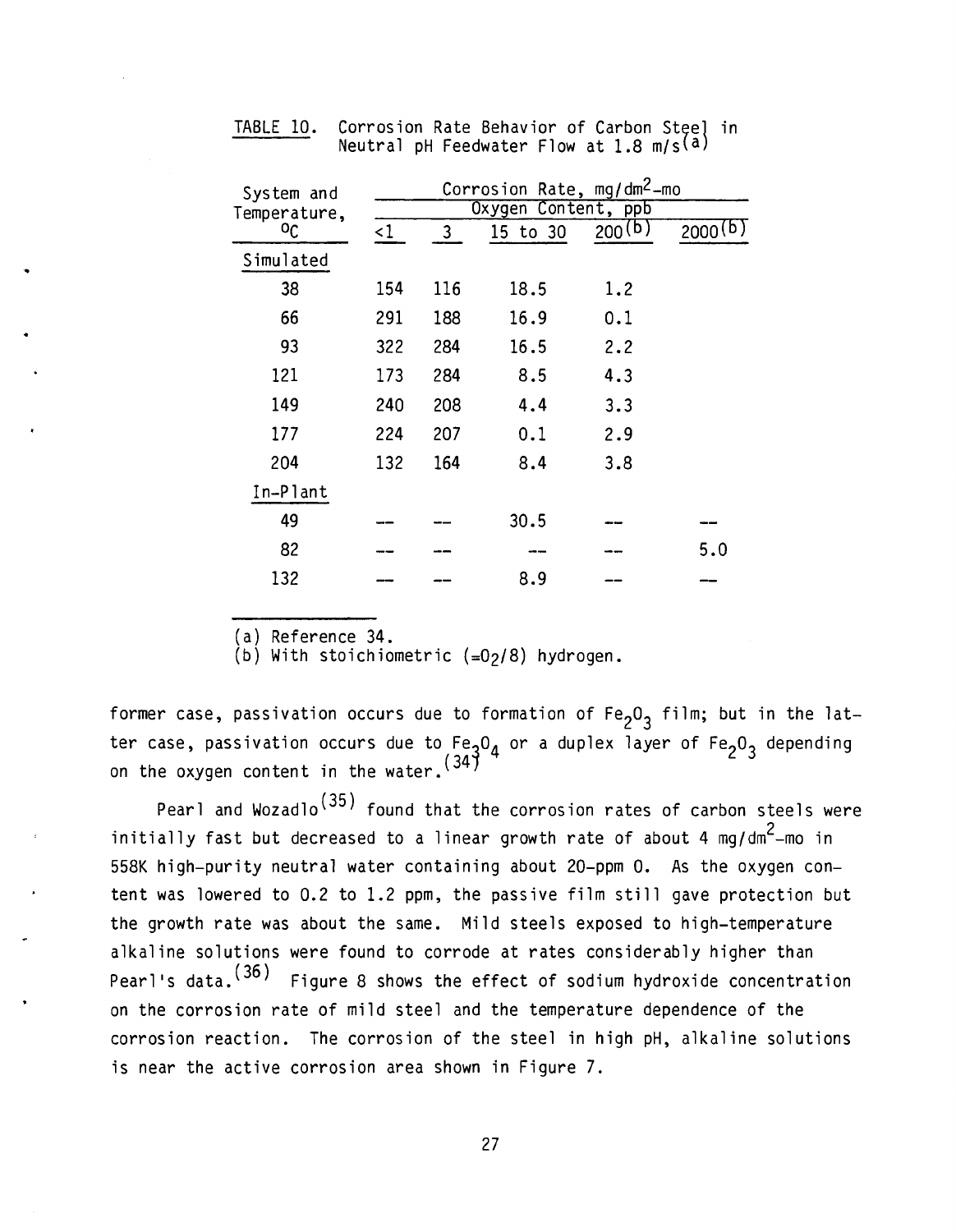

FIGURE 8. Corrosion Rates of Mild Steel as a Function of Concentration of NaOH and Temperature

The high-temperature aqueous corrosion of carbon steels has been summarized in a number of papers.  $(17,37,38)$  The uniform corrosion of a carbon steel depends on the stability of the passive layer and the relative solubility of the iron oxide film. If the chemistry of the environment can be maintained to give a pH and potential that puts the metal in the passive area of the Pourbaix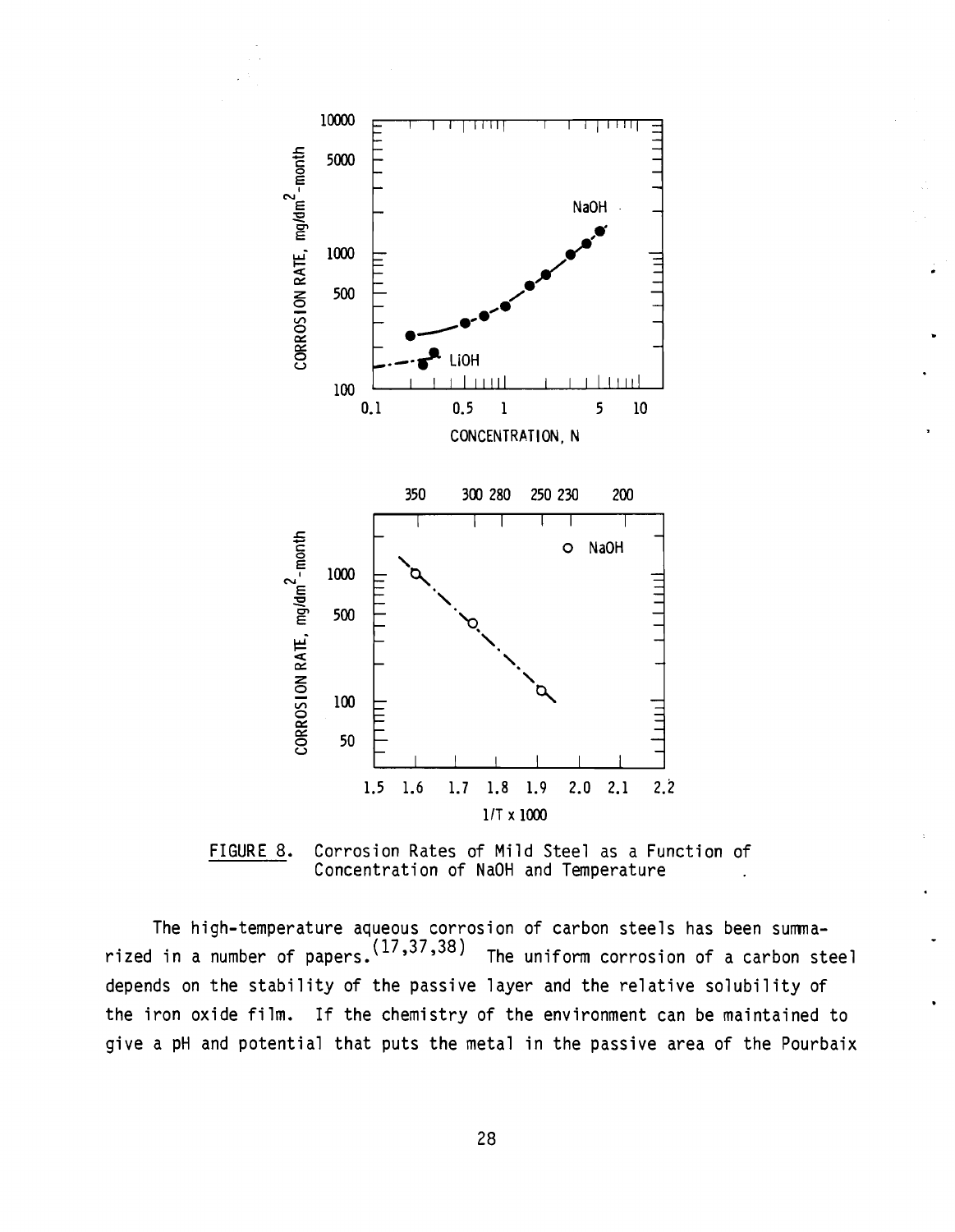diagram, then the corrosion of the metal will follow parabolic or slow linear kinetics. If the high-temperature chemistry changes to give oxygen concentration cells, highly acidic or highly basic conditions, or chloride and sulfate impurities in the vicinity of the metal, the probability for pitting or other nonuniform attack increases. In oxygenated systems the purity of the water becomes important in limiting localized corrosion so that in some cases it is better to remove the oxygen and increase the pH rather than remove the impurities.

#### Titanium Alloys

•

•

The corrosion of titanium in aqueous systems occurs by the reaction of water with metal to form rutile and hydrogen:

$$
Ti + 2H_2O = TiO_2 + 2H_2
$$
 (1)

The titanium oxide forms on the metal surface and is extremely protective, accounting for the broad region of corrosion passivity shown in the Pourbaix diagram in Figure 4. The growth of the oxide film on titanium follows a parabolic rate law up to about  $773K$ .  $(39)$  In high-temperature (573 to 623K) deionized water,  $cos<sup>(40)</sup>$  found only a 0.3- to 0.5-um thick oxide film on titanium after several hundred days of exposure. In simulated pressurized water reactor (PWR) environments (573 to 613K, 0.01-ppm  $0<sub>2</sub>$ , alkaline pH), the weight change on titanium samples exposed 2500 h was only  $10^{-2}$  mdd or about 3 x  $10^{-3}$  mpy.<sup>(41)</sup>

The very effective passive layer on titanium can be lost in low pH reducing solutions that cause general dissolution of the metal [to the soluble  $Ti(III)$  ion<sup>(42)</sup>] or in halide or sulfate solutions that promote localized film breakdown. The film may be very protective, however, in environments of relatively high chloride content and at moderate temperatures. The NBS(43) included CP titanium in their field tests of the soil corrosion of metals and found no corrosion of titanium that had been buried for 8 yr, even in clay soils containing 3500-ppm Cl ion at pH 4. In corrosion tests in 3 wt% NaCl aerated and deaerated solutions, the metal penetration amounted to only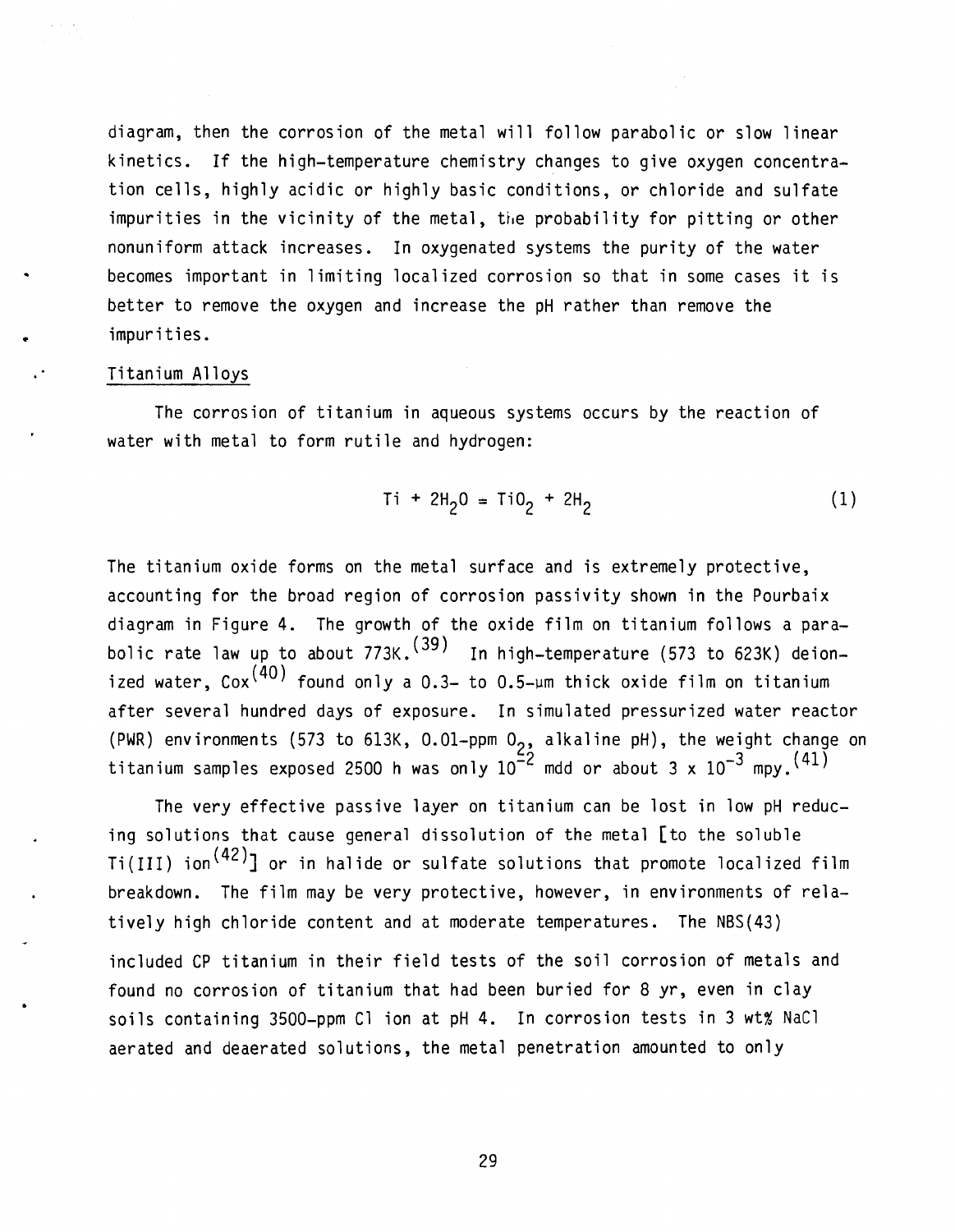0.01 mpy at 333K and 0.12 mpy at 473K.  $(44)$  In more concentrated chloride solutions, the corrosion rates increased depending on the oxygen content and the titanium alloy. Table 11 is taken from the recent literature and shows uniform corrosion rates for CP Ti, Ti-grade 12, and Ti-Pd alloys.

#### PITTING AND CREVICE CORROSION

Both pitting and crevice corrosion are localized forms of attack to metals that are generally accelerated by chemical and electrochemical processes differing from the bulk environment-metal interactions. Crevice attack is found in areas where the access of the bulk environment is limited, such as under bolts or between mated flanges. Pitting occurs at the free surface, but it is initiated by some artifact in the metal or some change in the local environment. In both phenomena the chemistry of the pit or crevice area becomes acidic, and the corrosion process is generally accelerated. Pitting requires

# TABLE 11. Effect of Oxygen and Temperature on the Uniform Corrosion Rate of Titanium Alloys<sup>(a)</sup>

|               | Corrosion Rate, $\mu$ m/yr |                              |     |  |  |  |
|---------------|----------------------------|------------------------------|-----|--|--|--|
| Alloy         | 70ºC.<br>343K              | [150 <sup>o</sup> C)<br>423K |     |  |  |  |
| <b>Ti-50A</b> | 0.06                       | 2.6                          | 14  |  |  |  |
| Ti-Grade 12   | < 0.07                     | 0.9                          | 3.2 |  |  |  |
| Ti-Pd         | 0.09                       | 0.3                          | 2.4 |  |  |  |

Effect of Temperature in Deoxygenated Brine

#### Effect of Dissolved Oxygen at S23K (2S00C)

|               | Corrosion Rate, um/yr |                |          |         |  |  |
|---------------|-----------------------|----------------|----------|---------|--|--|
|               | Sea                   | Water          |          | Brine A |  |  |
| Alloy         | 0-ppm                 | $500$ -ppm $'$ | $0$ -ppm |         |  |  |
| <b>Ti-50A</b> | 11.7                  | 16.2           | 14       | 3200    |  |  |
| Ti-Grade 12   | 1.10                  | 0.60           | 3.2      | 1.8     |  |  |
| Ti-Pd         | 1.14                  | 0.62           | 7.4      | 0.4     |  |  |

(a) Reference 45.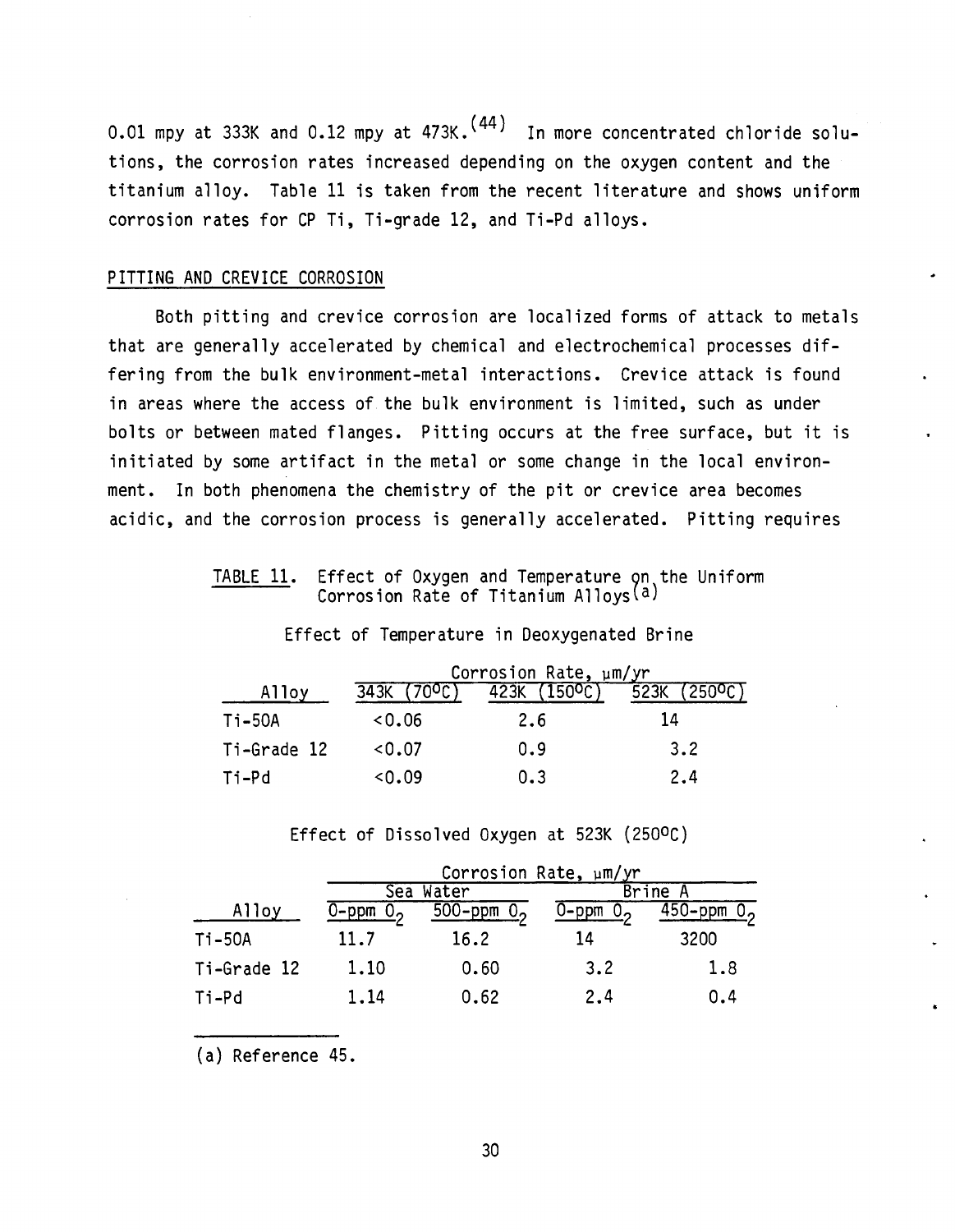higher anodic potentials for initiation and will have high current densities compared with crevice attack. The localized attack of cast irons and titanium alloys under pitting and crevice corrosion is discussed in the following sections.

#### Cast Irons

•

There are many examples in the literature that show that the failure of ferrous pipe is not by uniform corrosion but by a combination of localized attack (generally in the form of pits) and a mechanical overload. The NBS has examined cases of underground pipe failures where, for example:

- A 0.15-m (6-in.) diameter cast pipe suffered mechanical overload failure because nonuniform corrosion penetrated about 10% of the pipe cross section. Examination of the pipe showed that the ferrite phase in a pearlite/ferritic matrix was preferentially corroded. (46)
- A 0.10-m (4-in.) diameter gray cast iron gas main failed mechanically due to a crack starting at the bottom surface where graphitization consumed about 25% of the wall.<sup>(47)</sup>
- A O.25-m (10-in.) diameter gray cast iron pipe gas main failed because of a combination of graphitization, preferential ferrite attack, and poor initial microstructure. (48)

Localized corrosion leading to failure of ferrous metal in the unstressed state requires that several electrochemical conditions be met prior to the accelerated corrosion process. The passive oxide film is generally lost so that a pit can be initiated at the free metal surface or that the attack can be accelerated in creviced areas. Halides, particularly chloride, in solution are well known for their deleterious effect on the passive film $(49,50)$  and subsequent localized attack. In Figure 9--the Pourbaix diagram for iron in a chloride solution--the conditions for "imperfect" passivity of the oxide are shown at point 2 (pH = 8), which leads to pitting and at point 1 (pH = 8), where crevice corrosion can occur. The high anodic potential required for pitting attack compared to the crevice attack is shown in this figure.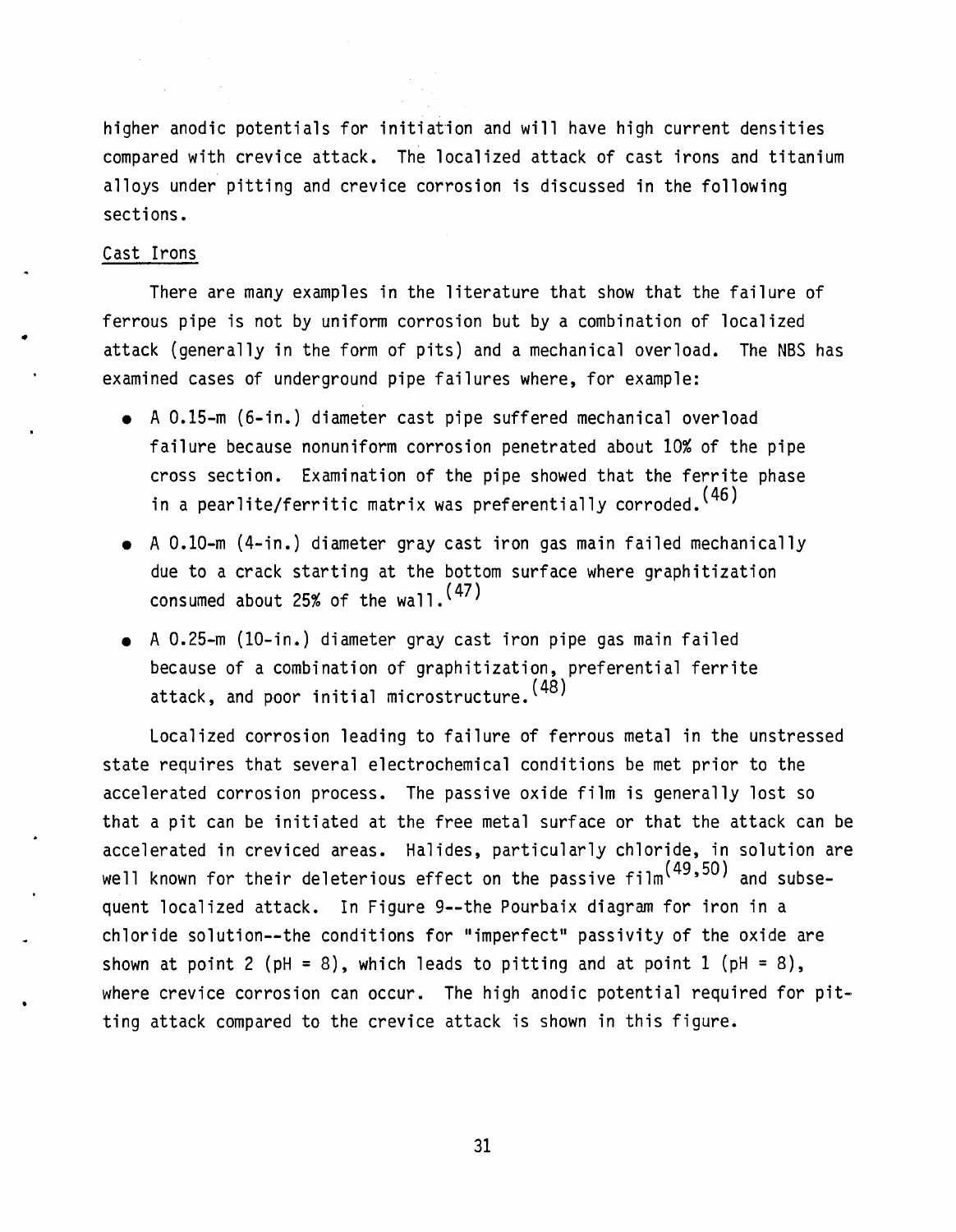

..

FIGURE 9. Electrode Potentials of Iron in a Solution of pH 8, 355-ppm Cl<sup>-</sup>. Line 1: oxygen-free solution and general corrosion; line 2: oxygen, nonpolarized, and pitting; line 3: active pitting and crevice attack. (See Reference 53).

Once pitting is initiated, the potential decreases and the rate or extent of attack becomes dependent on the chemistry in the pit. The chemistry of pitting corrosion in carbon steel has been discussed by Wranglen.  $(51, 52)$  The corroding metal in the pit and in the creviced area is in an acidic environment compared with the bulk solution. Figure 10 schematically shows the many reactions that can occur in ferrous metals.

In addition to the chemistry of the environment acting on the localized corrosion process, the microstructure of the ferrous alloy also becomes important in dictating the initial local cathodic/anodic reactions on the metal surface. For example, the graphite in cast irons will be cathodic to ferrite. The effect of the pearlite-ferrite-graphite structures on pitting attack has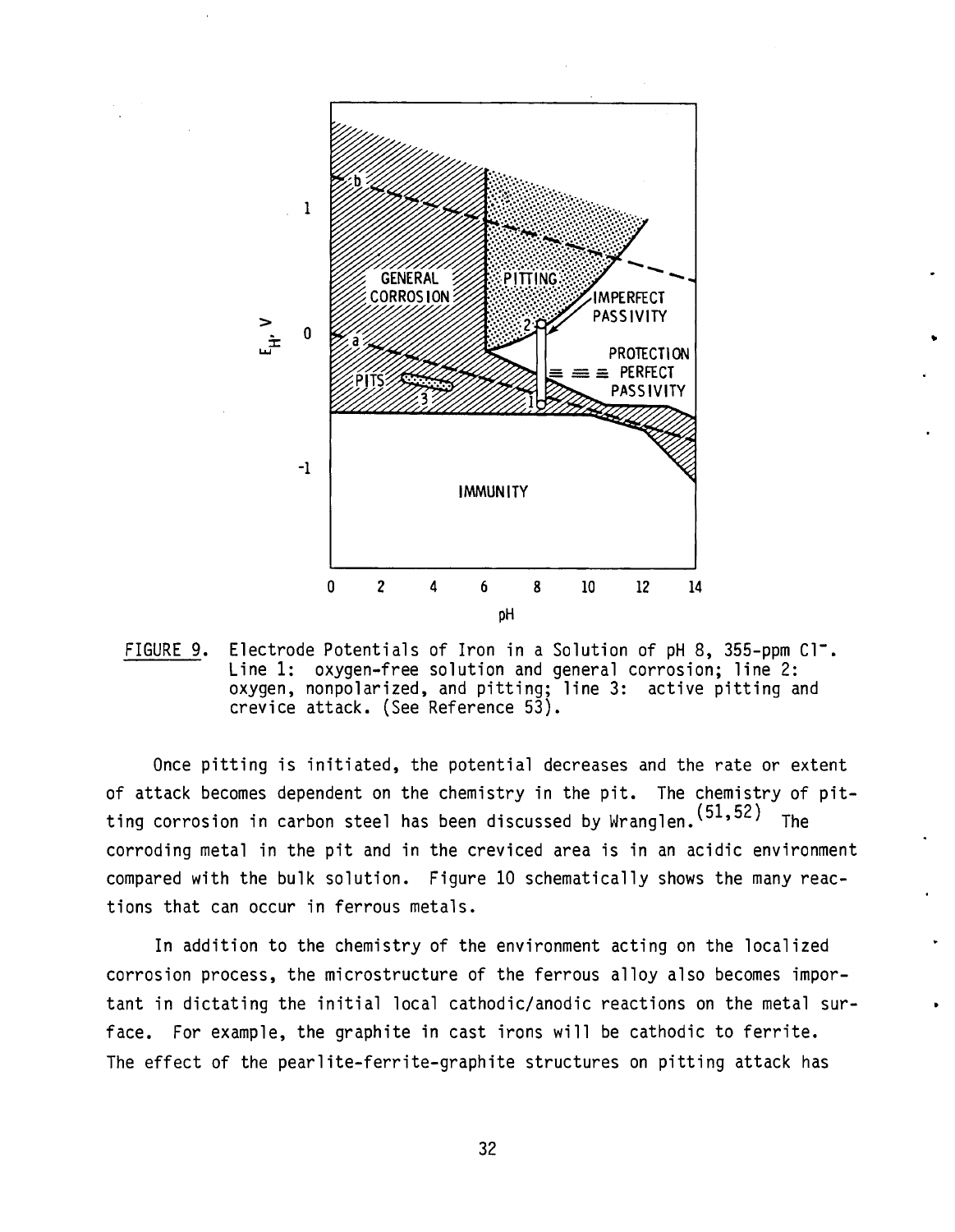

•



w w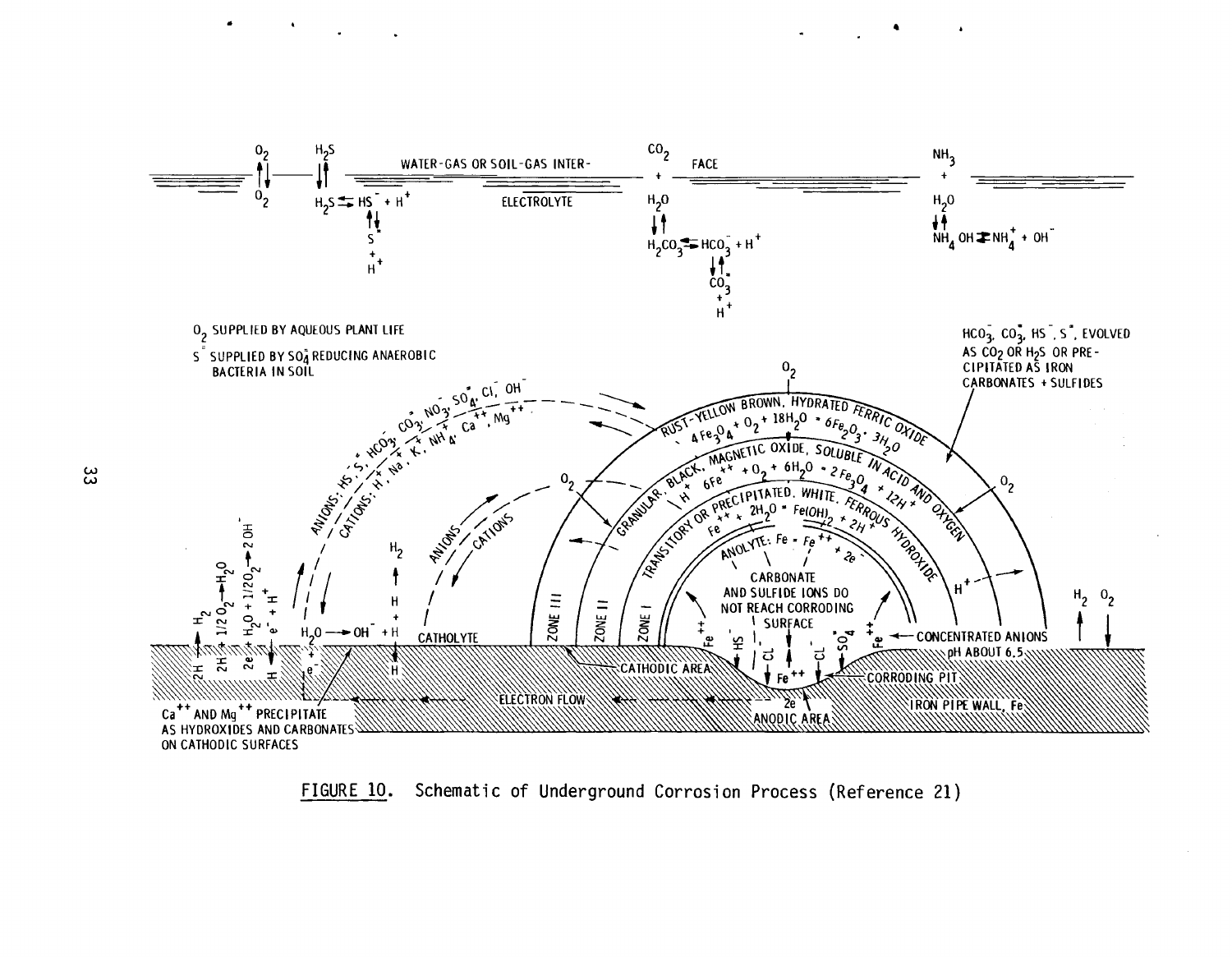not been studied; however, there are failure cases of cast irons<sup>(47,48)</sup> and cast steels<sup>(52)</sup> that have been attributed to preferential attack of ferrite. Some studies on carbon steels<sup>(53)</sup> have shown that structural changes in pearlite lead to preferential attack of carbide or ferrite depending on pH, anodic potential, and the anions present in solution. Wranglen<sup>(52)</sup> compared the pitting corrosion of conventional (ingot) cast steel to a "concast" (continuously cast) steel and found that active sulfide inclusions (MnS) in the concast steel accounted for an increase in pitting in these steels. When the sulfides are made inactive by heat treating to form (MnFe)S or tied to calcium in the alloy, there appears to be no difference in the pitting resistance of ingot or concast steel.

Pitting or crevice attack can be stopped by "healing" the pit and returning the metal to a passive state.  $(54)$  The dependence of localized corrosion on pit/crevice chemistry and bulk solution chemistry as well as on the microstructural features of the metal makes the prediction and extrapolation of localized corrosion very difficult.

From the very extensive data gathered by the NBS, an expression for the maximum pit depth(P) in mils has been empirically developed for ferrous metals in soils of different resistivity and pH:

$$
P = K_n K_a (10 - pH)^n (\theta / \rho)^n A^a
$$
 (2)

•

where  $\rho =$  soil resistivity in ohm-cm

 $\theta$  = time in years

 $A =$  exposed surface area in ft<sup>2</sup>

 $K_a$ , a = material-dependent factors

 $n = 1/6$ ,  $1/3$ ,  $1/2$ , or 2/3 for soils that are well aerated, fairly well aerated, poorly aerated, or poorly aerated with soluble corrosion products, respectively

 $K_n = 170$ , 222, or 355 for soils that are well aerated, fairly well aerated, or poorly aerated, respectively.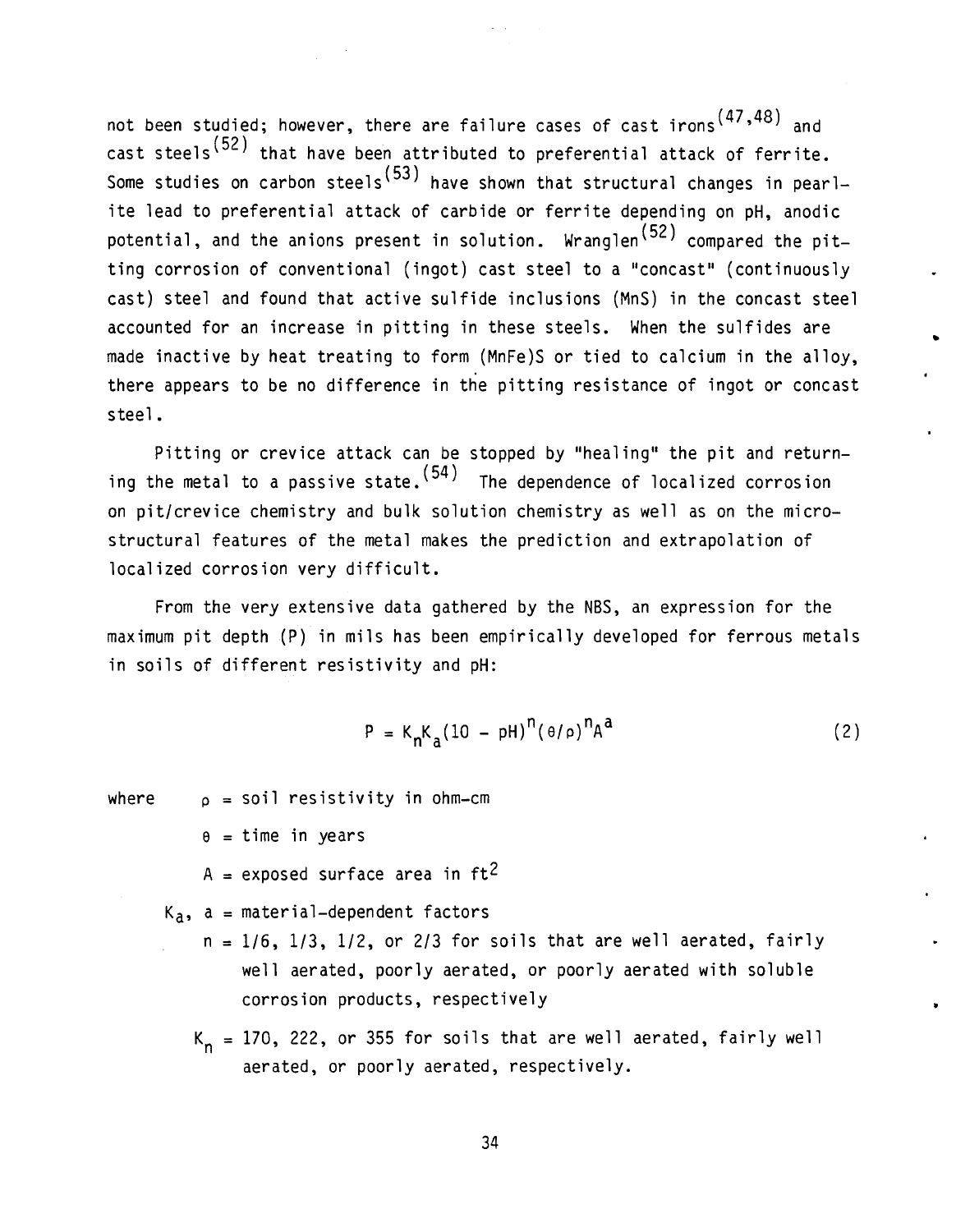The material parameters for wrought iron, steel, and cast iron are given in Table 12, which essentially shows that cast iron pipe suffers greater pit depth for larger exposed areas than steel pipe but that as the areas become smaller the maximum pit depth becomes comparable.

Even with the formalism attempted in Equation (2), determination of the material parameter is subject to considerable scatter so that no generalizations should be made. It seems to be a more common approach to quantify pitting corrosion statistically, expressing maximum pit depth as a function of the probability of finding any given pit depth on a certain area of metal.<sup>(55)</sup> Comparisons such as those shown in Table 13 are then considered more reliable; however, even this approach can lead to questionable conclusions. Crews<sup>(25)</sup> suggests that the service life of ductile iron can be 11 times greater than steel pipe in representative soils. Fuller<sup>(20)</sup> shows (see Figure 11) the relation between gray and ductile iron. Although ductile pipe is more resistant to pitting than gray pipe, the resistance is not necessarily improved by a factor of 11.

If uniform corrosion protection is lost, then localized forms of chemical attack can degrade the metal. The loss of passivity of the oxide on iron occurs in halide solutions and has been extensively studied. (49,50) Generally passive film breakdown does not occur until the chloride concentration reaches about  $10^{-3}$  M (37 ppm).  $(50)$  The passive films formed in high-temperature waters apparently do not suffer breakdown at this level since neither McEnaney(29,31) or Mann(30) reported significant pitting on ferrous alloys in chloride-containing environments.

> TABLE 12. Values of the Material Parameters Used in Equation (2)

| Parameter        | Wrought Iron | Stee1 | Cast Iron |
|------------------|--------------|-------|-----------|
| $K_{\mathbf{a}}$ | 1.00         | 1.06  | 1.40      |
|                  | 0.13         | 0.16  | 0.22      |

•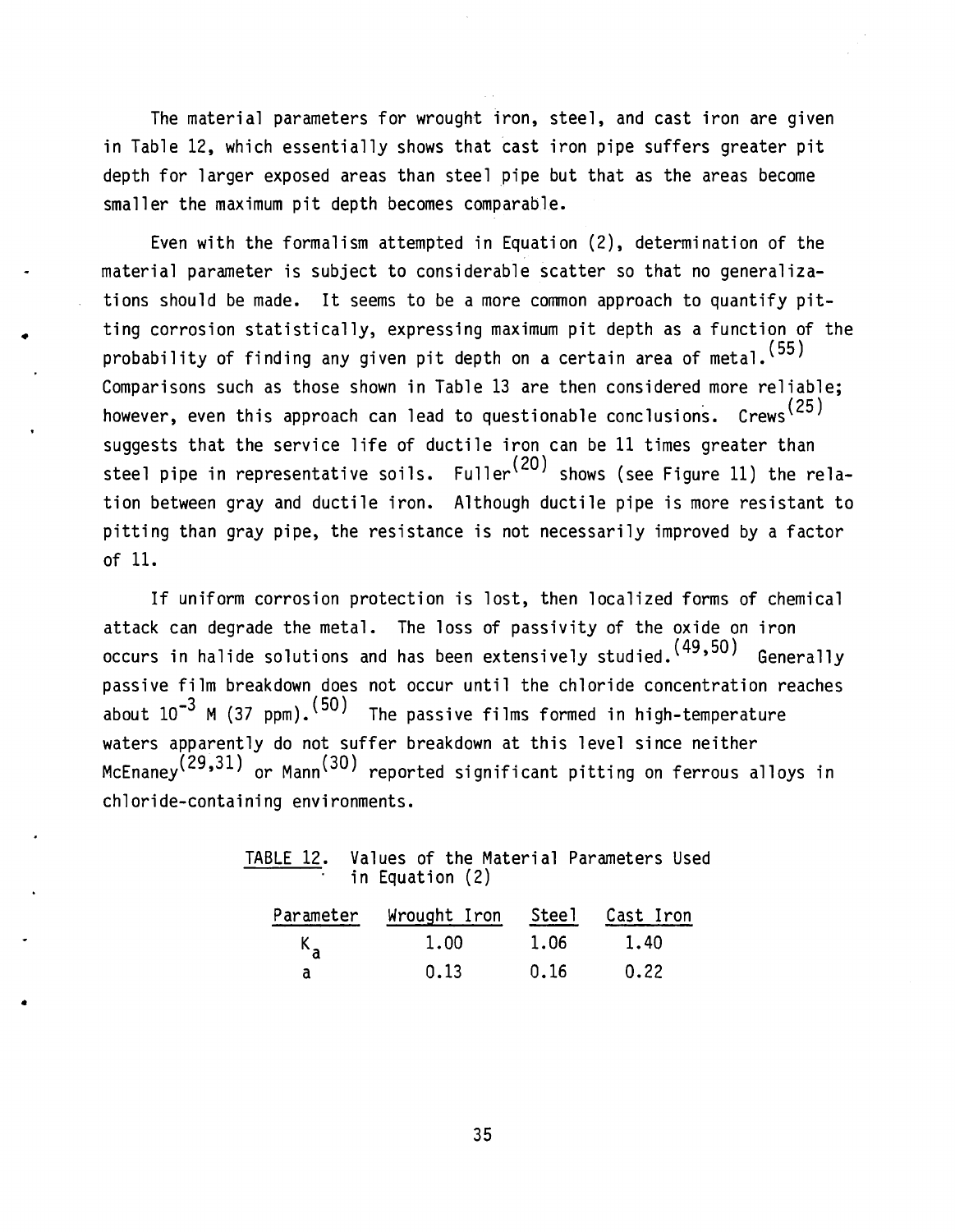|         |              | Mean Weight Loss,<br>mdd(D) |           | Mean Maximum Pitting,<br>mpy(c) |           | Mean Loss in Burst<br>Strength, % |           |
|---------|--------------|-----------------------------|-----------|---------------------------------|-----------|-----------------------------------|-----------|
| Soil    | Exposure, yr | Ductile Iron                | Gray Iron | Ductile Iron                    | Gray Iron | Ductile Iron                      | Gray Iron |
| Cinders | 3.7          | 12.2                        | 10.6      | 35                              | 35        | < 10                              | 20        |
|         | 5.9          | 15.9                        | 16.0      | 32                              | 32        | < 10                              | 30        |
|         | 7.9          | 12.5                        | 13.8      | 27                              | 28        | < 10                              | 31        |
|         | 9.4          | 10.6                        | 11.7      | 18                              | 22        | < 10                              | 27        |
|         | 13.5         | 9.3                         | 11.3      | 11                              | 20        | < 15                              | 40        |
| Alkali  | 3.7          | 7.2                         | 5.4       | 22                              | 16        | $\leq 10$                         | 10        |
|         | 6.0          | 4.3                         | 3.2       | 13                              | 10        | < 10                              | 10        |
|         | 8.0          | 3.2                         | 2.3       | 10                              | 14        | < 10                              | 24        |
|         | 9.9          | 2.3                         | 1.6       | 10                              | 9         | < 15                              | 42        |
|         | 12.0         | 2.6                         | 2.2       | 8                               | 10        | < 15                              | 41        |
|         | 14.0         | 2.4                         | 1.9       | 9                               | 13        | $\leq 9$                          | 39        |

|  |  |  |  | TABLE 13. Long-Term Soil Corrosion Comparison for 6-in. Pipe <sup>(a)</sup> |  |  |  |
|--|--|--|--|-----------------------------------------------------------------------------|--|--|--|
|--|--|--|--|-----------------------------------------------------------------------------|--|--|--|

|              |        |                                   |        | Element, %       |                   |               |
|--------------|--------|-----------------------------------|--------|------------------|-------------------|---------------|
| Type of Iron | Carbon | $\overline{\hspace{1em}}$ Silicon | Sulfur | <b>Manganese</b> | <b>Phosphorus</b> | Magnesium     |
| Ductile      | 3.40   | 2.40                              | 0.01   | 0.30             | 0.05              | 0.04          |
| Gray         | 3.40   | 1.50                              | 0.08   | 0.50             | 0.60              | $\sim$ $\sim$ |

 $\label{eq:2.1} \begin{array}{ccccc} \mathcal{L}_{\text{max}} & \mathcal{L}_{\text{max}} & \mathcal{L}_{\text{max}} & \mathcal{L}_{\text{max}} \\ \mathcal{L}_{\text{max}} & \mathcal{L}_{\text{max}} & \mathcal{L}_{\text{max}} & \mathcal{L}_{\text{max}} \end{array}$ 

 $\blacktriangleleft$ 

(a) Reference  $11$ .

•

(b) mdd = mg/dm<sup>2</sup>-day.

(c) mpy = mils per year .

 $\mathcal{L}_{\text{max}}$  , where  $\mathcal{L}_{\text{max}}$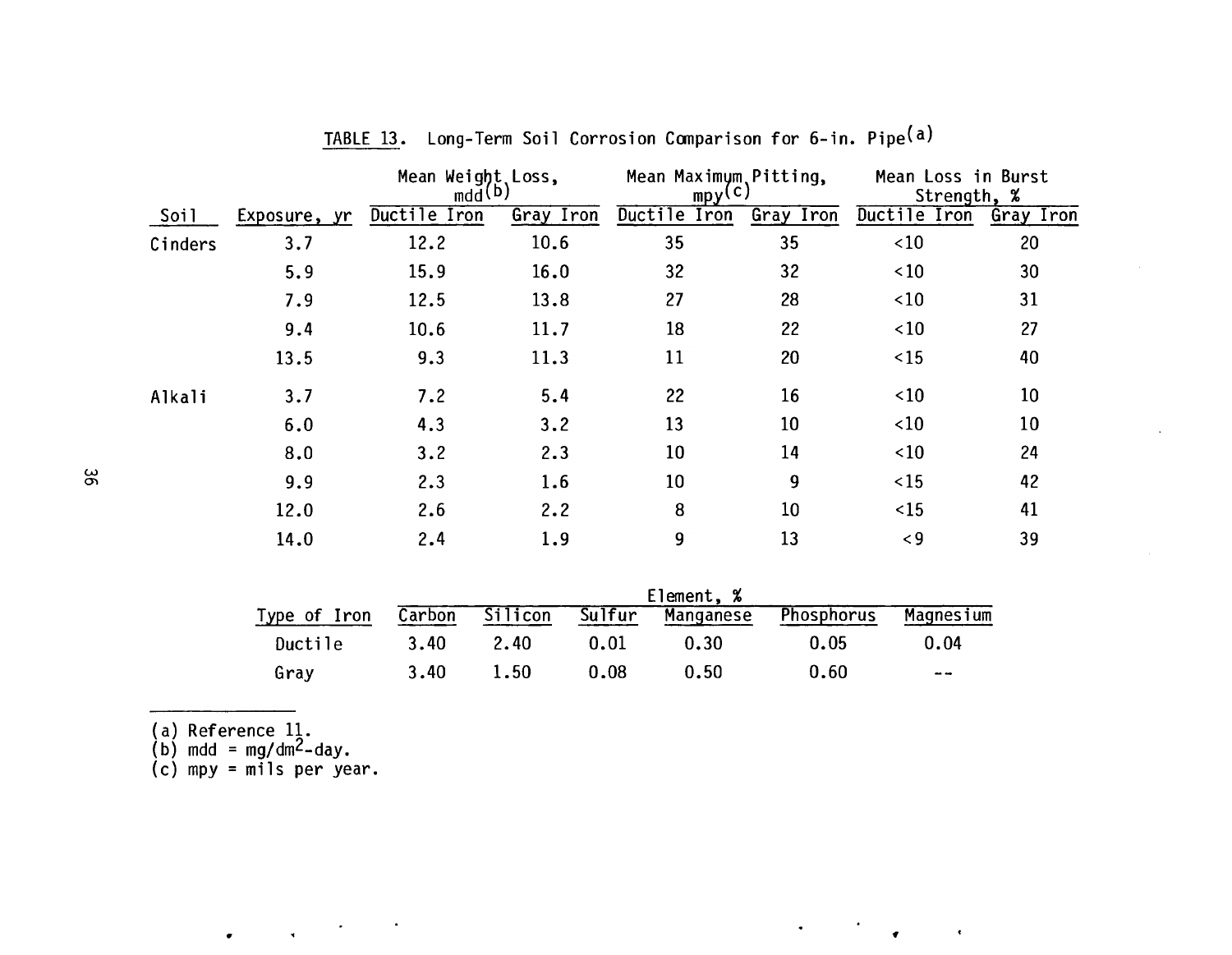

FIGURE 11. Relationship Between Maximum Pit Depth on Gray Iron Pipe Pipe and the Ratio of Attack, Ductile/Gray, for Pipes Buried in British, French, and German Sites (Reference 20)

# Titanium Alloys

•

•

There are several reviews describing both pitting<sup>(56,57)</sup> and crevice corrosion(58~59) of titanium. The resistance of titanium in chloride solutions can be shown as a combination of chloride concentration and temperature, see Figure 12. According to this diagram, titanium should be resistant to pitting or crevice attack at ambient temperature in solutions of relatively high chloride content. As the temperature is increased, the probability for pitting and crevice attack increases. Beck<sup>(56)</sup> states that pitting of titanium occurs only in halide solutions and that corrosion can take place at ambient temperature depending on the anodic potential. The anodic potential at ambient temperature is about 8 V standard calomel electrode (SCE), which falls to about 1 V SCE at 473K. In bromide and iodide solutions, the potential is fairly constant with temperature at about 1 V SCE.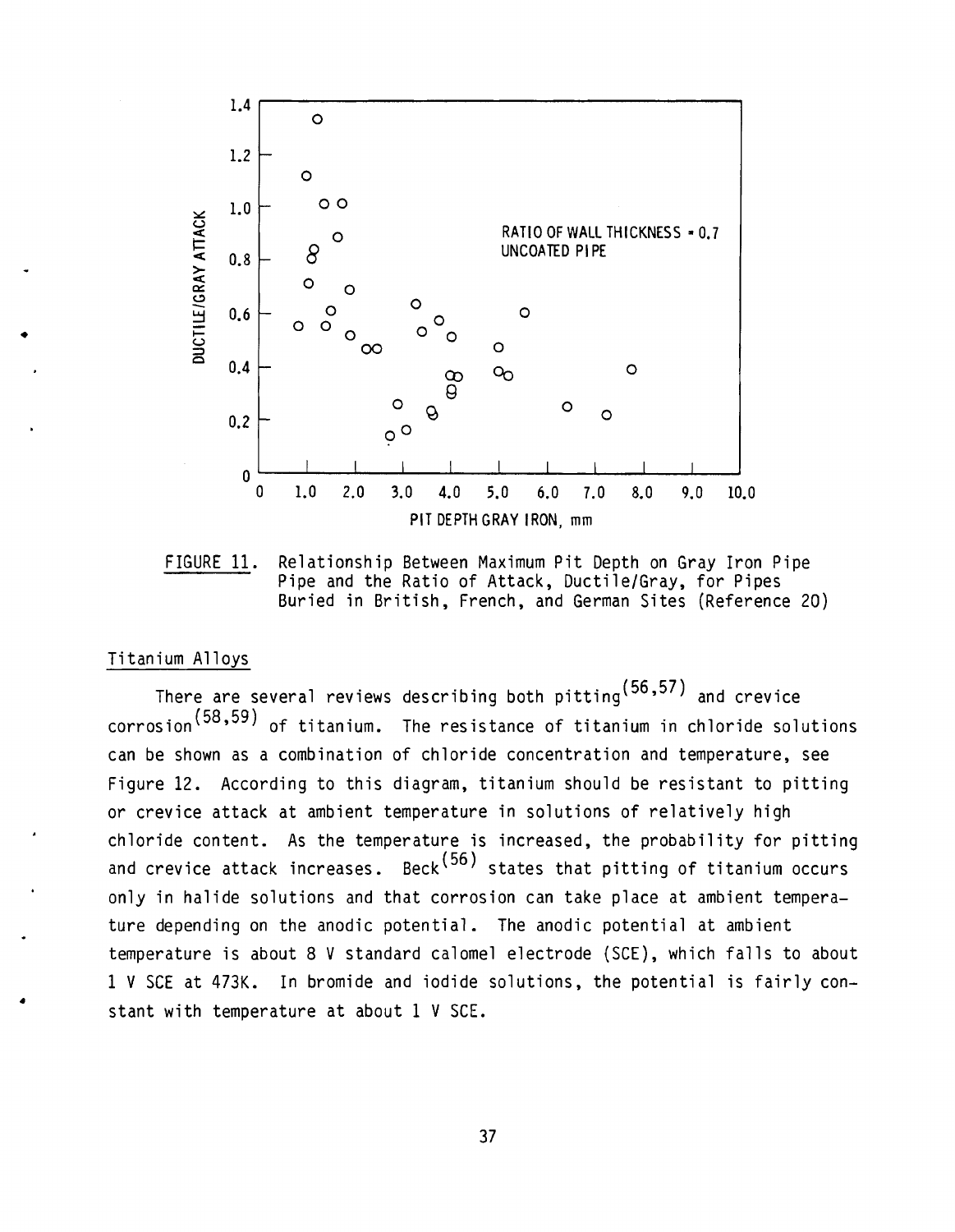

•

FIGURE 12. Crevice Corrosion and Passivity at Various pH Values, C1<sup>-</sup> Concentrations, and Temperatures (Reference 3)

The passive film breakdown potentials must be exceeded to initiate pitting attack; but, once an active corrosion reaction starts, the pitting potential will decrease to some critical value and further reduction in the potential can stop the pitting attack. Crevice corrosion can be initiated and continued at low anodic or cathodic potential.

Pitting or crevice attack is environment specific. The effect of environment on localized corrosion of titanium is summarized below.

- An increase in temperature will increase the probability for pitting and crevice attack, but the halide content of the solution will dictate the maximum use temperature of a specific titanium alloy. Crevice attack has not been seen at temperatures less than 373K  $(100°C)$ .  $(58)$
- Pitting corrosion on titanium occurs in halide environments; crevice corrosion is known to occur in both halide and sulfate environments.
- Decreasing the pH of the solution will tend to increase pitting and crevice attack; and increasing the pH above 8 will suppress attack, even at temperatures to  $423K$  (250°C).<sup>(59)</sup> Figure 12 shows the effect of pH, chloride content, and temperature on crevice corrosion.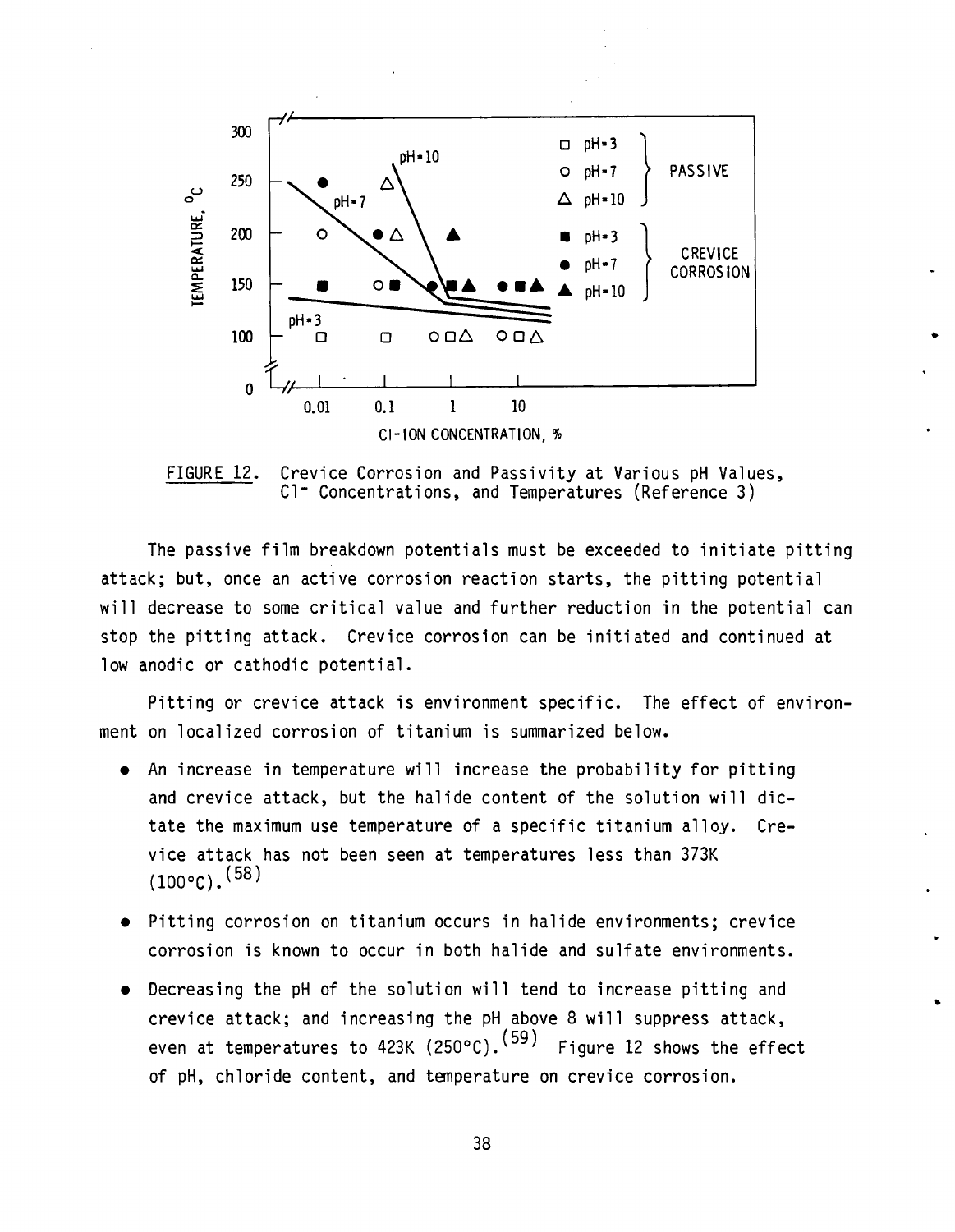- Chloride concentrations up to 1 wt% may be tolerated by CP titanium at temperatures up to 513K.
- The effect of oxygen on pitting and crevice attack is not well defined. Takamura<sup>(60)</sup> compared the corrosion resistance of CP titanium and a Ti-O.2 Pd alloy in concentrated chloride solutions and found that the amount of oxygen in the creviced areas in CP titanium resulted in corrosion in that area. The corrosion resistance of the • creviced Ti-Pd alloy was not lost in a low-oxygen chloride solution. The corrosion resistance in the Pd alloy case was not attributed to the passive TiO<sub>2</sub> film but to the accumulation of palladium at the surface, which developed a cathodic (protective) potential.  $(61)$ Charlot<sup>(44)</sup> exposed CP titanium to a deoxygenated, 473K, 3.4 wt% NaCl solution and saw no evidence of either pitting or crevice attack. Braithwaite et al.,  $(45)$  suggested from polarization data on CP Ti-grade 12 and Ti-O.2 Pd alloys in 513K sea water that the effect of oxygen on crevice corrosion reactions (i.e., anodic dissolution and the chloride reaction) would be small. Oxygen acts to repair defects in the passive oxide layer. No pitting or crevice attack was found on samples exposed in 522K sea water or brine under either oxidizing or deoxidizing conditions.
- Impurities on the titanium surface, iron in particular, have been found to enhance pitting attack. (62)

#### STRESS CORROSION CRACKING

 $\mathcal{L}=\mathcal{L}^{(K)}_{\mathcal{L}}$  ,  $\mathcal{L}^{(K)}_{\mathcal{L}}$  ,

•

Ferrous metals and titanium alloys can suffer failure by SCC when subjected to a combination of certain environments and mechanical tensile stress. One school of thought holds that SCC is due to the accelerated dissolution of metal at the crack tip. Cathodic polarization of the metal would help arrest the crack growth in this case. Hydrogen stress cracking is attributed to hydrogen atoms entering the metal at the crack tip, causing local embrittlement and subsequent crack growth. In this case, cathodic polarization worsens the situation and anodic polarization would help arrest crack growth. In many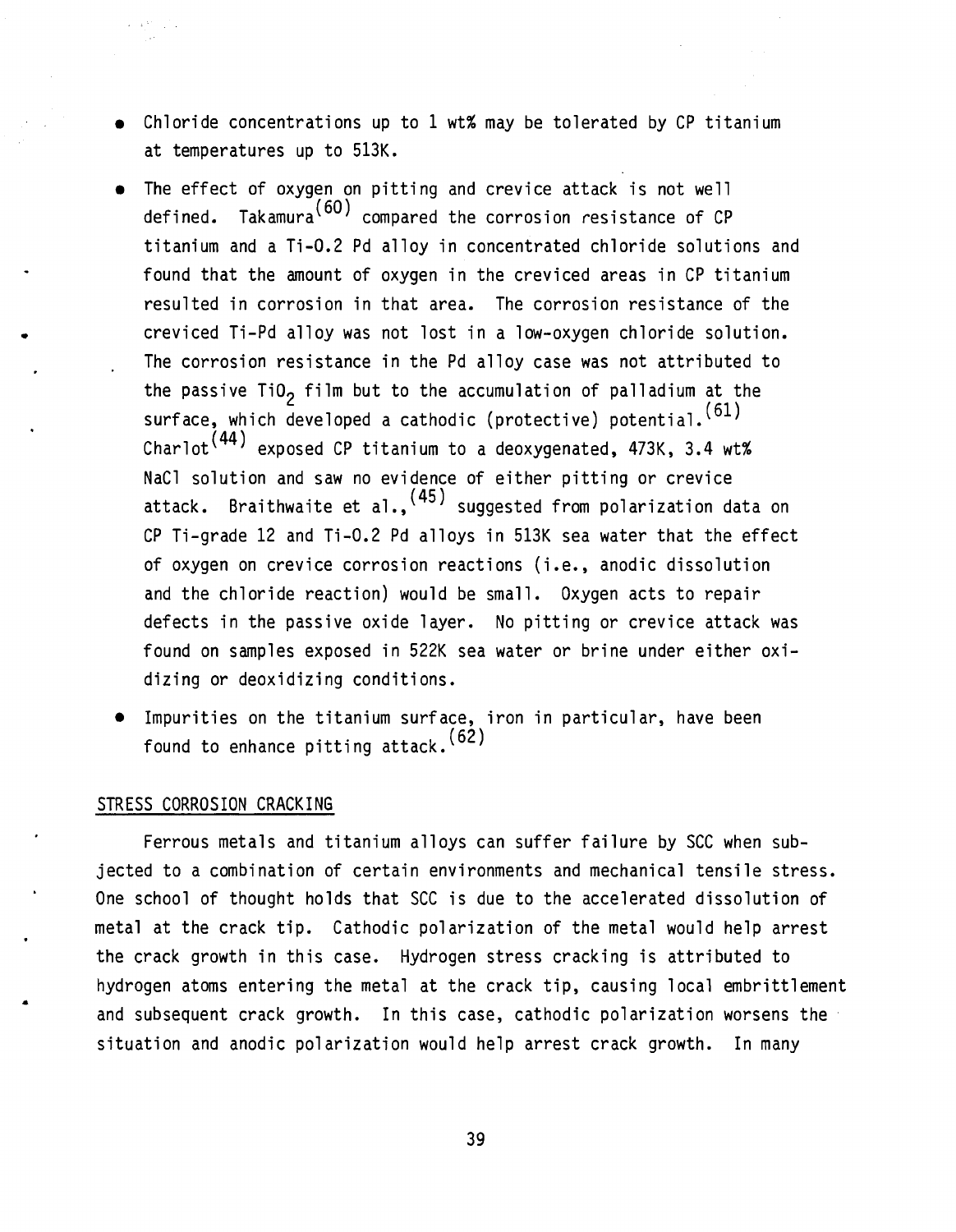metal failures it is difficult to separate hydrogen stress cracking from environmental stress cracking. Corrosion fatigue is a failure mode that combines the action of environment and stress. In corrosion fatigue the stress is cyclic rather than static; and when failures occur, they are generally at much lower stress levels than required in stress corrosion processes.

#### Cast Irons

Cast irons are generally not subject to SCC, and many of the failures of cast pipe in service have been attributed to either uniform or localized corrosion that reduced the structural integrity of the pipe to the point where failure occurred by mechanical overload.  $(21)$  In one case where a pipe was found to leak through a number of small cracks, it could not be determined whether the residual stress and corrosion caused the crack or if the cracks were already there causing the corrosion. (21)

•

Carbon steels do stress crack in a variety of environments depending on their yield strength and the tensile stresses imposed on them. The stress cracking of low-alloy steels has been reviewed elsewhere. (63,64) General observations made in these reviews for four specific aqueous environments are summarized below.

• aqueous chloride environments - Stress cracking of low-alloy steels in aqueous chloride environments is dependent on the yield strength of the alloy. At strengths less than about  $689$  MN/m<sup>2</sup> (100,000 psi) the steels are resistant to stress cracking; but as the strength of the material increases, so does the probability of stress cracking. Raising the chloride concentration in solution or increasing the temperature appears to have little effect on the SCC susceptibility as indicated by the environmental stress intensity factor:<sup>(a)</sup> however, an increase in either temperature or chloride concentration will accelerate crack growth. Highly acidic pH solutions accelerate

<sup>(</sup>a) The stress intensity factor is a value of the plane strain stress that will produce crack propagation by SCC of a given material in a given<br>environment. It is derived from fracture mechanics principles.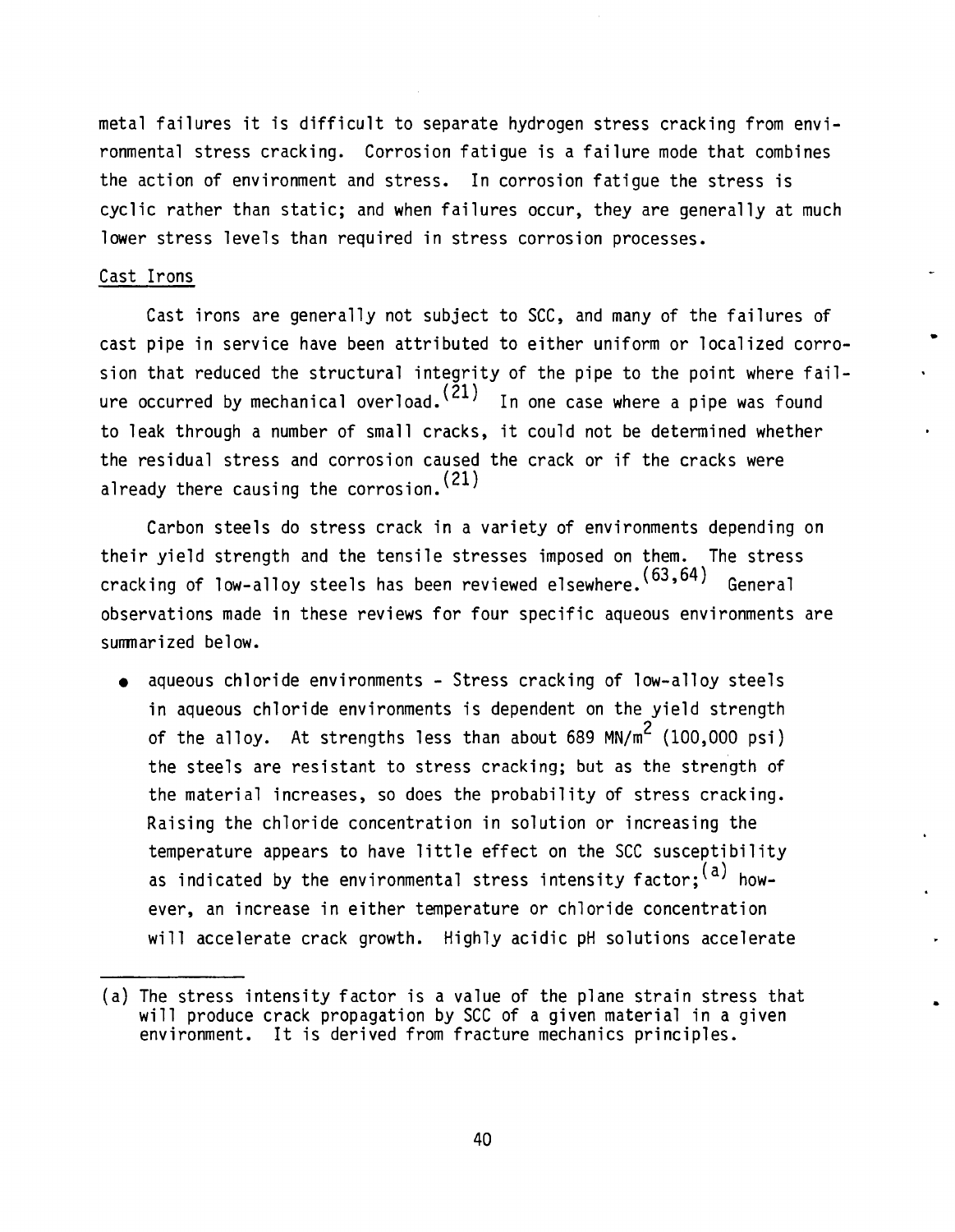SCC, but highly basic solutions restrict or stop crack initiation and propagation. Figure 13 shows the effect of pH on the stress intensity factor for a typical low-alloy steel. There is a substantial literature showing that SCC in chloride solutions is due to hydrogen embrittlement.

- nitrate solutions Stress cracking of mild steels in nitrate solutions is dependent on the carbon content in the alloy. Generally the lower the carbon level, the greater the susceptibility. It has been shown that steels with pearlitic or spheroidized structure are more resistant to cracking. Very dilute nitrate solutions can cause cracking (640-ppm nitrate as  $NH_ANO_3$ ) in mild steel at ambient temperature. An increase in either nitrate concentration or temperature decreases the resistance of the alloy to SCC.
- sodium hydroxide solutions Stress cracking of steels in sodium hydroxide solutions (caustic cracking) is known to occur at temperatures from 373 to 623K. The lowest NaOH concentration causing SCC failures is about 5 wt%. Caustic cracking is generally accelerated by small amounts of oxygen; but, as the oxygen content increases, the susceptibility of the metal to cracking decreases. Silicates, sulfates, and carbonates tend to inhibit caustic cracking of low-alloy steels.
- carbonate solutions Stress cracking of medium-strength low-alloy steels (689 to 1034 MN/m<sup>2</sup>) in carbonate solutions occurs within a limited range of electrochemical potential. A mild steel showed failure in an ammonium carbonate solution of pH between 8 and 10 at potentials between -450 and -625 mV SCE. As the temperature was increased, the potential susceptibility band narrowed.<sup>(65)</sup> Generally, low-alloy steels will be resistant in carbonate solutions; but when concentration, temperature, and potential conditions are right, carbon steels can SCC.

#### Titanium Alloys

•

The SCC resistance of CP or low-alloy alpha titanium in aqueous solutions is generally considered excellent. Stress cracking of titanium has been a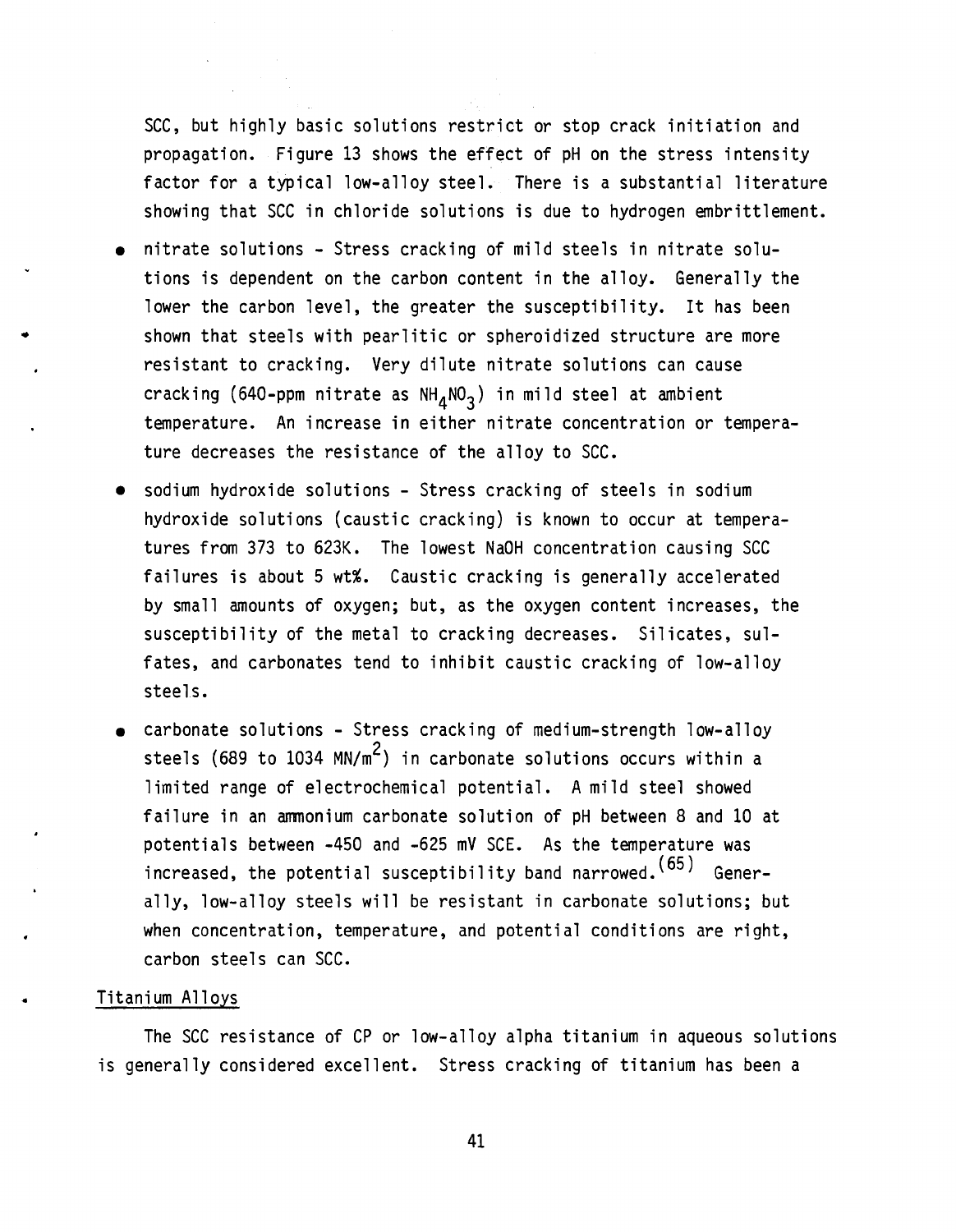

FIGURE 13. Effect of pH on the Threshold Stress Intensity (Reference 65)

 $\mathcal{L}^{\text{max}}(\mathbf{z})$  , and  $\mathcal{L}^{\text{max}}(\mathbf{z})$ 

 $\bullet$ 

"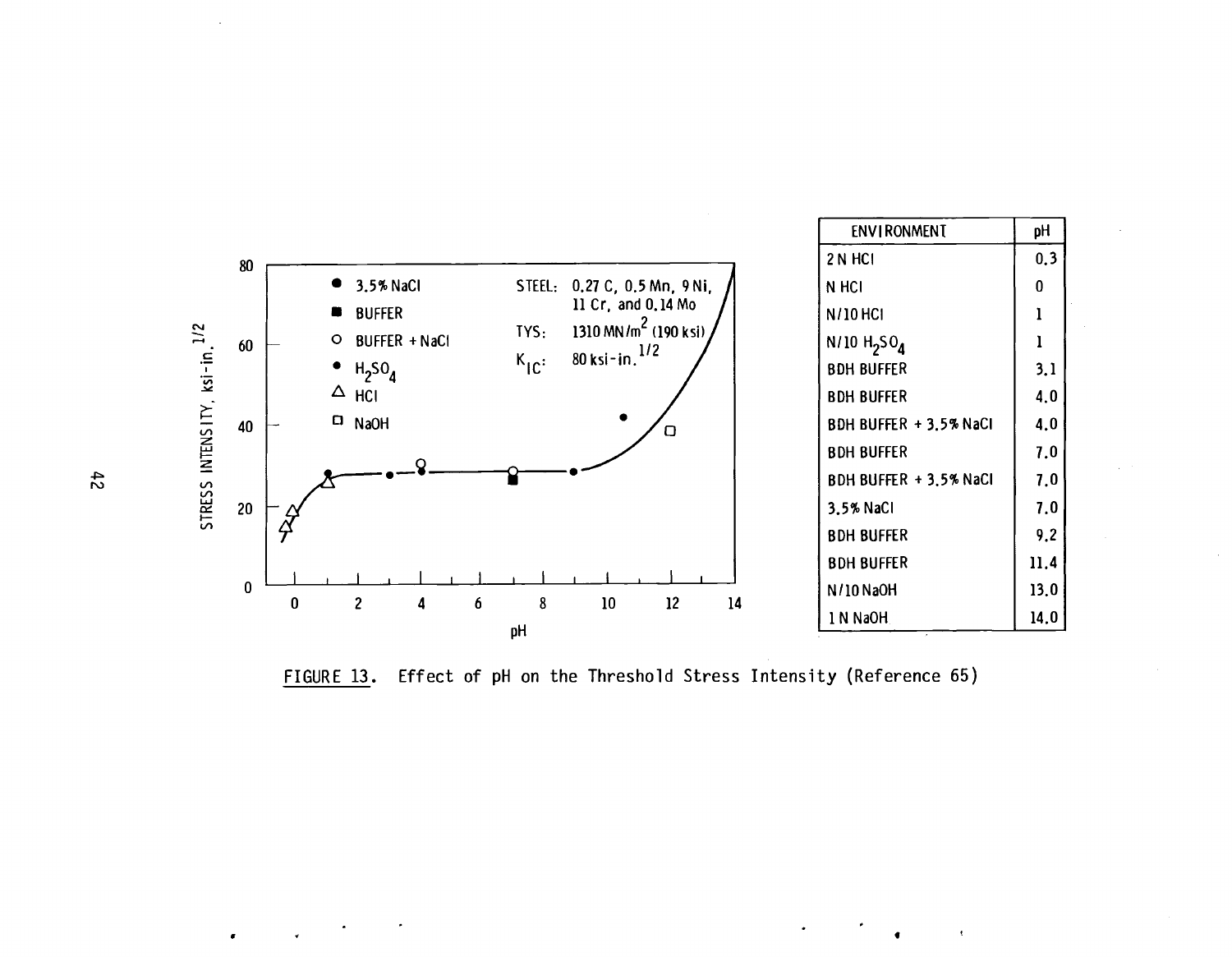problem when the strengths of the alloy had to be improved by element addition or heat treatments. Table 14 shows the relative susceptibility of several titanium alloys in a saltwater environment.

Solutions containing halides have shown a tendency to accelerate SCC in susceptible alloys or to induce SCC susceptibility in alloys normally immune in distilled water. There are a number of reviews discussing the stress corrosion of titanium. (66-70) The comments listed below are specific to the CP titanium or low-alloy alpha materials in an aqueous environment.

- Oxygen, iron, and aluminum have been singled out for their adverse effect on the SCC resistance of titanium. Oxygen and iron are difficult to remove from unalloyed titanium and exist as major impurities in the metal. Aluminum is the most prominent alloying element in titanium, and the Ti-6 Al-4 V alloy is probably the most widely used. As oxygen is increased in the CP grades of titanium, the resistance to SCC decreases.(7l) CP Ti-50 A is essentially immune to SCC whereas Ti-75 A and Ti-100 A are considered moderately susceptible.<sup>(72)</sup> Table 15 shows the loss of SCC resistance in unalloyed titanium as the oxygen content exceeds about 0.2 wt%.
- The relative SCC susceptibility of the alpha alloys is determined by a combination of their strength and stable microstructure. The iron impurity in most titanium alloys can cause an "omega" phase to form that promotes SCC susceptibility.  $(67)$  This phase is dependent on the thermal history of the alloy and/or any residual beta (BCC phase) in the alpha (HCP) structure.
- Aqueous SCC of titanium generally occurs in susceptible alloys having a pre-existing crack-like flaw. Prenotch or precrack specimens are normally used to evaluate the susceptibility of an alloy. The passive TiO<sub>2</sub> film insulates and protects the metal from the environment, preventing crack initiation and growth. However, when either the environment (hot brine or low pH, halide solutions) or stress level prevents passivation, SCC failure can occur. The mechanisms for crack propagation include the role of both hydrogen and chloride ions.

•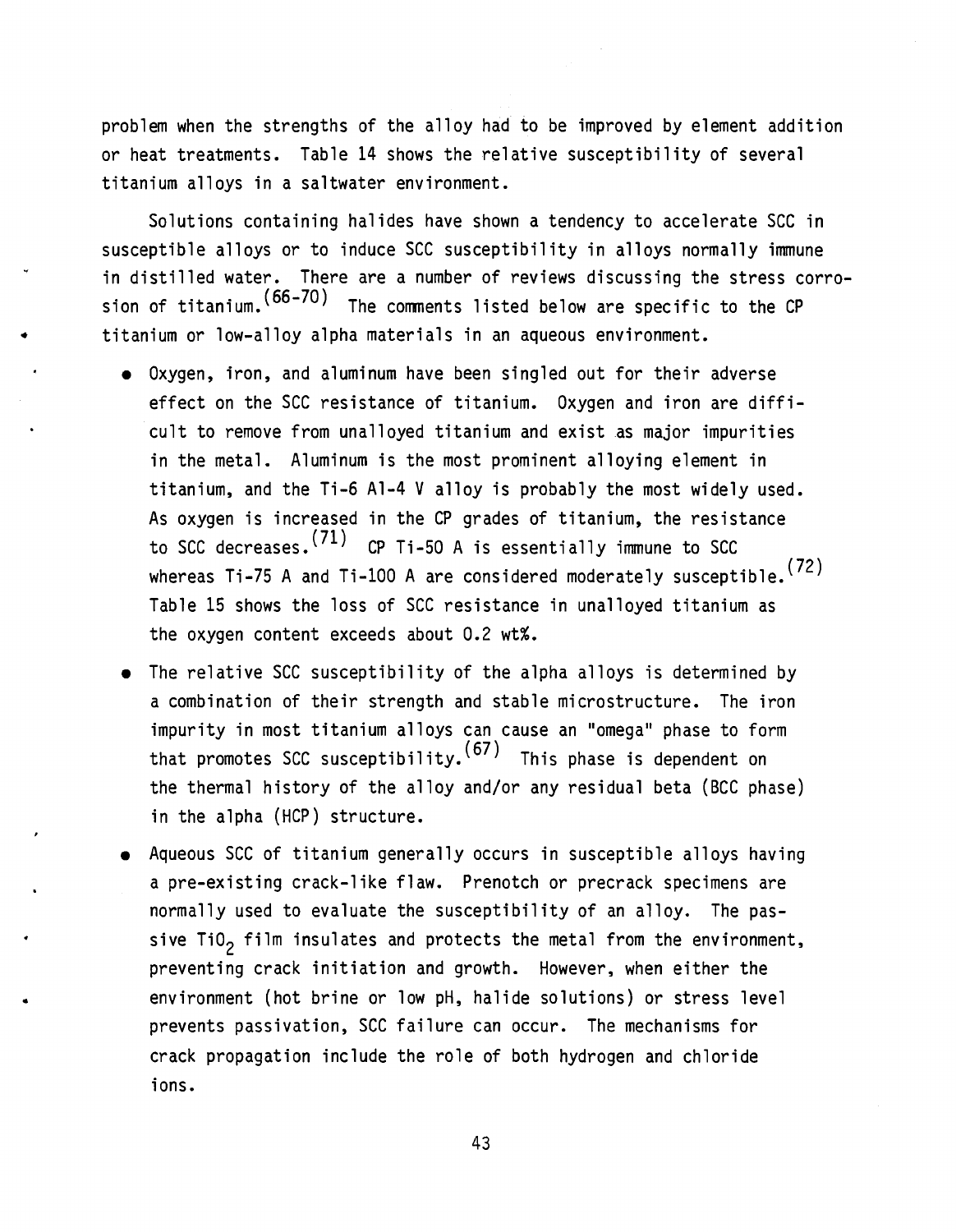|                                | TABLE 14. Stress Corrosion Susceptibility of Titanium<br>Alloys in 3.5% NaCl Solutions <sup>(a)</sup>                                                                                                                                                                                                                                                                                                                                                                                                                                                                                                  |
|--------------------------------|--------------------------------------------------------------------------------------------------------------------------------------------------------------------------------------------------------------------------------------------------------------------------------------------------------------------------------------------------------------------------------------------------------------------------------------------------------------------------------------------------------------------------------------------------------------------------------------------------------|
| Test solution:                 | 3.5%, NaCl solution pH 8 or synthetic sea<br>salt(b)                                                                                                                                                                                                                                                                                                                                                                                                                                                                                                                                                   |
| Test temperature:              | ambient                                                                                                                                                                                                                                                                                                                                                                                                                                                                                                                                                                                                |
| Specimen type:                 | cantilever beam, notched, and with and without<br>crack initiated at base of notch by fatique                                                                                                                                                                                                                                                                                                                                                                                                                                                                                                          |
| Failure time:                  | less than 1 h at critical load                                                                                                                                                                                                                                                                                                                                                                                                                                                                                                                                                                         |
| Type of cracking:              | intergranular and transgranular                                                                                                                                                                                                                                                                                                                                                                                                                                                                                                                                                                        |
| Alloys that are sensitive:     | unalloyed RS-70 (annealed) <sup>(C)</sup><br>Ti-7 Al-2 Cb-1 Ta (annealed)<br>Ti-7 Al-3 Cb (annealed)<br>$Ti-6$ Al-2.5 Sn (annealed)<br>Ti-5 Al-2.5 Sn (annealed<br>Ti-6 Al-3 Cb-2 Sn (annealed)<br>$Ti-7$ Al-3 Cb-2 Sn (annealed)<br>Ti-8 Al-3 Cb-3 Sn (annealed)<br>Ti-8 Mn (annealed)<br>Ti-8 Al-1 Mo-1 V (slightly) (annealed)<br>Ti-6 Al-4 V (very slightly) (annealed)<br>Ti-6.5 Al-5 Zr-1 V (aged at 1100°F)<br>Ti-6 Al-4 V-1 Sn (aged at $1100^{\circ}F$ )<br>Ti-6 Al-6 V-2.5 Sn (aged at 900°F)<br>Ti-6 Al-2 Mo (aged at 1100°F)<br>Ti-7 Al-3 Mo (annealed)<br>$Ti-13$ V-11 Cr-3 A1 (annealed) |
| Alloys that are not sensitive: | Ti-65 A (annealed)<br>Ti-6 Al-4 V (annealed and annealed and aged)<br>$Ti-7$ Al-2.5 Mo (annealed)<br>Ti-6 Al-2 Mo (annealed)<br>Ti-6 Al-2 Sn-1 Mo-1 V (annealed)<br>$Ti-6.5$ Al-5 $Zr-1$ V (annealed)<br>$Ti-6$ Al-2 Sn-1 Mo-3 V (annealed)<br>Ti-5 Al-2 Sn-2 Mo-2 V (annealed)<br>Ti-6 Al-2 Cb-1 Ta-0.8 Mo (annealed)<br>$Ti-4$ Al-3 Mo-1 V (age hardened)<br>Ti-13 V-11 Cr-3 Al (age hardened)                                                                                                                                                                                                       |

(a) Reference 69.

•

<sup>(</sup>b) ASTM Specifications for Substitute Ocean Water (0 1141-52).

<sup>(</sup>c) RS-70 alloy is comparable to commercial Ti-Grade 2.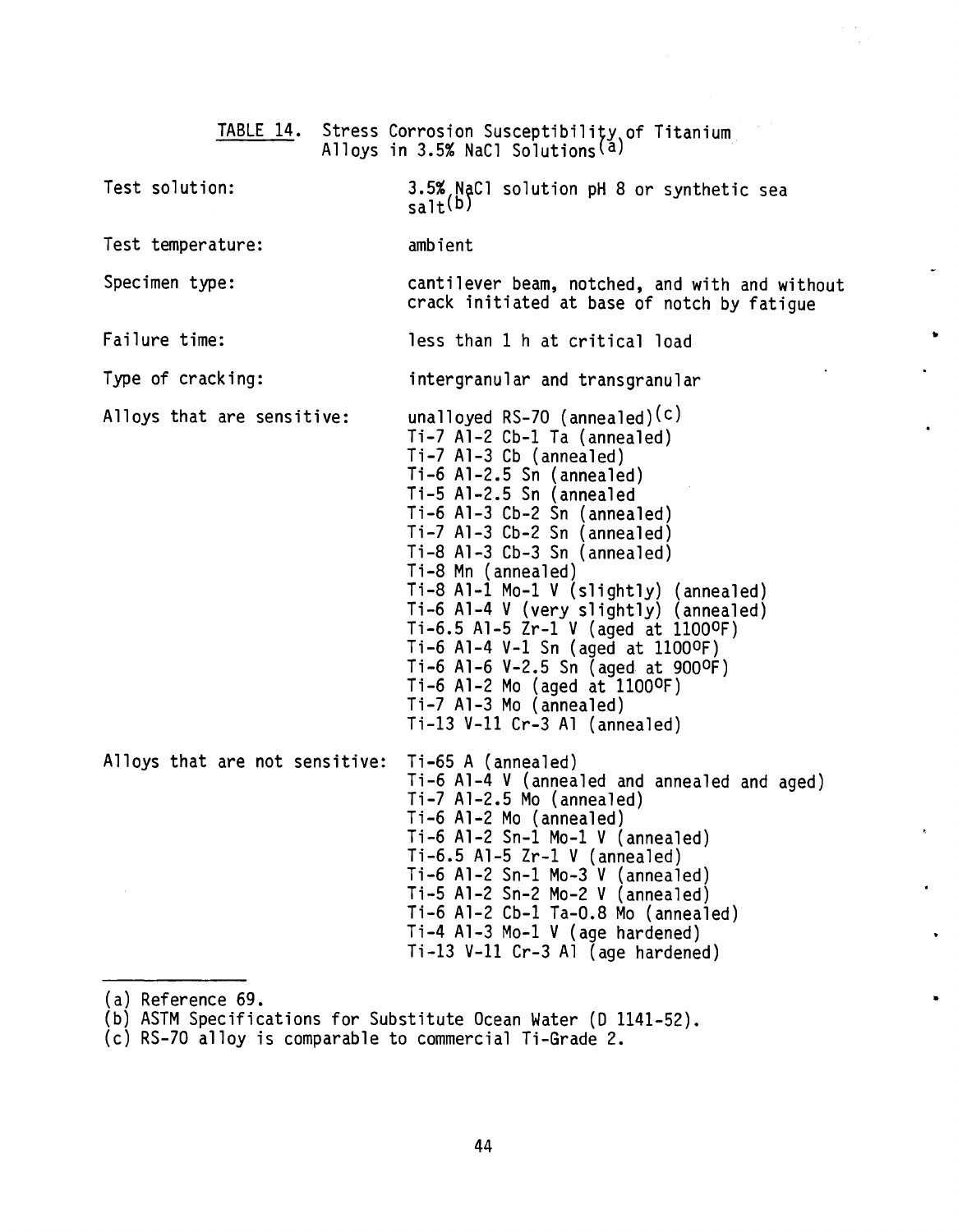|                                     | Failure Stress-Intensity<br>K, ksi Vin. | Ratio of<br>Seawater Test |             |
|-------------------------------------|-----------------------------------------|---------------------------|-------------|
| Composition                         | In Air                                  | In Sea Water              | to Air Test |
| $Ti-0.060\%$ 0 <sup>(b)</sup>       | 52.9                                    | 51.4                      | 0.97        |
| $Ti-0.20\%$ 0 <sup>(b)</sup>        | 72.3                                    | 68.0                      | 0.94        |
| $Ti-0.40%$ 0 <sup>(b)</sup>         | 90.3                                    | $53.3^{(c)}$              | 0.59        |
| Ti-0.40% 0 + 1.0% Mo <sup>(b)</sup> | 99.4                                    | $62.5^{(c)}$              | 0.63        |
| Ti-6% Al-4% V-0.08% $0^{(c)}$       | 93                                      | 88                        | 0.95        |
| Ti-6% A1-4% V-0.18% $0^{(c)}$       | 92                                      | $60^{(d)}$                | 0.65        |

# TABLE 15. Effect of Oxygen on the Aqueous Stress Corrosion of Ťitanium<sup>(a)</sup>

(a) Reference 72.

(b) Annealed: 13000F, 7 h, vacuum cooled.

(c) Fracture texture showed stress corrosion.

(d) Annealed: 14500F, 8 h, furnace cooled.

Hydrogen is known to play an active role in SCC. Apart from that role, hydrogen readily reacts with titanium to form a stable hydride phase that in turn affects the impact properties of the alloy. Figure 14 shows this effect for unalloyed titanium and the Ti-6 Al-4 V alloy. Hydrogen embrittlement becomes more severe with increased hydrogen content, increased strain rate, decreased temperature (over a narrow range), and in notched or precracked metal parts. While the titanium matrix can accept and tolerate certain levels of hydrogen without embrittlement, temperature and stress gradients in the metal can redistribute the hydride phase leading to delayed fracture.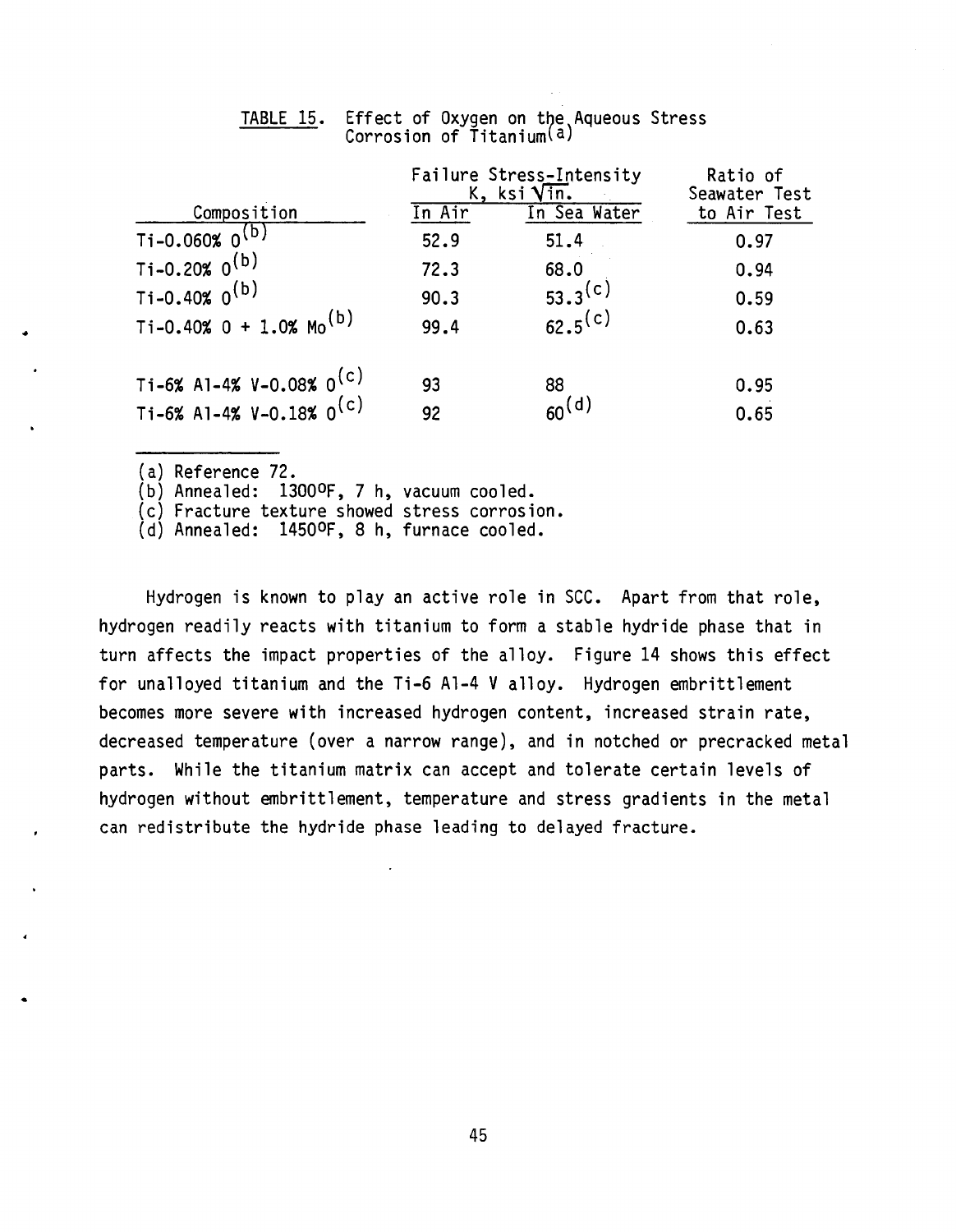

FIGURE 14. Effect of Hydrogen on Impact Ductility of Titanium Alloys. Line 1: Ti; line 2: Ti-6 Al-4V; line 3: 5 Al-2 Sn (Reference 73).

•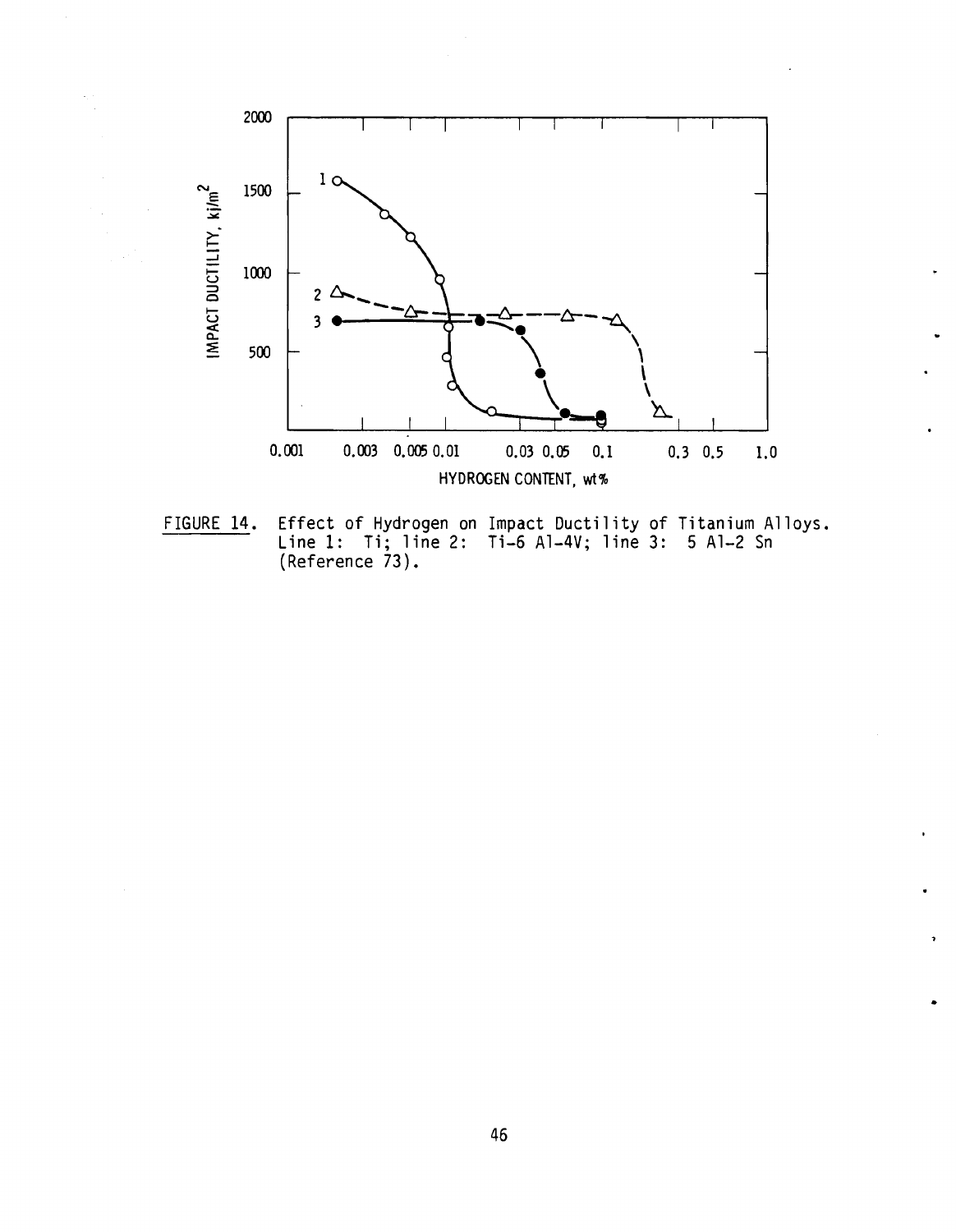# CORROSION RESISTANCE OF REFERENCE METALS IN A BASALT ENVIRONMENT

#### THE BASALT ENVIRONMENT

•

Any waste package that is stored and sealed in an underground repository will be subject to the local chemistry of the geology changed somewhat by the heat and radiation generated by the waste form contained within the package. In a basalt repository, one would expect a continual but slow movement of ground water as an aqueous phase through the site. The chemistry of the ground water is important when either experimentally assessing the suitability of candidate barrier metals or trying to relate literature data to the probable barrier metal-environment interactions. An analysis of the Grande Ronde basalt flow ground water is shown in Table 16.

Oxygen content and solution pH are two important parameters when considering the passive nature of oxide films on metals, particularly for cast irons. The analysis in Table 16 shows no oxygen content; it is generally accepted that in a sealed deep basalt repository the oxygen content will be reduced to very low levels (to an oxygen activity approximately comparable to the Ni/NiO equilibrium). The bulk solution pH in the Grande Ronde waters is about 9.9 at 298K, but the repository pH will be dictated by the carbonate-bicarbonatesilica reactions at the temperatures developed near the waste package (that is, a pH of 7.5 at 473K). The choice of backfill may also affect the solution chemistry near the waste package.

If the high-temperature potential-pH diagrams (Figure 7 for iron-water and Figure 4 for titanium-water) are compared, it can be seen that the pH of the Grande Ronde water chemistry puts these metals in the passive corrosion area. If the passive layer remains protective, metal loss will be by slow uniform corrosion. The reasonably low levels of chloride, fluoride, and sulfate ions in the ground water suggest that the Grande Ronde will be a fairly nonaggressive environment from a metals corrosion view although there may be some concern about whether the fluoride ion will contribute to nonuniform corrosion.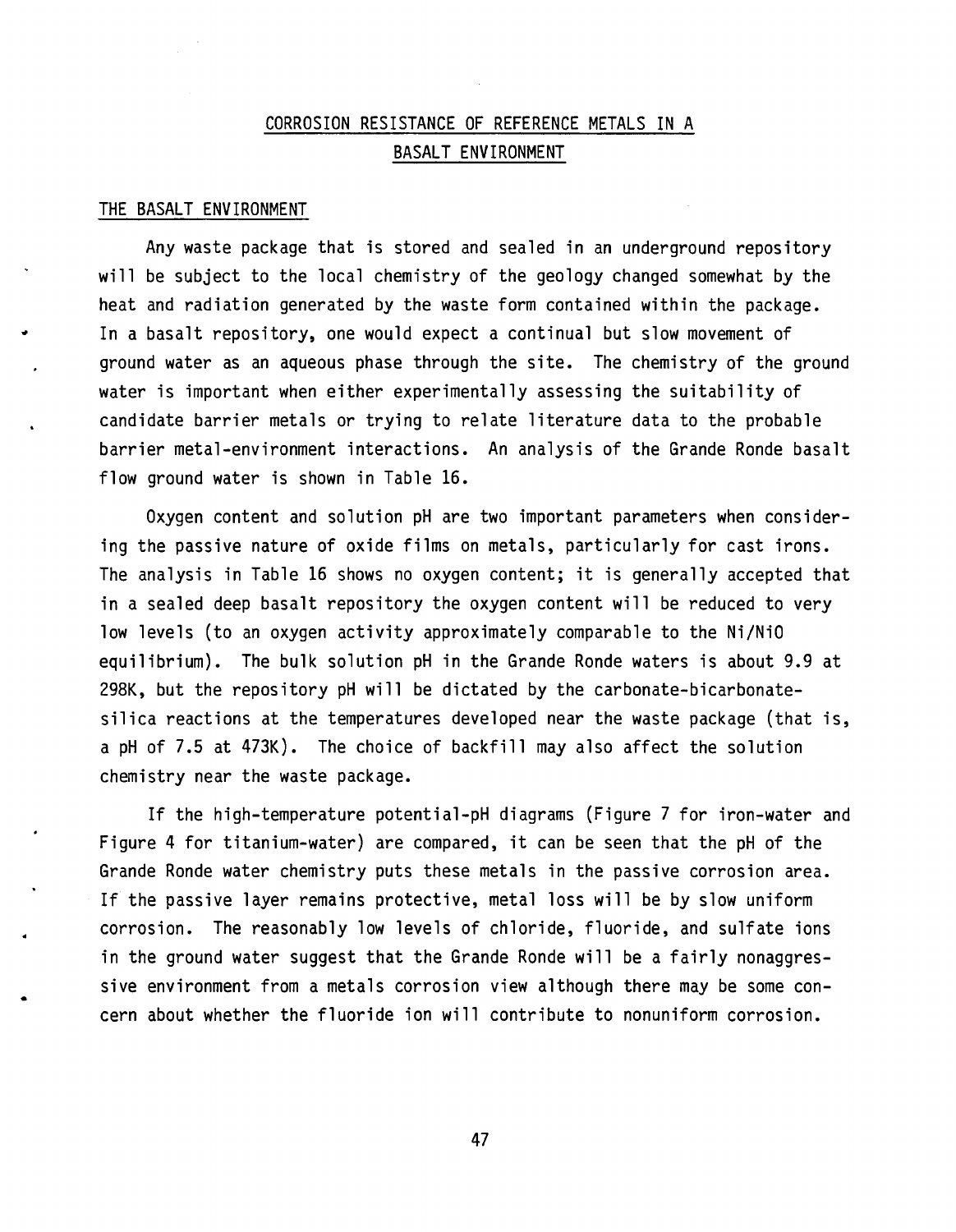| Chemical<br><b>Species</b>            | Actual<br>Composition,<br>mg/1 | Actual<br>Composjtion,<br>epm(c) | Synthetic<br>Composition, (b)<br>mg/1 | Synthetic<br>Composition, $(b)$<br>epm |
|---------------------------------------|--------------------------------|----------------------------------|---------------------------------------|----------------------------------------|
| $Na^{\widehat{+}}$                    | 250                            | 10.875                           | 263                                   | 11.430                                 |
| $\kappa^+$                            | 1.9                            | 0.049                            | 1.9                                   | 0.049                                  |
| $Ca+2$                                | 1.3                            | 0.065                            | 1.3                                   | 0.065                                  |
| $Mg$ <sup>+2</sup>                    | 0.04                           | 0.033                            | 0.04                                  | 0.033                                  |
| Total Cation<br>Equivalence           |                                | 11.022                           |                                       | 11.577                                 |
| $\cos^2$                              | 27                             | 0.897                            | 27                                    | 0.897 <sup>(d)</sup>                   |
| $HCO_3^-$                             | 70                             | 1.152                            | 70                                    | 1.152 <sup>(d)</sup>                   |
| $OH^-$                                | 1.4                            | 0.083                            | 1.4                                   | 0.083 <sup>(d)</sup>                   |
| $H_3$ SiO <sub>4</sub> <sup>(e)</sup> | 103                            | 1.080                            | 103                                   | 1.080 <sup>(d)</sup>                   |
| $C1$ <sup>-</sup>                     | 148                            | 4.174                            | 148                                   | 4.167                                  |
| $50^{2}_{4}$                          | 108                            | 2.249                            | 109                                   | 2.260                                  |
| $F^-$                                 | 37                             | 1.947                            | 37                                    | 1.950                                  |
| Total Anion<br>Equivalence            |                                | 11.582                           |                                       | 11.589                                 |

"

# TABLE 16. Comparison of Actual and Synthetic Grande Ronde Ground-Water Compositions at 298K<sup>(a)</sup>

(a) Reference 5.

(b) This composition conforms to a solution pH of  $\approx$ 9.92.

(c) epm = equivalents per million.

(d) Based on an epm of 3.212.

(e) Based on a total dissolved Si02 content of 121 mg/l.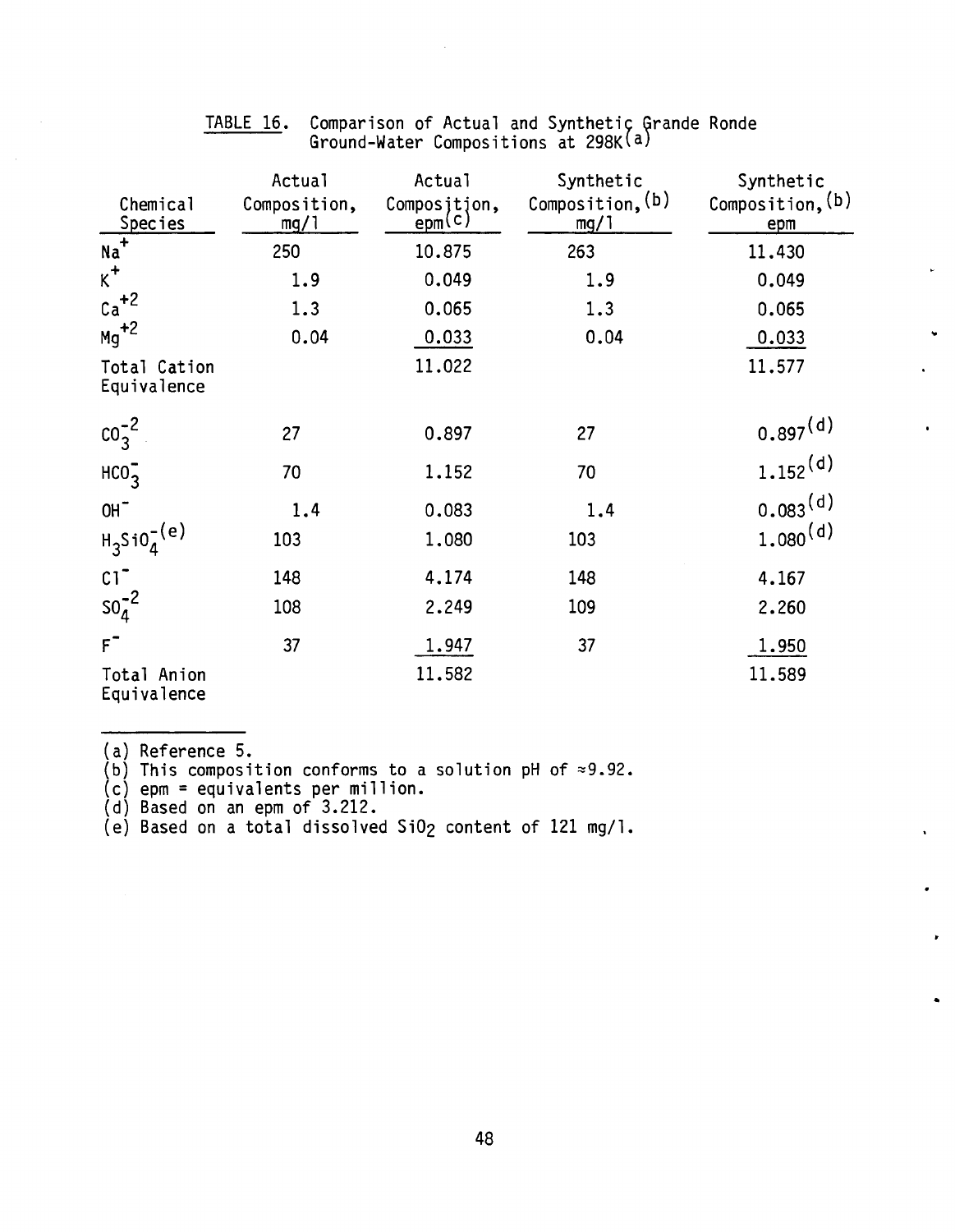#### ASSESSMENT OF CAST IRONS IN A BASALT ENVIRONMENT

When low-alloy cast irons are used as a metal barrier, they must be used in relatively thick sections to account for the corrosion allowance that must be applied. Availability, cost, and fabricability are among those features of cast irons that might make their use potentially acceptable in a basalt repository. The corrosion data found in the literature were not entirely suitable for recommending one grade or type of cast iron over another. Comparisons were generally made betweeen gray cast irons (flake graphites) and ductile irons (nodular graphites). It would seem reasonable that the metal barrier should have the degree of strength, ductility, and impact resistance afforded by the nodular irons.

It became apparent that elevated temperature aqueous corrosion data do not exist in the literature for cast irons; corrosion data for carbon steels at high temperature were taken from the literature and reported in this document. The carbon or low-alloy steel data can, however, be applied to the hightemperature corrosion of cast irons with some confidence because of the general agreement in corrosion mechanisms and in some cases corrosion rates in the temperature regime of 323 to 573K.

The uniform corrosion rate that might be expected in 523K basalt ground water will probably fall within the parabolic rates extrapolated from McEnaney's<sup>(29)</sup> data on gray cast iron, the linear rate after the passive film has formed on mild steels in alkaline hydroxides,(36) and the linear rate of carbon steels in neutral pH, high-purity, deoxygenated flow water.  $(34)$ Table 17 compares an estimated metal penetration after 500 and 1000 yr from these data and shows the average uniform corrosion rates of cast iron in a medium-resistivity soil.

If the usual corrosion allowance of a factor of five were applied, the cast iron barrier should be between 0.18 and 0.33 mm (7 and 13 in.) thick to last 1000 yr. Corrosion allowances are normally applied to account for the loss in strength as the metal is affected by the environment. A factor of five allowance may be too high in the engineered barrier design; if so, a lesser wall thickness could be used.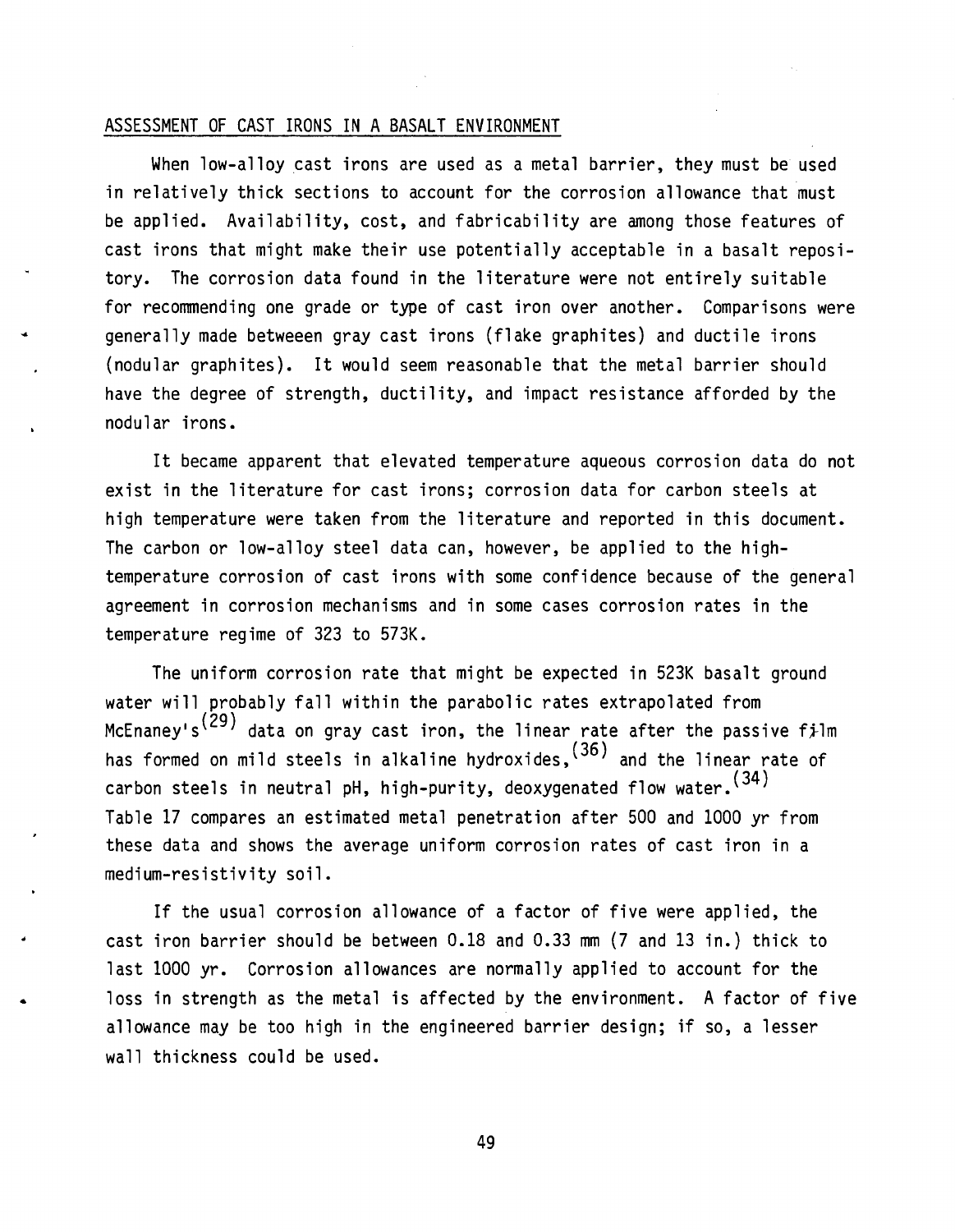| Reference | Rate Law                 | Temperature, K | Environment        | Penetration, mm<br>$500 \text{ yr}$ |    |
|-----------|--------------------------|----------------|--------------------|-------------------------------------|----|
| 29        | Parabolic <sup>(a)</sup> | 523            | pH 7 to 8 $H_{2}0$ | 28                                  | 38 |
| 36        | $Linear^{(b)}$           | 523            | 13% NaOH           | 20                                  | 38 |
| 34        | $Linear^{(b)}$           | 523            | Neutral $H20$      | 33                                  | 66 |
| 22        | $Linear$ <sup>(c)</sup>  | Ambient        | Soil               | 25                                  | 51 |

TABLE 17. Estimated Uniform Metal Penetration in Cast Iron and Carbon Steel

(a) The weight change used in determining this rate expression comprises both the iron lost to the environment and iron left on the metal as corrosion product.

 $(b)$  The corrosion rate based on weight gain (corrosion product growth) after the initial rapid corrosion. The data do not consider metal lost to the system due to the solubility of the corrosion film.

(c) Desca1ed weight loss data after 10 yr underground.

Failure of cast iron pipes in a soil (underground) medium is generally dictated by localized rather than uniform corrosion; and the more aggressive soils are those containing high oxygen, chloride, and sulfate concentrations. In the basalt environment the oxygen will be low, but both chloride and sulfate concentrations are about at the level where passive film breakdown might occur. McEnaney(31) did not see pitting in tests with solutions containing about the same level of chloride and sulfate as the basalt ground water, and localized corrosion was not reported in the high-temperature data on the corrosion of low-alloy carbon steel.<sup>(37)</sup> If pitting should occur on the cast iron barrier, it would be expected to be no worse than the average pit depths reported for cast iron in soils. For example, gray irons, which have poorer resistance to localized corrosion than nodular irons, that were exposed in a clay soil for 11 yr showed maximum pit depths of 3.0 mm (117 mil). It is tempting to assume a pit growth rate of 1 mpy and to extrapolate this to 1000 yr showing, in this case, that pitting is no worse than uniform corrosion. It should be remembered, however, that pitting can be accelerated or stopped by the local chemistry around the metal and that such extrapolations will be guesses at best. We would expect that localized corrosion in the basalt ground waters will not be worse than uniform corrosion.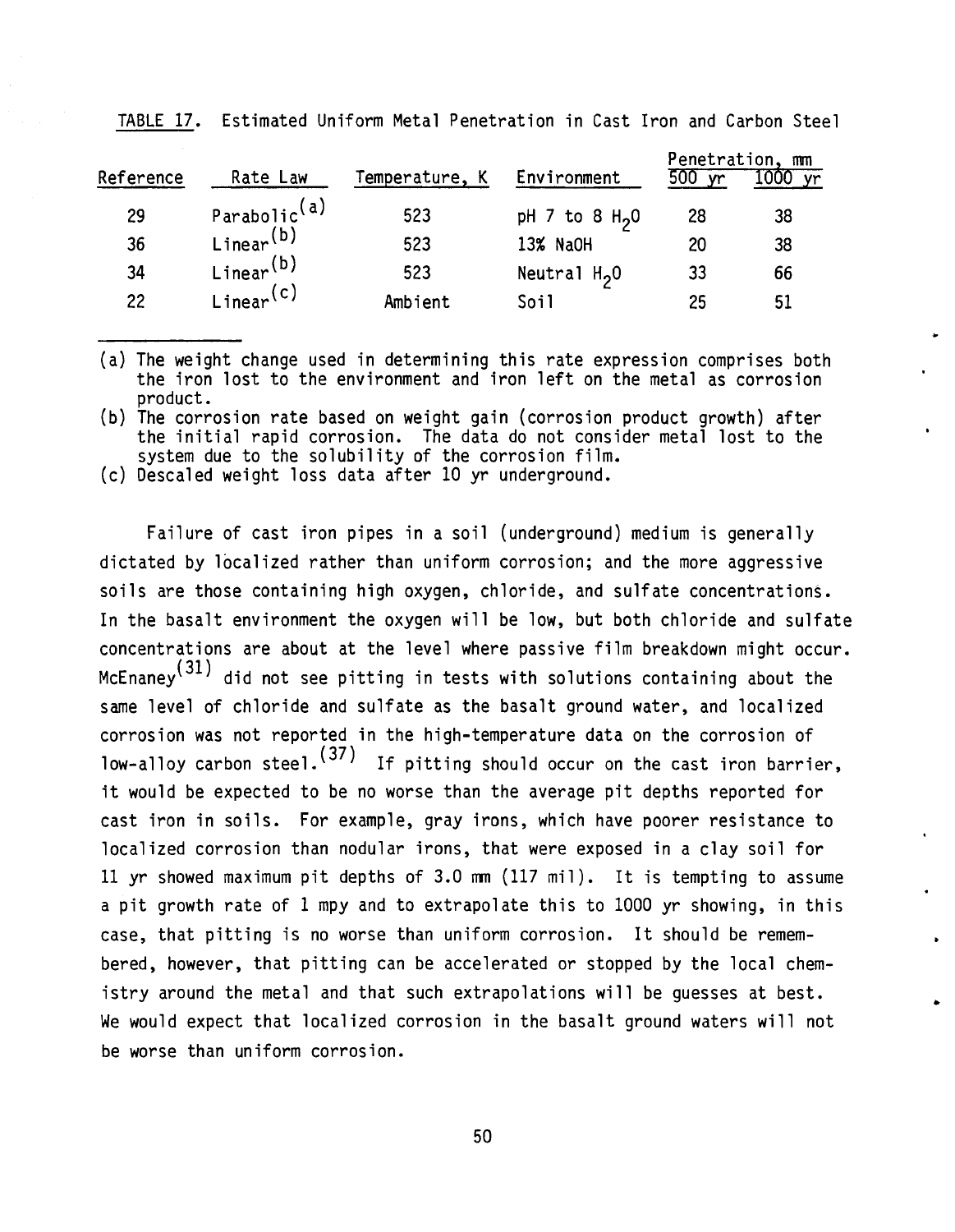Low-alloy cast irons should not be susceptible to SCC or hydrogen stress cracking. The normal strength of these materials is below the strength levels in ferrous metals known to fail by a SCC mechanism. If cracking should occur in cast irons, it will probably be the result of mechanical overload failure resulting from a uniform corrosion that reduces the cross section of the loadsupporting metal or from a lack of impact resistance.

#### ASSESSMENT OF TITANIUM ALLOYS IN A BASALT ENVIRONMENT

•

Provided that the strength requirements for the engineered barrier allows the use of low-alloy titanium metals, they would be acceptable as candidate alloys based on their corrosion resistance. The literature assessment by Pettersson<sup>(3)</sup> and the experimental work of Braithwaite<sup>(45)</sup> show that commercial titanium, Ti-grade 12, or Ti-2 Pd alloys could be effective long-lived barriers.

In a basalt environment the corrosion of titanium should be in the passive region. Uniform corrosion is expected to be very low, averaging less than 0.004 mpy based on high-temperature alkaline water data. If deoxygenated sea water or 3 wt% NaCl solution data are used, uniform corrosion rates will probably average less than 0.1 mpy. We would expect the corrosion rates to be closer to the 0.004-mpy rate. If these two rates are arbitrarily averaged and linear growth over 1000 yr at temperature is assumed, only about 50 mils of the metal would be corroded. If a corrosion factor of five is applied, a 0.25-in. thick titanium barrier would be required to protect the waste form.

Localized corrosion in the form of pitting and crevice attack is not considered to be an active form of corrosion to Ti alloys in the basalt environment. At the high pH level of the basalt ground water, the concentration of chloride (the most active species causing pitting and crevice attack) needed to initiate pitting attack (affect passivation) is greater than 1 wt% for CP titanium alloy at  $T > 200^{\circ}$ C; Braithwaite<sup>(45)</sup> has shown the considerable pitting resistance of the Ti-2 Pd or Ti-grade 12 alloys in high-temperature brine solutions.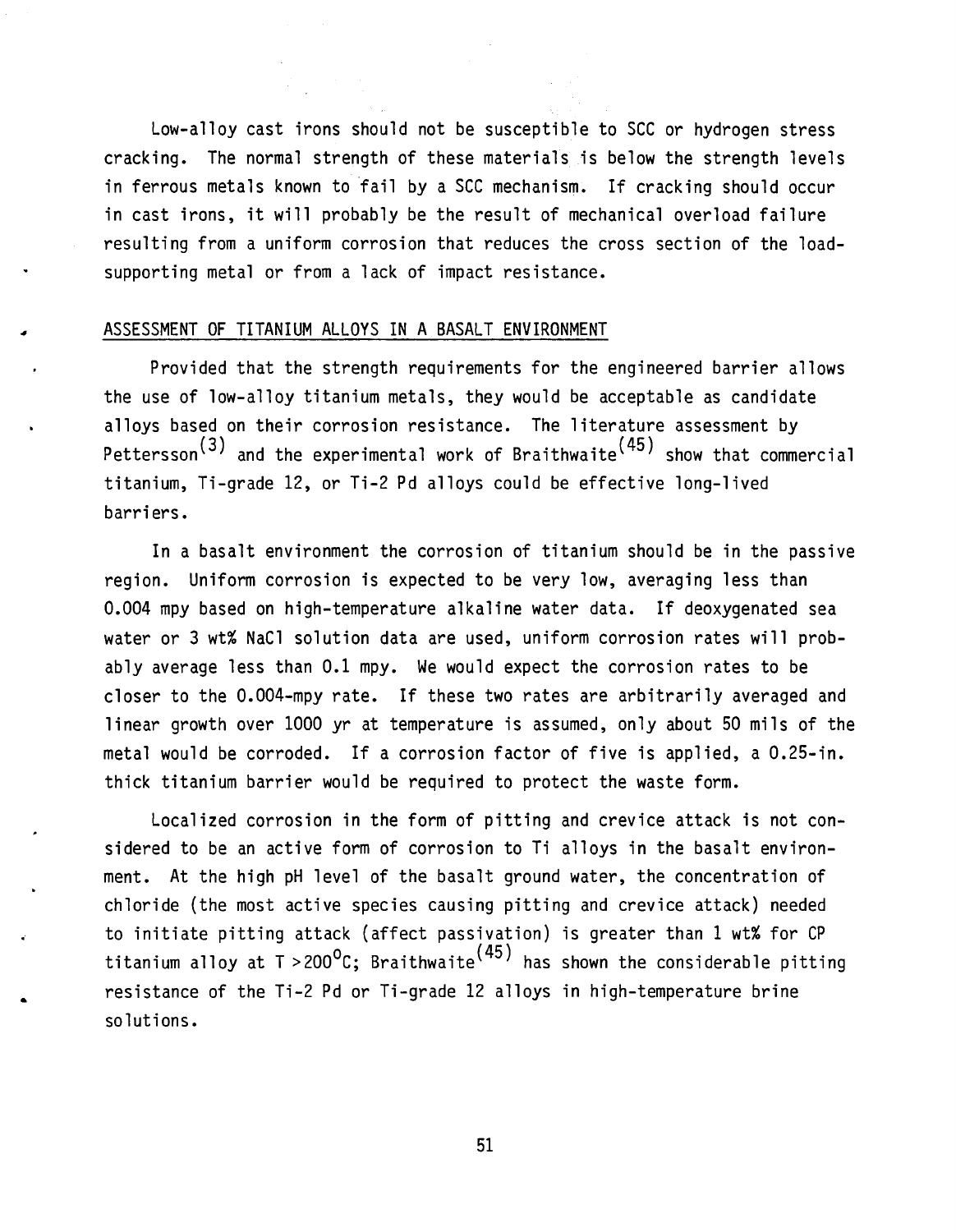The low-oxygen CP titanium alloys offer excellent SCC resistance in aqueous environments. A stress cracking failure mode for the low-alloy titanium metals is not expected in the basalt environment. Hydrogen stress cracking, where the environment supplies hydrogen to the metal, is also not anticipated as long as the metal remains in the passive state. The embrittlement of titanium alloys by internal hydrogen (i.e., the redistribution of hydrogen in some stress state causing delayed failure) is a potential problem, but it is beyond the scope of this review. Delayed failure is known to occur in titanium, particularly in the alpha-beta alloys.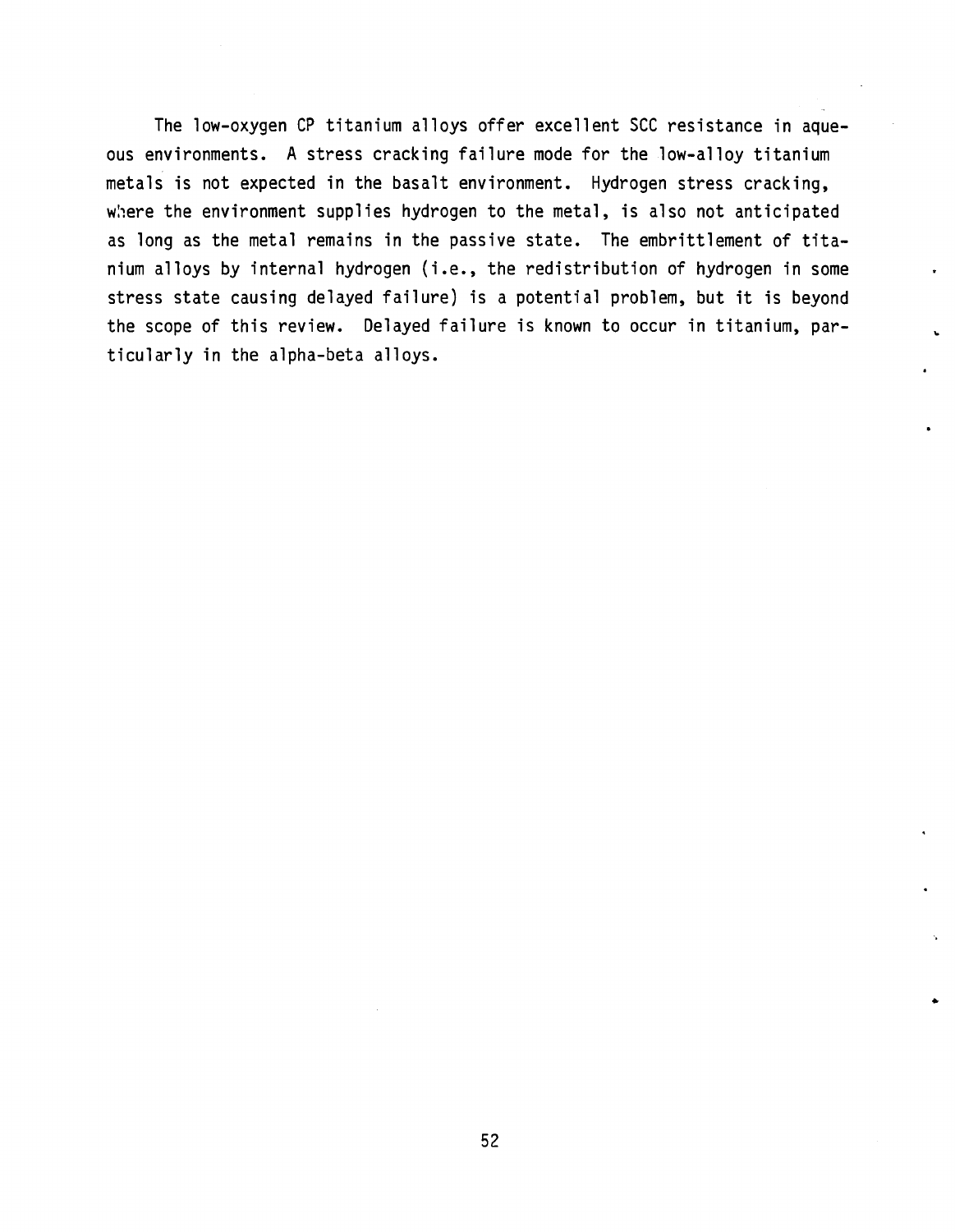#### REFERENCES

- 1. Report to the President by the Interagency Review Group on Nuclear Waste Management. TID-29442, March 1979.
- 2. Allard, B., et al. 1979. "Disposal of Radioactive Waste in Granitic Bedrock." In Radioactive Waste in Geologic Storage, ACS Symposium Series 100, p. 47.
- 3. Henriksson, S., and K. Pettersson. 1977. An Investigation Concerning the Suitability of Titanium as a Corrosion Resistant Canister for Nuclear Waste. KBS Technical Report 11, Aktie bolaget Atomenergi, Sweden, ORNLtr-4648.
- 4. Oriani, R. A., and P. H. Josephic. 1979. "Hydrogen-Assisted Crack Initiation in a High-Strength Steel." In Environment-Sensitive Fracture of Engineering Materials, ed. Z. A. Foroulis, p. 440. The Metallurgical Society of AIME.
- 5. Wood, M. 1. 1980. BWIP Data Package for Reference Data of Groundwater Chemistry. RSD-BWI-007, Rockwell Hanford Operations, Richland, Washington.
- 6. Angus, H. T. 1978. Cast Iron: Physical and Engineering Properties. Butterworths, Boston, Massachusetts.
- 7. Merchant, H. D., ed. 1968. Recent Research on Cast Iron. Gordon and Breach, New York.
- 8. American Society for Metals. 1979. Metals Handbook. Vol. 1, Selection and Properties, 8th ed., pp. 349-406, 524-537.
- 9. Wallace, J. F. 1968. Engineering Properties of Cast Iron. SP66-68, American Society of Tool and Manufacturing Engineers, Dearborn, Michigan.
- 10. Heine, H. J. 1969. Gray, Ductile, and Malleable Iron Casting--Current<br>Capabilities. ASTM STP 455, Philadelphia, Pennsylvania. Capabilities. ASTM STP 455, Philadelphia, Pennsylvania.
- 11. Battelle Columbus Laboratories. 1980. Mechanical Properties Data Center, Structural Alloys Handbook, Vol. 1. Columbus, Ohio.
- 12. Pearce, J. G. 1942. Trans. Inst. Welding 5:156.
- 13. Jaffee, R. I., and N. E. Promisel, eds. 1970. The Science, Technology and Application of Titanium. Pergamon Press, New York.
- 14. Engineering Alloys Digest, Inc. 1978. Alloy Digest. Montclair, New Jersey.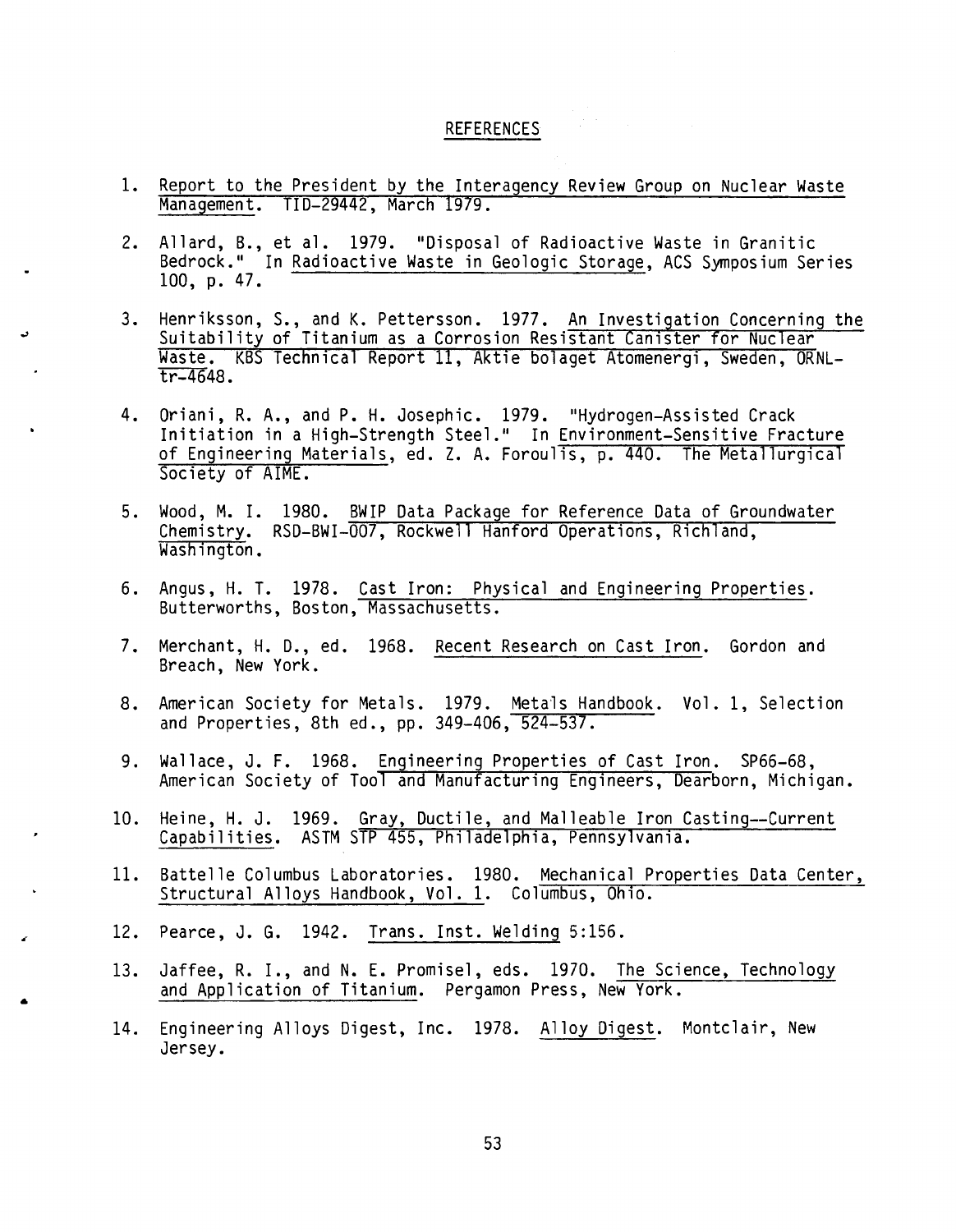- 15. Hall, J. A. 1977. A Review of Titanium Alloys for Engineering Applica- tions and Corrosion Resistance. TIMET, Henderson, Nevada.
- 16. National Association of Corrosion Engineers. 1980. NACE Corrosion Engineers Reference Book. Houston, Texas, p. 155.
- 17. Pourbaix, M. 1973. Lectures on Electrochemical Corrosion. Plenum Press, New York.

 $\mathbf{r}$ 

 $\mathbf{t}_\bullet$ 

 $\bullet$ 

 $\mathbf{r}$ 

- 18. Pourbaix, M. 1966. Atlas of Electrochemical Equilibrium in Aqueous Solutions. Pergamon Press, New York.
- 19. Garrels, R. M., and C. L. Christ. 1965. Solutions, Minerals, and Equilibria. Freeman, Cooper and Co., San Francisco, California.
- 20. Fuller, A. G. 1976. "Comments on 'Corrosion Behavior of Ductile Cast-Iron Pipe in Soil Environments'." J. Am. Water Works Assoc., December 1976, p. 111.
- 21. Office of Pipeline Safety. Detection, and Mitigation. 1971. Ferrous Pipeline Corrosion Processes, Tech. Report OPS-TR-71-001, Washington, D.C.
- 22. Logan, K. H. 1945. Underground Corrosion. National Bureau of Standards Circular C450, Washington, D.C.
- 23. Romanoff, M. 1964. "Exterior Corrosion of Cast Iron Pipe," J. Am. Water Works Assoc. September 1964, p. 1129.
- 24. Romanoff, M. 1968. "Performance of Ductile Iron Pipe in Soils." J. Am. Water Works Assoc. June 1968, p. 645.
- 25. Crews, D. L. 1976. "Comments on 'Corrosion Behavior of Ductile Cast-Iron Pipe in Soil Environments'." J. Am. Water Works Assoc. December 1976, p. 112.
- 26. Bureau of Reclamation. March 1965. Corrosion of Some Ferrous Metals in Soil with Emphasis on Mild Steel and Grey and Ductile Cast Irons. U.S. Department of Interior, Washington, D.C.
- 27. Hudson, J. C., and K. O. Watkins. 1968. Tests on the Corrosion of Buried Cast Iron and Mild Steel Pipes. British Iron and Steel Research Association, London.
- 28. Uhlig, H. H. Corrosion Handbook. John Wiley and Sons, Inc., New York.
- 29. McEnaney, B., and D. C. Smith. 1978. "Corrosion of a Cast Iron Boiler in a Model Central Heating System." Corrosion Science 18:519.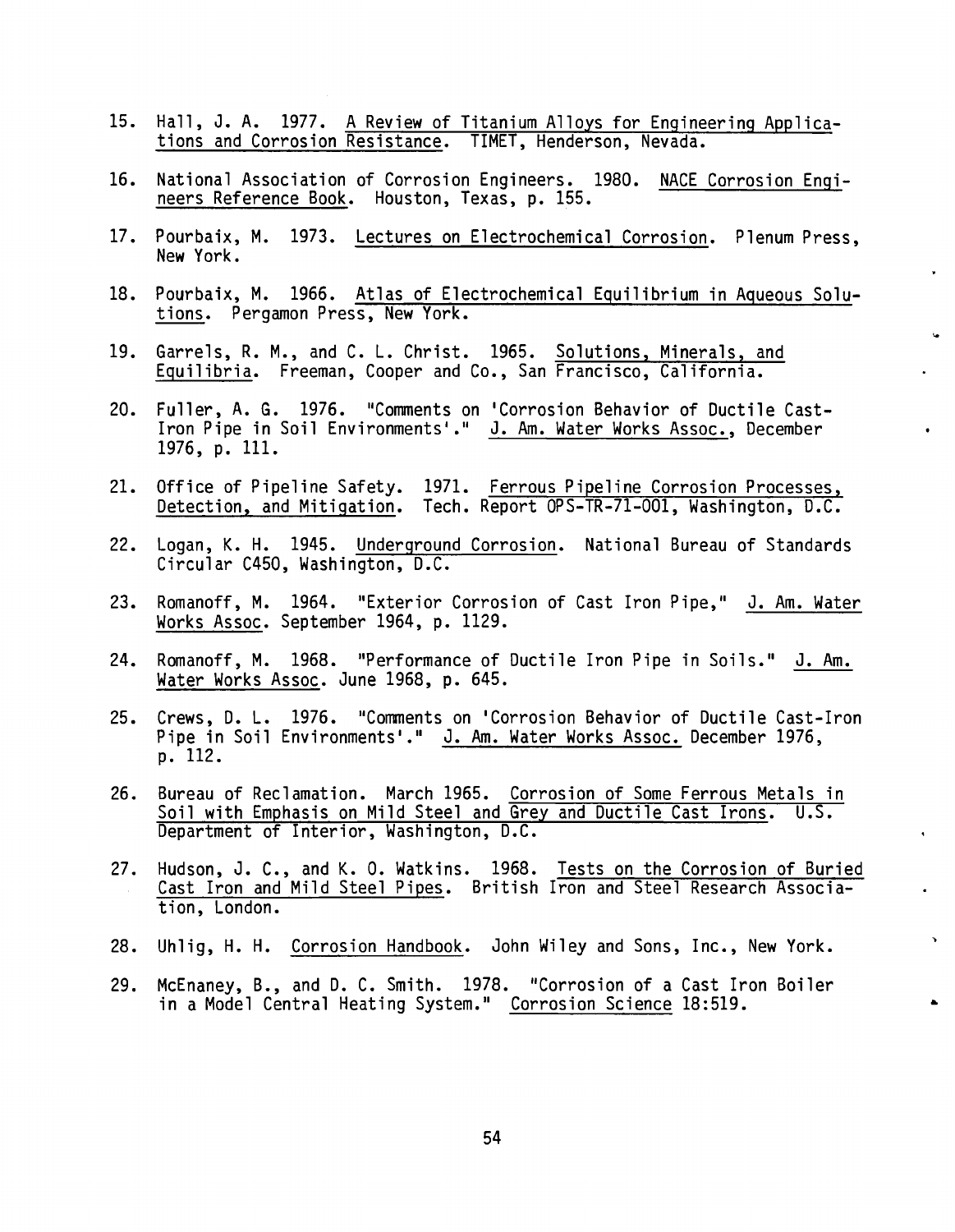- 30. Potter, E. C., and G.M.W. Mann. 1961. 1st International Congress on Metallic Corrosion. Butterworths, London, p. 417.
- 31. Smith, D. C., and B. McEnaney. 1979. "The Influence of Dissolved Oxygen Concentration on the Corrosion of Grey Cast Iron in Water at 50<sup>o</sup>C." Corrosion *Science 19:379.*
- 32. Schaschl, E., and G. A. Marsh. 1974. "The Placement of Reference Electrode and Impressed Current Anode Effect on Cathodic Protection of Steel." Materials Performance 13:13-16.
- 33. Townsend, H. L, Jr. 1969. "Potential-pH Diagrams at Elevated Temperature for the System Fe-H<sub>2</sub>0." In Proceedings of 4th International Congress on Metallic Corrosion, p. 477.
- 34. Pocock, F. J. 1979. "Corrosion and Contaminant Control Concerns in Central Station Steam Supply Systems." J. Materials for Energy Systems 1:3.
- 35. Pearl, W. L., and G. P. Wozadlo. 1965. "Corrosion of Carbon Steel in Simulated Boiling Water and Superheat Reactor Environments." Corrosion 21:260.
- 36. Asai, 0., and N. Kawashima. 1969. "Corrosion of Mild Steel in High Temperature and Pressure Water." In Proceedings of 4th International Congress on Metallic Corrosion, p. 492.
- 37. Mann, G.M.W. 1976. "The Oxidation of Iron Base Alloys Containing Less than 12A Cr in High Temperature Aqueous Solutions." High Temperature High Pressure Electrochemistry in Aqueous Solutions, NACE-4, National Association of Corrosion Engineers, Houston, Texas.
- 38. Berry, W. E. 1971. Corrosion in Nuclear Applications. John Wiley, New York.
- 39. Hurlen, T. 1960. "Oxidation of Titanium." J. Inst. Met. 89:129.
- 40. Cox, B., and K. Alcock. 1959. The Oxidation of Zirconium and Its Alloys. VII. Experience with High Pressure Equipment for Use with Aqueous Solutions at High Temperatures. UKAEA Report, AERE-R3029, Harwell, England.
- 41. Trach, J. D., and R. H. Meservey. 1972. Corrosion of Thermocouple Sheath Materials in a Pressurized Water Reactor Environment. ANCR 1033, Aerojet<br>Nuclear Company, Idaho Falls, Idaho.
- 42. Straumanis, M. E., and P. C. Chen. 1959. "The Corrosion of Titanium in Acids." Corrosion 7:229.
- 43. Sanderson, B. T., and M. Romanoff. 1969. "The Performance of Commercially Pure Titanium in Soils." In Proc. of the 25th NACE Conference, Houston, Texas, p. 2.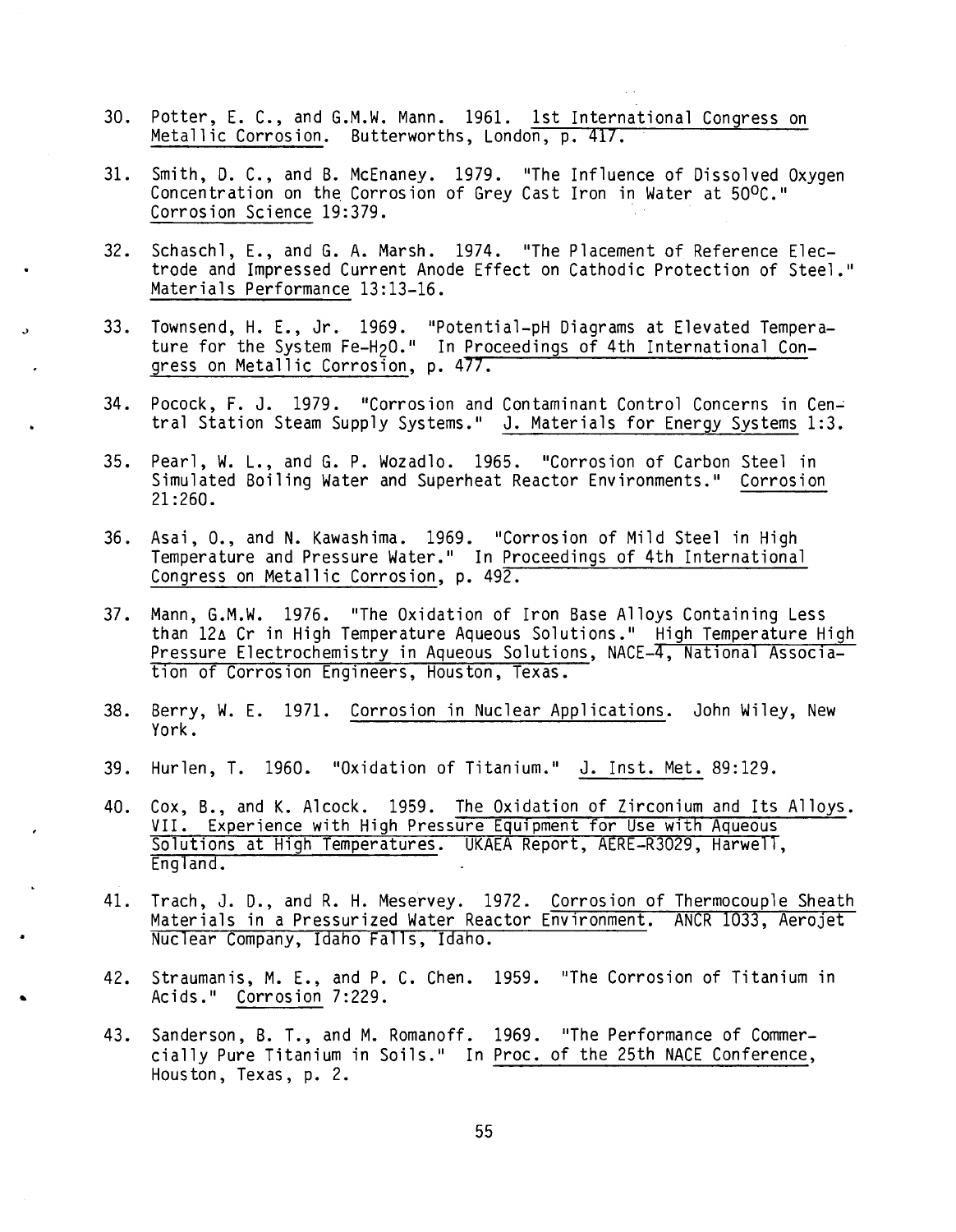- 44. Charlot, L. 1970. Investigation of Galvanically Induced Hydriding of Titanium in Saline Solutions. R&D Report 624, U.S. Dept. of Interior, Washington, D.C.
- 45. Braithwaite, J. W., N. J. Magnani, and J. W. Muniford. 1980. Titanium Alloy Corrosion in Nuclear Waste Environments. SAND 79 2023C, Sandia Laboratories, Albuquerque, New Mexico.
- 46. Feniberg, I. J., and M. L. Pickelsimer. 1972. Examination of Failed Six Inch Cast Iron Pipe Gas Main. NBS 312.01/56, National Bureau of Standards, Washington, D.C.
- 47. Pickelsimer, M. L. 1972. Examination of Failed Four Inch Cast Iron Pipe Gas Main. NBS 312.01/49, National Bureau of Standards, Washington, D.C.
- 48. Shives, T. R. 1972. Examination of Failed Ten Inch Cast Iron Pipe Gas Main. NBS 312.01/55, National Bureau of Standards, Washington, D.C.
- 49. McBee, C. L., and J. Kruger. "Events Leading to the Initiation of the Pitting of Iron." Localized Corrosion, NACE-3, National Association of Corrosion Engineers, Houston, Texas, p. 252.
- 50. Ashworth, V., et al. 1970. "On the Cl Breakdown of Passive Films on Mild Steel." Corrosion Science 10:481.
- 51. Wranglen, G. 1969. "Review Article on the Influence of Sulfide Inclusions on the Corradability of Iron and Steel." Corrosion Science 9:588.
- 52. Wranglen, G. 1974. "Active Sulfides and the Pitting Corrosion of Carbon Steels." In <u>Localized Corrosion</u>, NACE-3, National Association of Corrosion Engineers, Houston, Texas, p. 462.
- 53. Wallwork, G. R., and B. Harris. 1974. "Localized Corrosion in Mild Steel." Localized Corrosion, NACE-3, National Association of Corrosion Engineers, Houston, Texas, p. 292.
- 54. Pickering, H. W., and R. P. Frankenthal. 1974. "Mechanism of Pit and Crevice Propagation on Iron and Stainless Steels." Localized Corrosion, NACE-3, National Association of Corrosion Engineers, Houston, Texas, p. 261.
- 55. Shreir, L. L., ed. 1976. Corrosion. Vol. 1, Newnes-Butterworths, London, p. 3:92.
- 56. Beck, T. R. 1974. "A Review: Pitting Attack of Titanium Alloys." Localized Corrosion, NACE-3, National Association of Corrosion Engineers, Houston, Texas, p. 644.

•

 $\ddot{\phantom{0}}$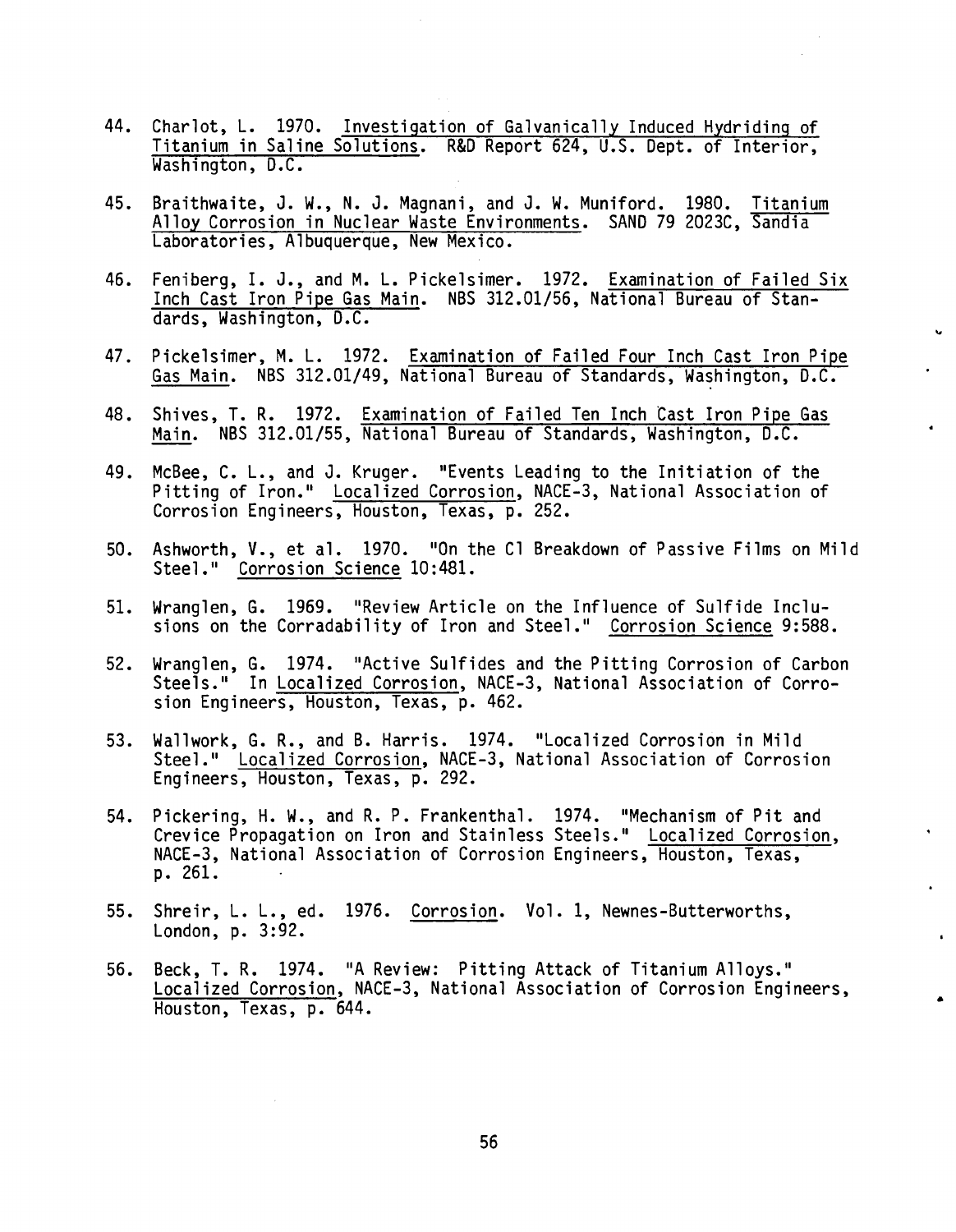- 57. Cotton, J. B. 1974. "A Perspective View of Localized Corrosion of Titanium." Localized Corrosion, NACE-3, National Association of Corrosion Engineers, Houston, Texas, p. 676.
- 58. Gleekman, L. W. 1974. "Historical Industrial Developments with Crevice Corrosion of Titanium." Localized Corrosion, NACE-3, National Association of Corrosion Engineers, Houston, Texas, p. 669.
- 59. Jackson, J. D., and W. K. Boyd. 1968. "Crevice Corrosion of Titanium." Applications Related Phenomena in Titanium Alloys, ASTM STP 432, Philadelphia, Pennsylvania, p. 218.
- 60. Takamura, A. 1967. "Corrosion Resistance of Ti and a Ti-Pd Alloy in Hot, Concentrated Sodium Chloride Solutions." Corrosion October 1967, p. 306.
- 61. Cotton, J. B. 1967. "The Role of Palladium in Enhancing the Corrosive Resistance of Titanium." Platinum Metals Review 11:50.
- 62. Syrett, B. C., D. D. MacDonald, and H. Shih. "Pitting Resistance of Engi-<br>neering Materials in Geothermal Brines--1. Low Salinity Brine." Corrosion 36:130.
- 63. Okada, H. "Stress Corrosion Cracking and Hydrogen Cracking of Structural Steels." Stress Corrosion Cracking and Hydrogen Embrittlement of Iron Base Alloys, NACE-5, National Association of Corrosion Engineers, Houston, Texas, p. 124.
- 64. Carter, C. S., and M. V. Hyatt. "Review of Stress Corrosion Cracking in Low Alloy Steels with Yield Strengths Below 150 ksi." Stress Corrosion Cracking and Hydrogen Embrittlement of Iron Base Alloys, NACE-5, National Association of Corrosion Engineers, Houston, Texas, p. 524.
- 65. Parkins, R. N. "Environmental Aspects of Stress Corrosion Cracking in Low Strength Ferritic Steels." Stress Corrosion Cracking and Hydrogen<br>Embrittlement of Iron Base Alloys, NACE-5, National Association of Corrosion Engineers, Houston, Texas, p. 601.
- 66. Feige, N. G., and L. C. Covington. 1972. "Overview of Corrosion Cracking of Titanium Alloys." Stress Corrosion Cracking of Metals: A State of the Art, ASTM STP 518, p. 119.
- 67. Brown, B. F. 1977. Stress Corrosion Cracking Control Measures. National Bureau of Standards, Monograph 156, Washington, D.C.
- 68. Jaffee, R. I., and N. E. Promisel. 1973. The Science, Technology and Application of Titanium. Pergamon Press, New York, pp. 239-324.

•

69. Blackburn, M. J., J. A. Feeney, and T. R. Beck. 1973. "Stress Corrosion Cracking of Titanium Alloys." Advances in Corrosion Science and Technol ogy, Vol. 3, Plenum Press, New York, p. 67.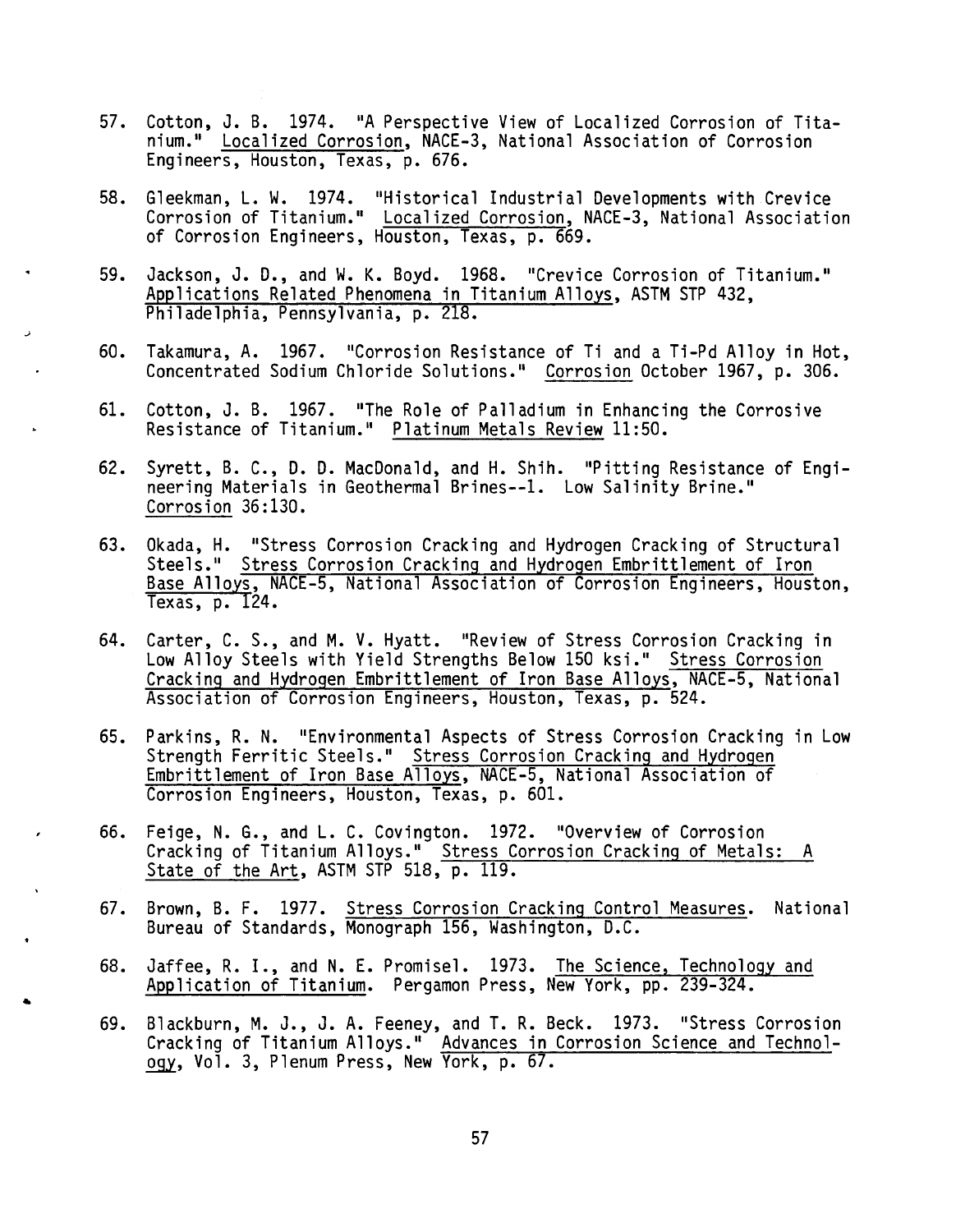- 70. Scully, J. C., and D. T. Powell. 1970. "The Stress Corrosion Cracking Mechanism in Alpha Titanium Alloys at Room Temperature." Corrosion Science 10:719.
- 71. Scully, J. C., and T. A. Adepoju. 1977. "Stress Corrosion Crack Propaga- tion in a Ti-O Alloy in Aqueous and Methanolic Solutions." Corrosion Science 17:789.
- 72. Seagle, S. R., R. R. Seeley, and G. S. Hall. 1968. "The Influence of Composition and Heat Treatment on the Aqueous Stress Corrosion of Titanium." Applications Related Phenomena in Titanium Alloys, ASTM STP 432, Philadelphia, Pennsylvania, p. 170.
- 73. Beevers, C. J., M. R. Warren, and D. V. Edmonds. 1973. "The Temperature Dependence of Fracture Behavior in Alpha-Titanium-Hydrogen Alloys." The Science and Technology and Application of Titanium, Pergamon Press, New York, p. 557.
- 74. Strehblow, H. H., B. Titze, and B. P. Loechel. 1979. "The Breakdown of Iron and Nickel by Fluoride." Corrosion Science 19:1047.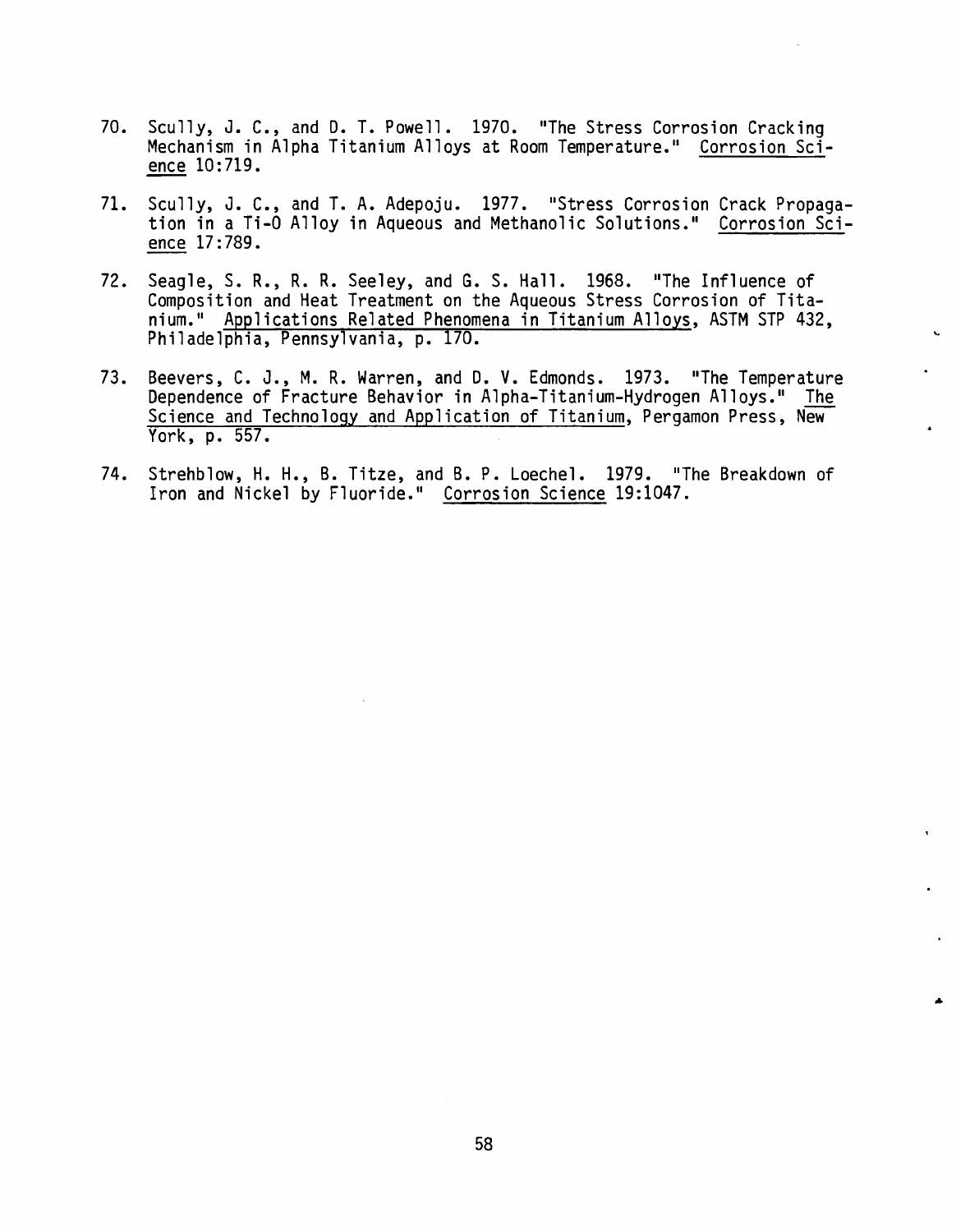### 01 STRIBUTION

## No. of Copies

# No. of Copies

#### OFFSITE

•

A. A. Chunn DOE Chicago Patent Division 9800 South Cass Avenue Argonne, IL 60439

T. C. Chee Office of Waste Operations and Technology<br>DOE Nuclear Waste Management<br>Washington, DC 20545

2 G. H. Daly Office of Waste Operations and Technology DOE Nuclear Waste Management (NE-322) Germantown, MD 20545

J. E. Dieckhoner Office of Waste Operations and Technology DOE Nuclear Waste Management (NE-321) Germantown, MD 20545

D. J. McGoff Office of Waste Operations and Technology DOE Nuclear Waste Management (NE-323) Germantown, MD 20545

G. Oertel, Director Office of Waste Operations and Technology DOE Nuclear Waste Management (NE-320) Germantown, MD 20545

C. R. Cooley Office of Waste Isolation DOE Nuclear Waste Management (NE-331) Washington, DC 20545

C. A. Heath Office of Waste Isolation DOE Nuclear Waste Management (NE-330) Germantown, MD 20545 S. Meyers/R. Romatowski DOE Nuclear Waste Management (NE-30) Germantown, MD 20545 A. F. Perge<br>DOE Nuclear Waste Management (NE-30) Washington, DC 20545 R. D. Walton MSB-107 DOE Division of Waste Products Germantown, MD 20545 W. E. Mott DOE Division of Environmental Control Technology Washington, DC 20545 R. E. Cunningham Deputy Director for Fuels and Materials U.S. Nuclear Regulatory Commission Silver Springs, MD 20910 D. M. Rohrer U.S. Nuclear Regulatory Commission Washington, DC 20555

2 S. W. Ahrends DOE Oak Ridge Operations Office Oak Ridge, TN 37830

2 E. S. Goldberg DOE Savannah River Operations Office P.O. Box A Aiken, SC 29801

Oistr-1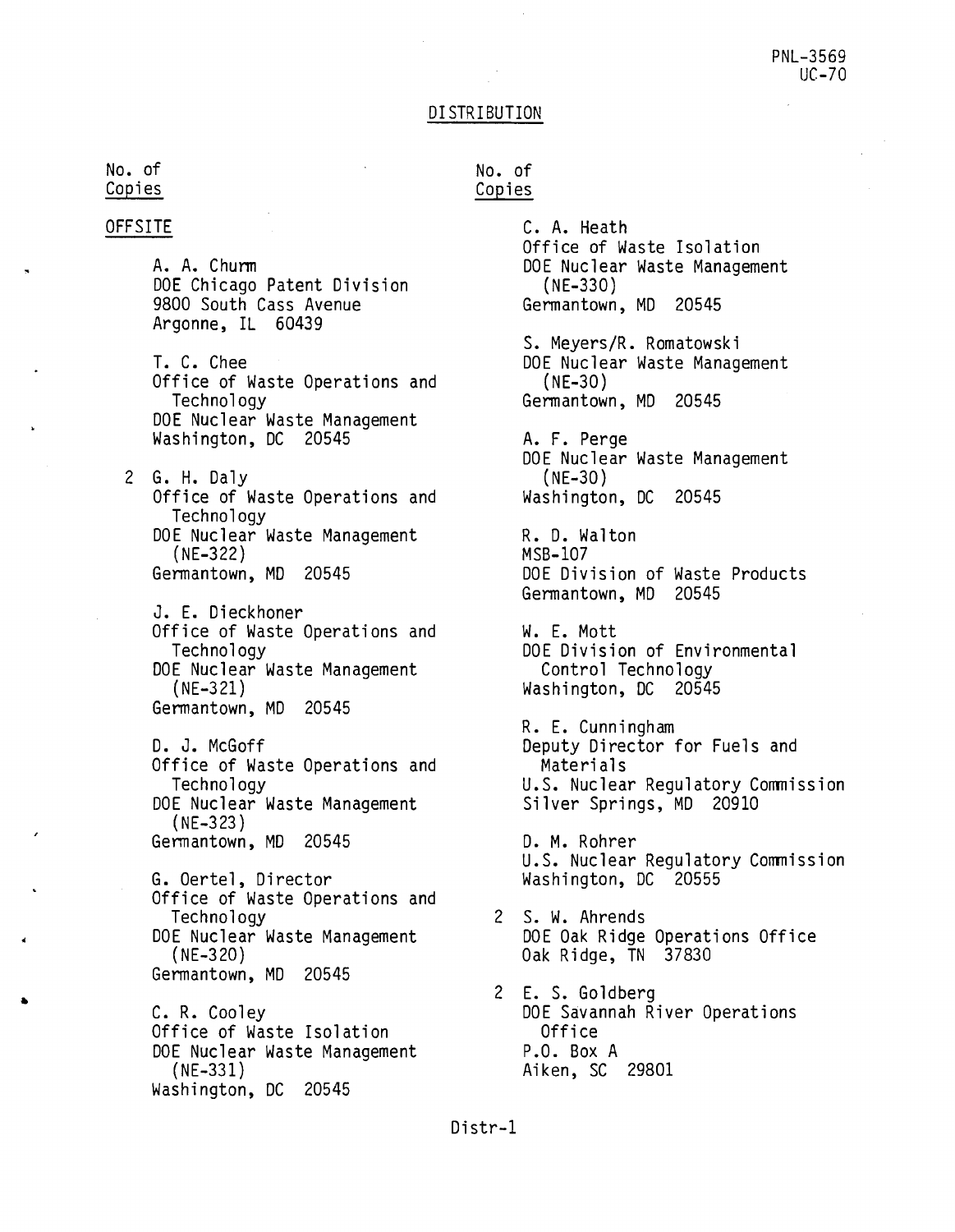No. of Copies

> J. P. Hamric DOE Idaho Operations Office 550 2nd Street Idaho Falls, 10 83401

2 S. G. Harbinson DOE San Francisco Operations<br>1333 Broadway<br>Oakland, CA 94612

T. B. Hindman, Jr. DOE Savannah River Operations Office P.O. Box A Aiken, SC 29801

DOE Los Alamos Scientific Laboratory P.O. Box 1663 Los Alamos, NM 87544

2 R. Y. Lowrey<br>DOE Albuquerque Operations<br>Office Albuquerque, NM 87115

> S. A. Mann DOE Chicago Operations and Regional Office Argonne, IL 60439

J. Neff, Program Manager<br>DOE Columbus Program Office 505 King Avenue Columbus, OH 43201

John Van Cleve DOE Oak Ridge Operations Office P.O. Box X Oak Ridge, TN 37830

2 J. B. Whitsett DOE Idaho Operations Office 550 2nd Street Idaho Falls, 10 83401

## No. of Copies

27 DOE Technical Information Center

A. Williams Allied-General Nuclear Service P.O. Box 847 Barnwell, SC 29812

J. L. Jardine Argonne National Laboratory 9700 South Cass Avenue Argonne, IL 60439

J. H. Kittel Office of Waste Management Programs Argonne National Laboratory 9700 South Cass Avenue Argonne, IL 60439

M. J. Steindler Chemical Engineering Div. Argonne National Laboratory 9700 South Cass Avenue Argonne, IL 60439

M. M. Steindler/L. E. Trevorrow Argonne National Laboratory 9700 South Cass Avenue Argonne, IL 60439

Wayne Carbiener Office of Nuclear Waste Isolation Battelle-Columbus Laboratories 505 King Avenue Columbus, OH 43201

2 J. Carr Office of Nuclear Waste Isolation Battelle Memorial Institute 505 King Avenue Columbus, OH 43201 •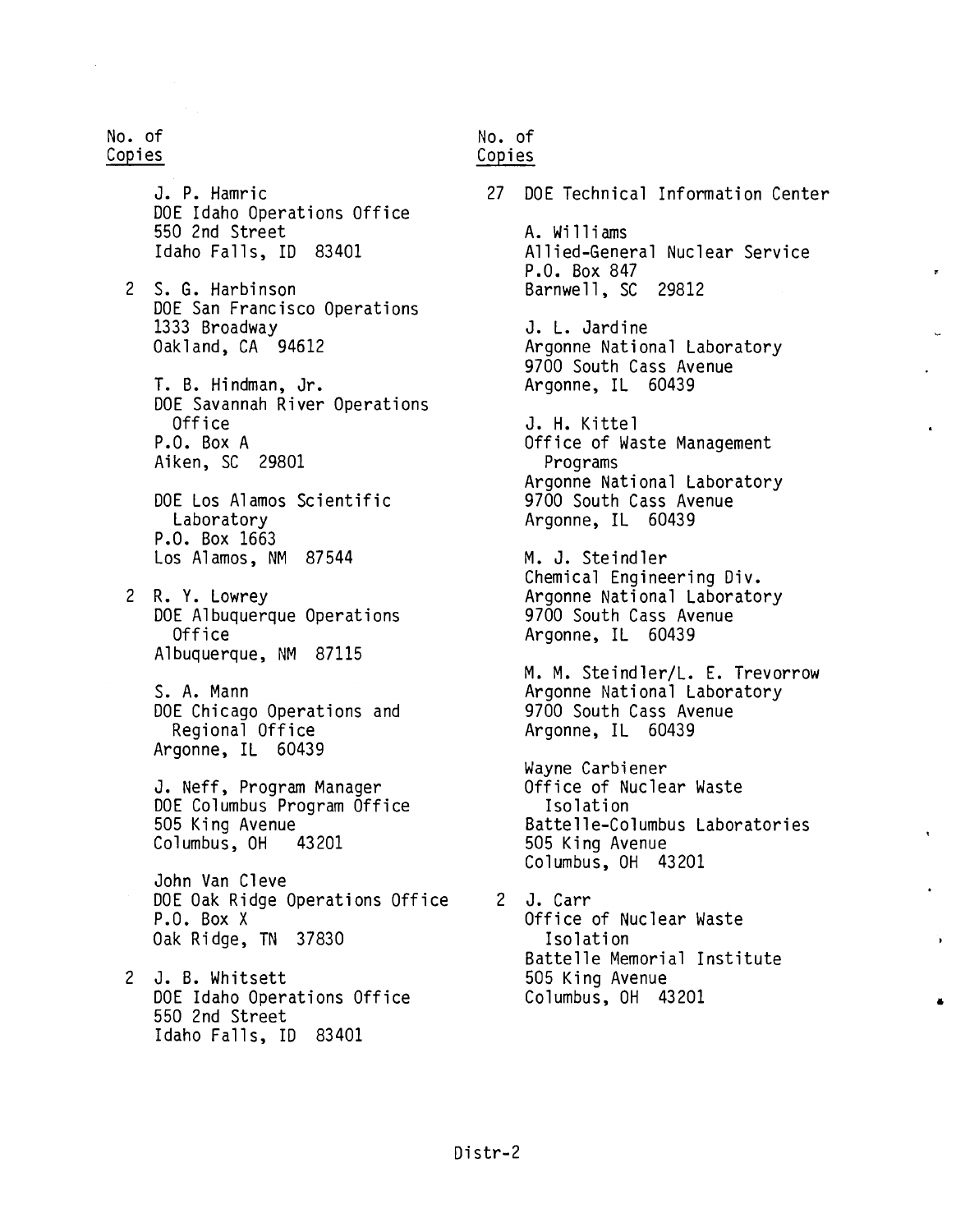#### No. of Copies

..

•

- 2 J. F. Kircher Office of Nuclear Waste Isolation Battelle Memorial Institute 505 King Avenue Columbus, OH 43201
- 2 D. T. Moak Office of Nuclear Waste Isolation Battelle Memorial Institute 505 King Avenue Columbus, OH 43201
	- Beverly Rawles Office of Nuclear Waste Isolation Battelle Memorial Institute 505 King Avenue Columbus, OH 43201
	- J. W. Voss Office of Nuclear Waste Isolation Battelle Memorial Institute 505 King Avenue Columbus, OH 43201
	- Brookhaven National Laboratory Reference Section Information Division Upton, NY 11973
	- H. Henning Electric Power Research Institute P.O. Box 10412 Palo Alto, CA 94301

Environmental Protection Agency Technology Assessment Division (AW-559) Office of Radiation Programs Washington, DC 20460

# No. of Copies

J. R. Berreth Exxon Nuclear Idaho Corp. P .0. Box 2800 Idaho Falls, 10 83401 Exxon Nuclear Corporation (File Copy) P.O. Box 2800 Idaho Falls, 10 83401 Larry L. Hench Dept. of Materials Science and Engineering University of Florida Gainesville, FL 32611 R. G. Barnes General Electric Company 175 Curtner Avenue *(M/C* 858) San Jose, CA 95125 3 John D. Tewhey Lawrence Livermore Laboratory P.O. Box 808 Livermore, CA 94550 J. G. Cline, General Manager NYS ERDA Agency Building #2 Empire State Plaza Albany, NY 12233 Hayne Palmour, III 2140 Burlington Engineering Laboratories North Carolina State University Raleigh, NC 27607 J. P. Duckworth, Plant Manager Nuclear Fuel Services, Inc. P.O. Box 124 West Valley, NY 14171 E. H. Kobisk Solid State Divison Oak Ridge National Laboratory Oak Ridge, TN 37830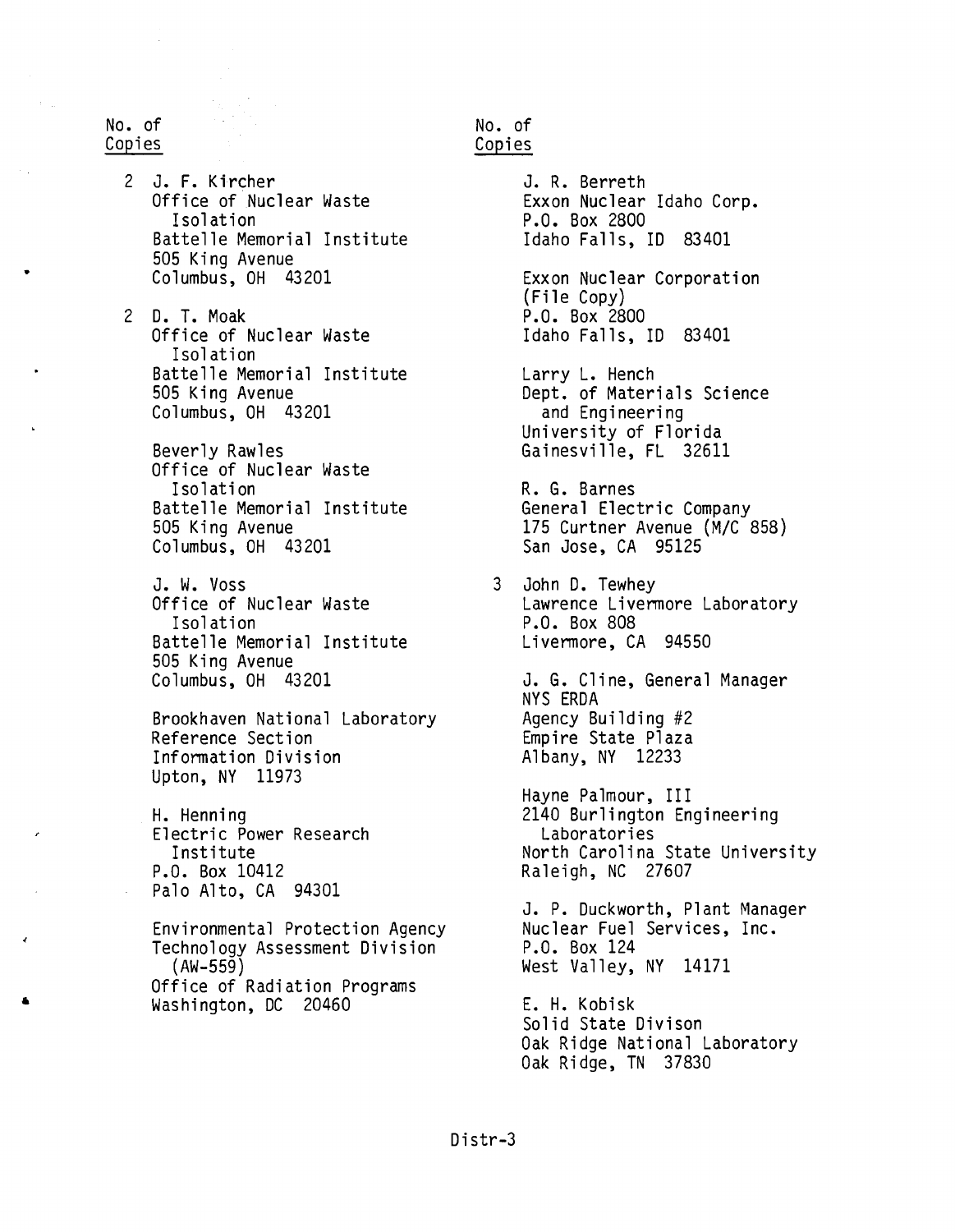#### No. of Copies

Oak Ridge National Laboratory Central Research Library Document Reference Section P.O. Box X Oak Ridge, TN 37830

A. L. Lotts Oak Ridge National Laboratory P.O. Box X Oak Ridge, TN 37830

R. Roy Pennsylvania State University 202 Materials Research Laboratory University Park, PA 16802

2 A. B. Martin Rockwell International Energy Systems Group 8900 DeSoto Avenue Canoga Park, CA 91304

> R. G. Kepler Organic and Electronic Department 5810 Sandia Laboratories Albuquerque, NM 87185

2 N. J. Magnani Sandia Laboratories Division 5831 P.O. Box 5800 Albuquerque, NM 87185

> M. A. Molecke Sandia Laboratories P.O. Box 5800 Albuquerque, NM 87185

M. D. Boersma E. I. duPont deNemours and Company Savannah River Laboratory Aiken, SC 29801

#### No. of Copies

J. L. Crandall, Director E. I. duPont deNemours and Company Savannah River Laboratory Aiken, SC 29801

•

'.

•

3 R. G. Garvin Savannah River Laboratory P.O. Box A Aiken, SC 29801

D. E. Gordon E. I. duPont deNemours and Company Savannah River Laboratory Aiken, SC 29801 Jim Howel E. I. duPont deNemours and Company Savannah River Laboratory Aiken, SC 29801 H. L. Hull E. I. duPont deNemours and Company

Savannah River Laboratory Aiken, SC 29801

A. S. Jennings<br>E. I. duPont deNemours and Company Savannah River Laboratory Aiken, SC 29801

J. A. Kelley E. I. duPont deNemours and Company Savannah River Laboratory Aiken, SC 29801

R. Maher, Program Manager Waste Management Programs E. I. duPont deNemours and Company Savannah River Laboratory Aiken, SC 29801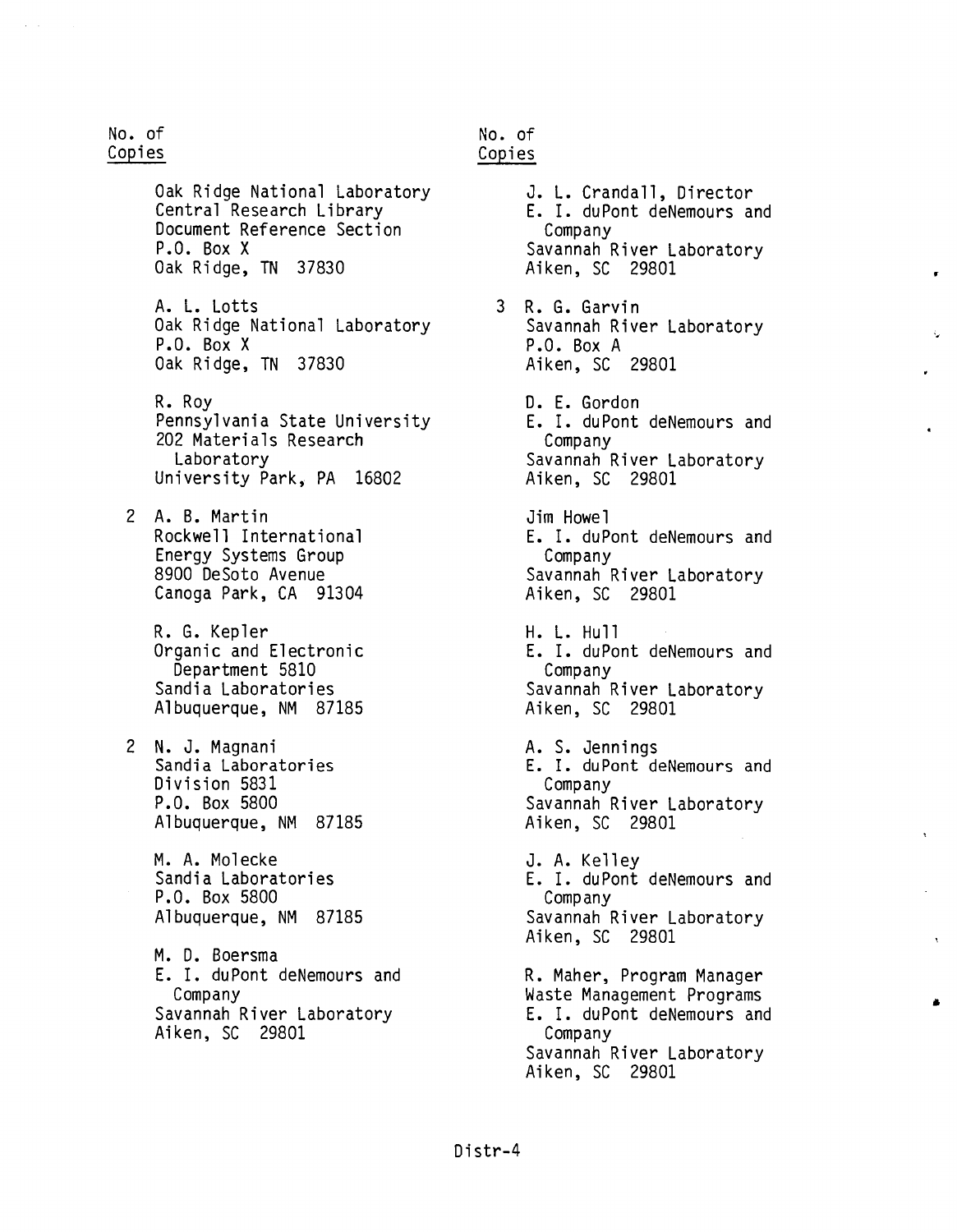## No. of Copies

D. L. McIntosh E. I. duPont deNemours and Company Savannah River Laboratory Aiken, SC 29801

P. H. Permar E. I. duPont deNemours and Company Savannah River Laboratory Aiken, SC 29801

S. Mirshak E. I. duPont deNemours and Company Savannah River Laboratory Aiken, SC 29801

R. E. Blanco Union Carbide Corporation (ORNL) Chemical Technology Division P.O. Box Y Oak Ridge, TN 37830

J. O. Blomeke Union Carbide Corporation (ORNL) Chemical Technology Division P.O. BoX Y Oak Ridge, TN 37830

D. E. Ferguson<br>Union Carbide Corporation (ORNL) Chemical Technology Division P.O. Box Y Oak Ridge, TN 37830

H. W. Godbee Union Carbide Corporation (ORNL) Chemical Technology Division P.O. Box Y Oak Ridge, TN 37830

## No. of Copies

## ONSITE

- 4 DOE Richland Operations Office
	- P. A. Craig
	- H. E. Ransom
	- M. W. Shupe
	- M. J. Zamorski
- 10 Rockwell Hanford Operations
	- W. J. Anderson (5)
	- E. L. Moore
	- M. J. Smith
	- D. D. Wodrich
	- B. J. Wood
	- File Copy
- 3 Westinghouse Hanford Company
	- A. G. Blasewitz
	- R. J. Cash
	- R. L. Fish
- 66 Pacific Northwest Laboratory
	- W. F. Bonner D. J. Bradley L. A. Charlot (15) T. D. Chika11a E. L. Courtright S. D. Dahlgren R. L. Di 11 on R. P. Elmore H. T. Fullam C. R. Hann A. J. Haverfield J. H. Jarrett M. R. Kreiter W. L. Kuhn L. T. Lakey D. E. Larson J. L. McElroy M. D. Merz J. E. Mendel R. D. Nelson
	- R. E. Nightingale